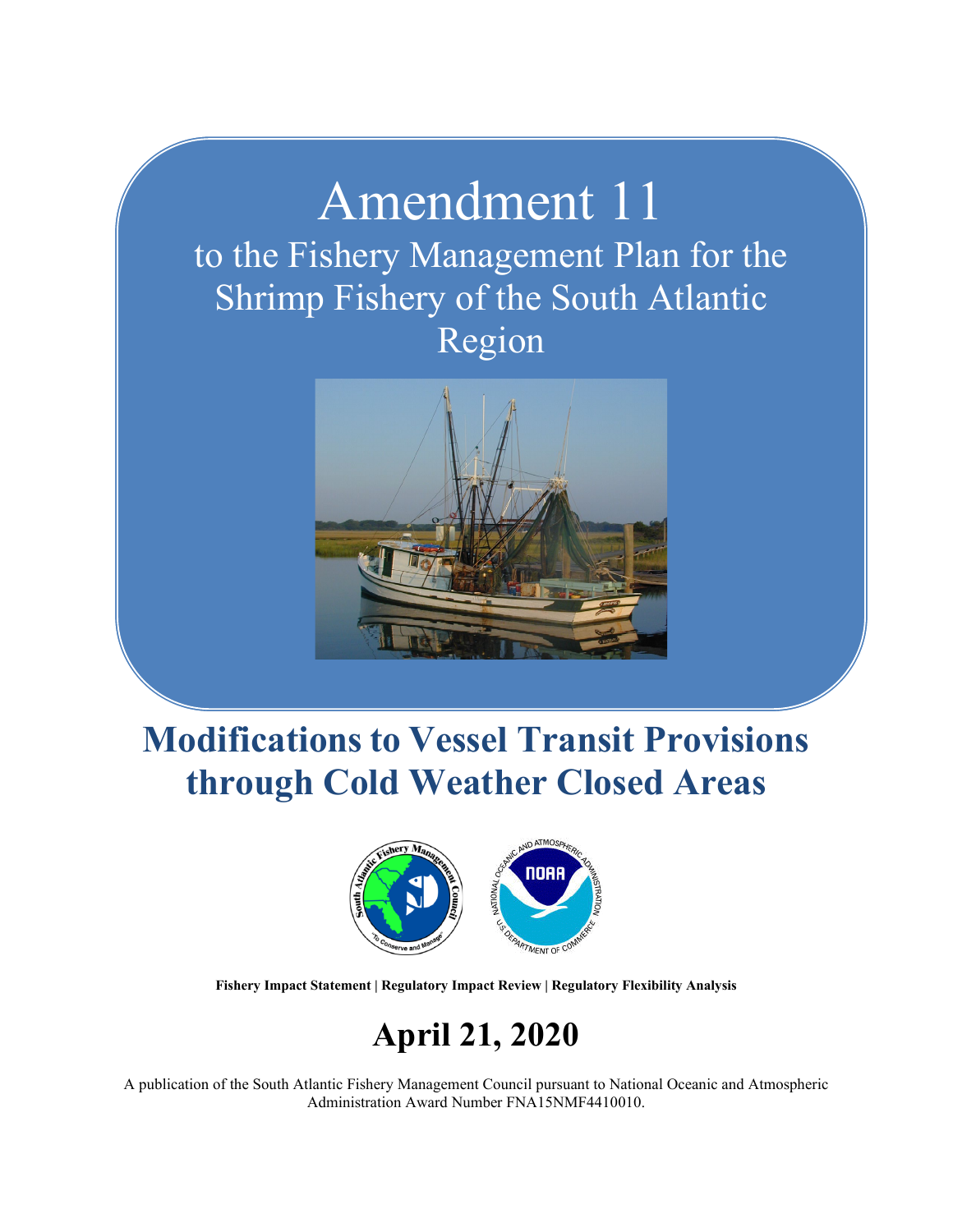## **Definitions, Abbreviations, and Acronyms Used in the FMP**

| <b>ACCSP</b> | <b>Atlantic Coastal Cooperative</b><br><b>Statistics Program</b> | <b>RQ</b>    | regional quotient                            |
|--------------|------------------------------------------------------------------|--------------|----------------------------------------------|
| AP           | advisory panel                                                   | <b>RSCZ</b>  | rock shrimp Carolinas zone permit            |
| EEZ          | exclusive economic zone                                          | <b>RSLA</b>  | rock shrimp limited access permit            |
| EO.          | executive order                                                  | <b>SAFMC</b> | South Atlantic Fishery Management<br>Council |
| <b>FIS</b>   | fishery impact statement                                         |              |                                              |
| <b>FMP</b>   | fishery management plan                                          | <b>SEFSC</b> | Southeast Fisheries Science Center           |
|              |                                                                  | <b>SERO</b>  | Southeast Regional Office                    |
| <b>NMFS</b>  | National Marine Fisheries Service                                | <b>SPA</b>   | penaeid shrimp permit for federal            |
| <b>NOAA</b>  | National Oceanic and Atmospheric<br>Administration               |              | waters                                       |
| <b>RFA</b>   | Regulatory Flexibility Act                                       | <b>VMS</b>   | vessel monitoring system                     |
| <b>RIR</b>   | regulatory impact review                                         |              |                                              |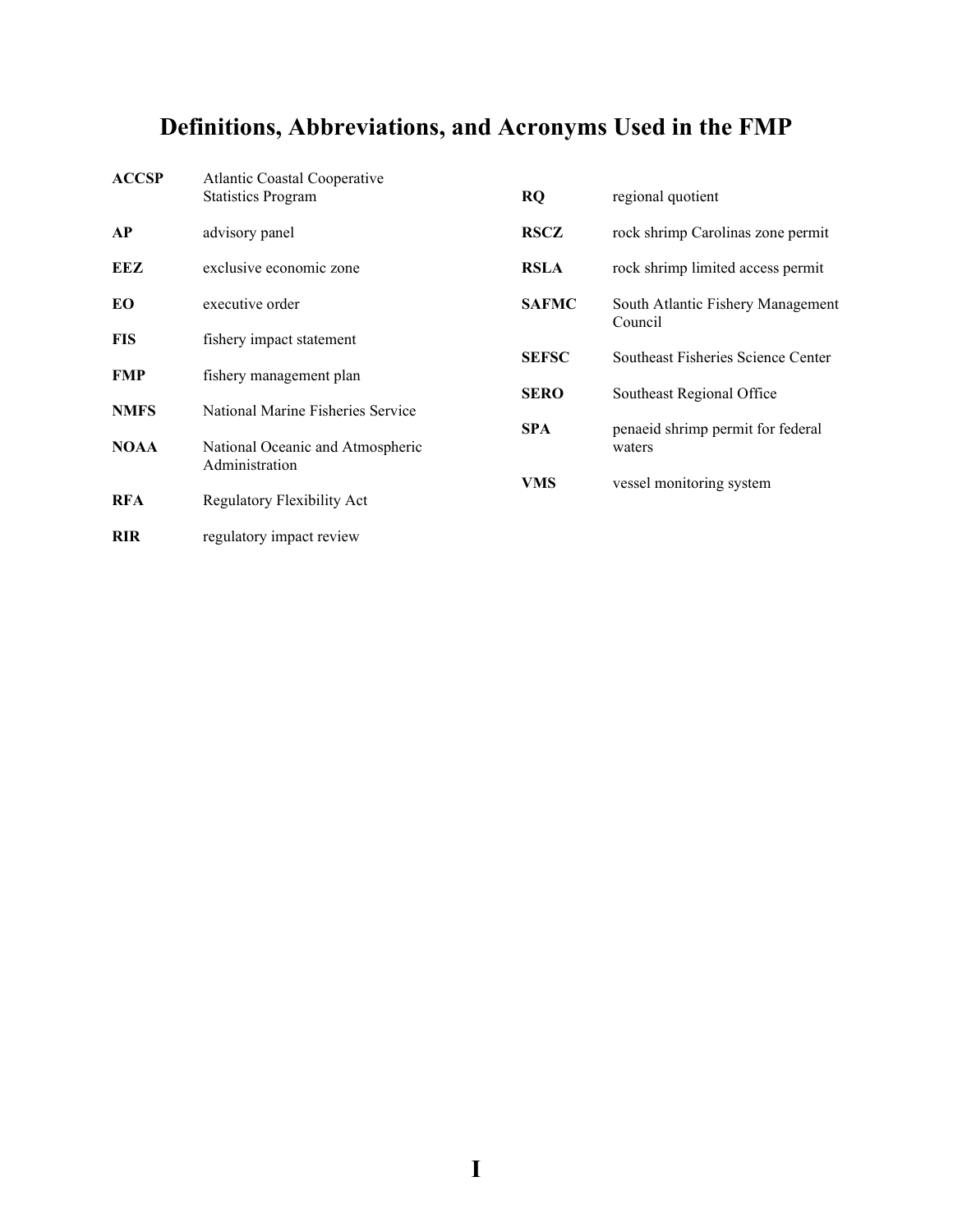## **Amendment 11 to the Fishery Management Plan for the Shrimp Fishery of the South Atlantic Region**

| <b>Proposed actions:</b>                | Modify transit provisions for shrimp vessels during<br>cold weather closure events.                                                                                                                    |
|-----------------------------------------|--------------------------------------------------------------------------------------------------------------------------------------------------------------------------------------------------------|
| Lead agency:                            | Amendment – South Atlantic Fishery Management<br>Council                                                                                                                                               |
|                                         | Categorical Exclusion – National Marine Fisheries<br>Service, Southeast Regional Office                                                                                                                |
| <b>For Further Information Contact:</b> | Chip Collier<br>South Atlantic Fishery Management Council<br>4055 Faber Place, Suite 201<br>North Charleston, SC 29405<br>843-571-4366<br>866-SAFMC-10<br>Chip. Collier@safmc.net                      |
|                                         | <b>Frank Helies</b><br><b>National Marine Fisheries Service</b><br>Southeast Regional Office<br>263 13 <sup>th</sup> Avenue South<br>St. Petersburg, FL 33701<br>727-824-5305<br>Frank.Helies@noaa.gov |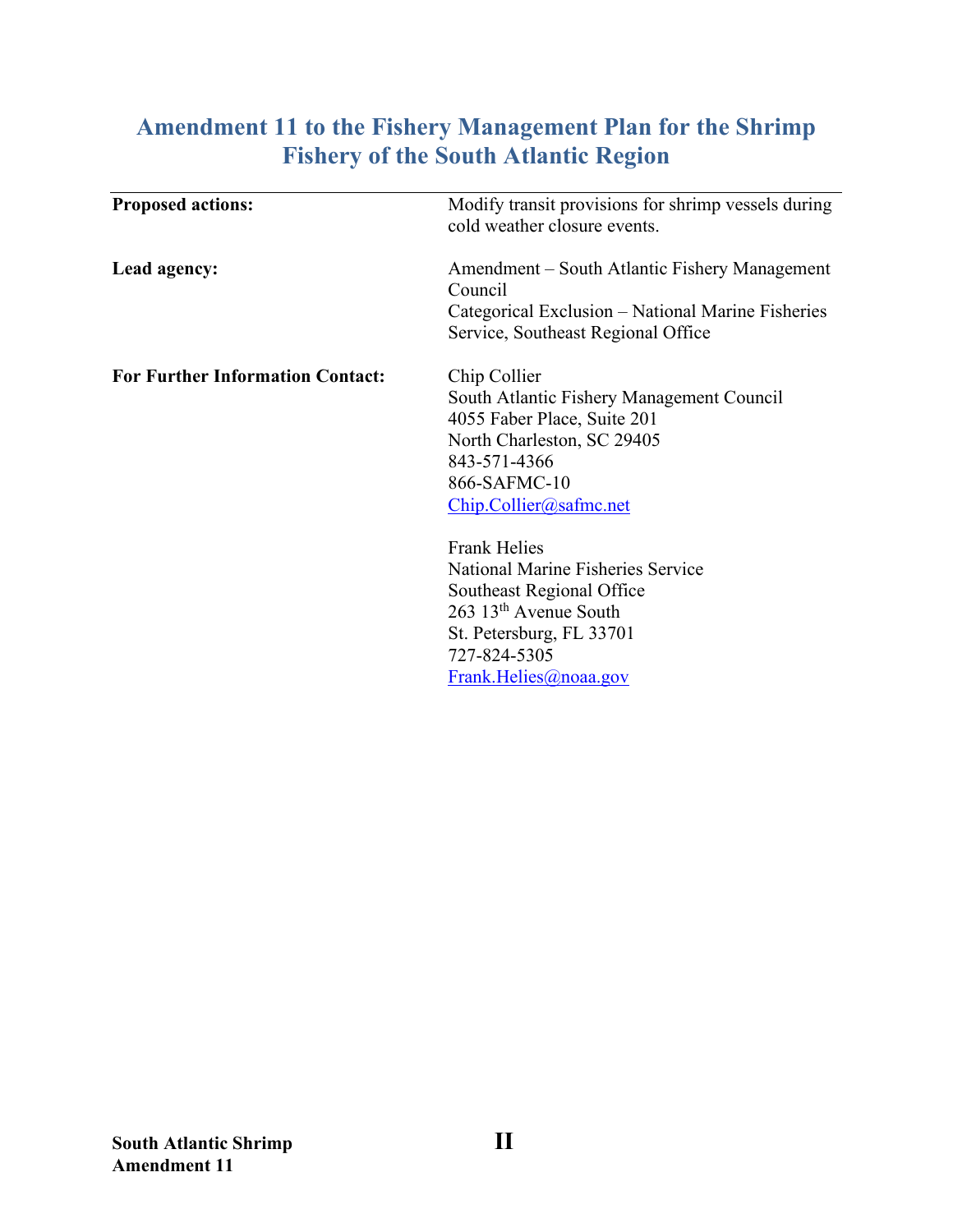## **Table of Contents**

<span id="page-3-0"></span>

| 1.1 |
|-----|
|     |
| 1.2 |
| 1.3 |
| 1.4 |
| 1.5 |
| 1.6 |
|     |
|     |
|     |
|     |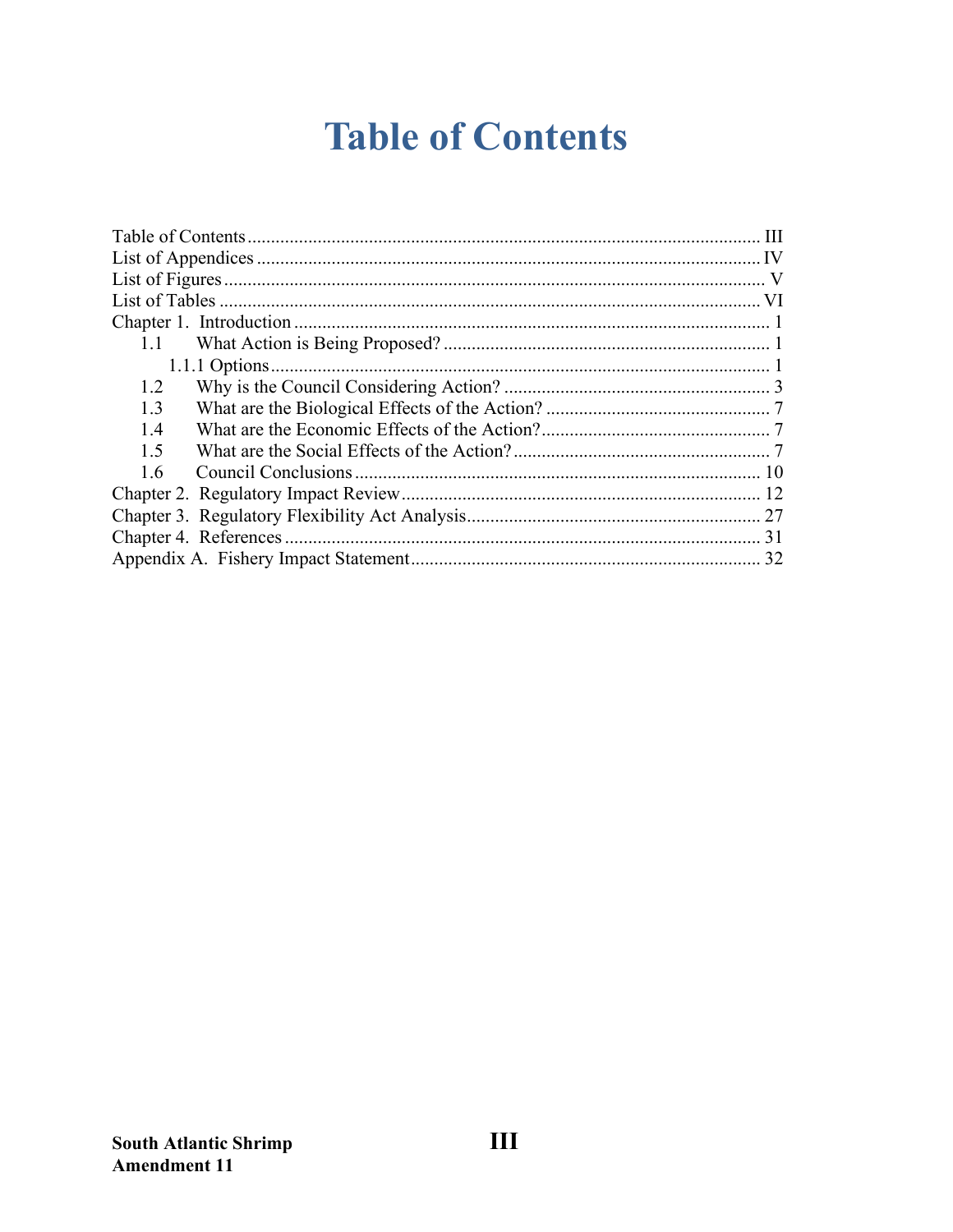# **List of Appendices**

<span id="page-4-0"></span>**Appendix A**. Fishery Impact Statement

**South Atlantic Shrimp IV Amendment 11**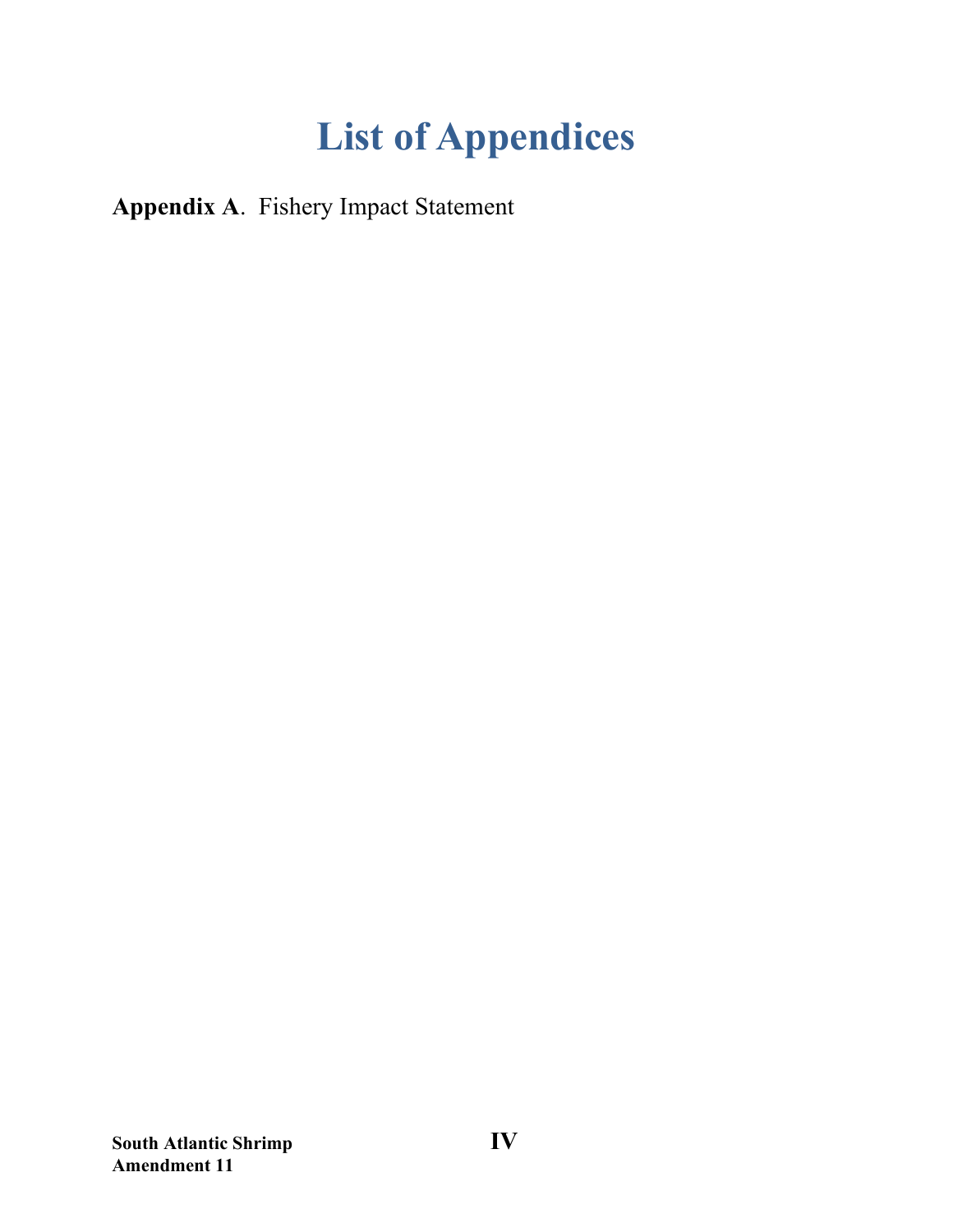# **List of Figures**

<span id="page-5-0"></span>

| Figure 1.1.1.2. Picture of shrimp vessel with trawl doors in the rack (cradle) and nets tied up                                                                                                                                                                                        |
|----------------------------------------------------------------------------------------------------------------------------------------------------------------------------------------------------------------------------------------------------------------------------------------|
|                                                                                                                                                                                                                                                                                        |
| Figure 1.2.1. Map of the EEZ off Florida, Georgia, South Carolina, and North Carolina with the<br>hatched line indicating the approximate area of closed trawling area with nets less than 4<br>inch stretched mesh and EEZs indicating closed trawling area for brown, pink, or white |
|                                                                                                                                                                                                                                                                                        |
| Figure 1.5.1. Top South Atlantic communities ranked by pounds and value RQ of brown                                                                                                                                                                                                    |
| Figure 1.5.2. Top South Atlantic communities ranked by pounds and value RQ of pink shrimp.                                                                                                                                                                                             |
| Figure 1.5.3. Top South Atlantic communities ranked by pounds and value RQ of white shrimp.                                                                                                                                                                                            |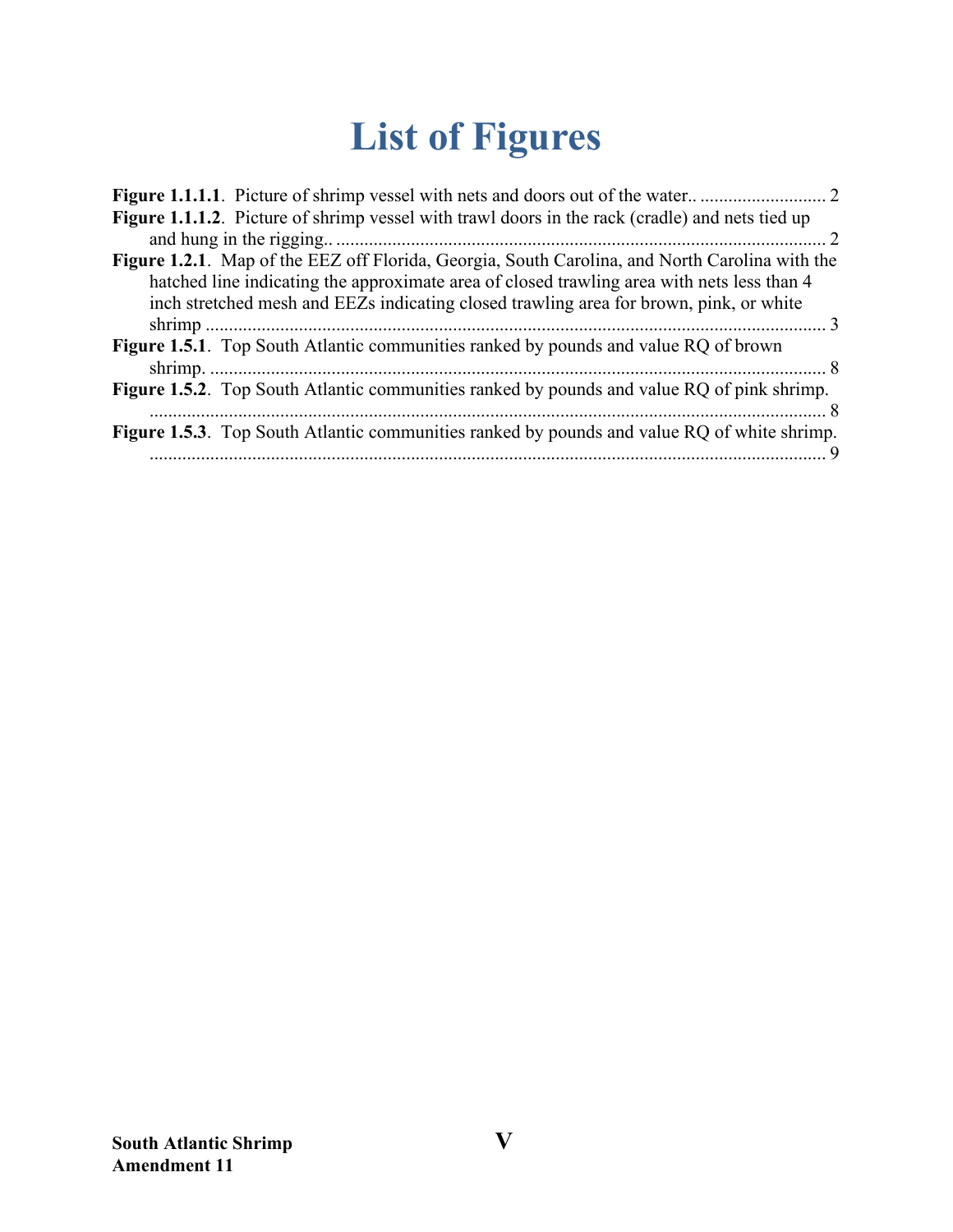## **List of Tables**

<span id="page-6-0"></span>

| Table 1.2.1. Transit provisions for vessels crossing closed areas in the Gulf of Mexico, Mid-    |    |
|--------------------------------------------------------------------------------------------------|----|
|                                                                                                  |    |
| Table 2.2.1.1. Number of South Atlantic Federal Permits and Permitted Vessels from 2014-         |    |
|                                                                                                  |    |
| Table 2.2.1.2. Selected characteristics of participation in the South Atlantic shrimp fisheries, |    |
|                                                                                                  |    |
| <b>Table 2.2.1.3.</b> Economic and financial characteristics of an average South Atlantic active |    |
| shrimp vessel with an SPA or RSLA permit, averaged across 2011-2014 16                           |    |
| Table 2.2.2.1. Selected characteristics of South Atlantic shrimp dealers, 2014-2018 18           |    |
| Table 2.2.2.2. Selected characteristics of the South Atlantic food shrimp processing industry,   |    |
|                                                                                                  |    |
|                                                                                                  |    |
| Table 2.2.4.1. Annual pounds and value of shrimp imports and share of imports by country,        |    |
|                                                                                                  | 22 |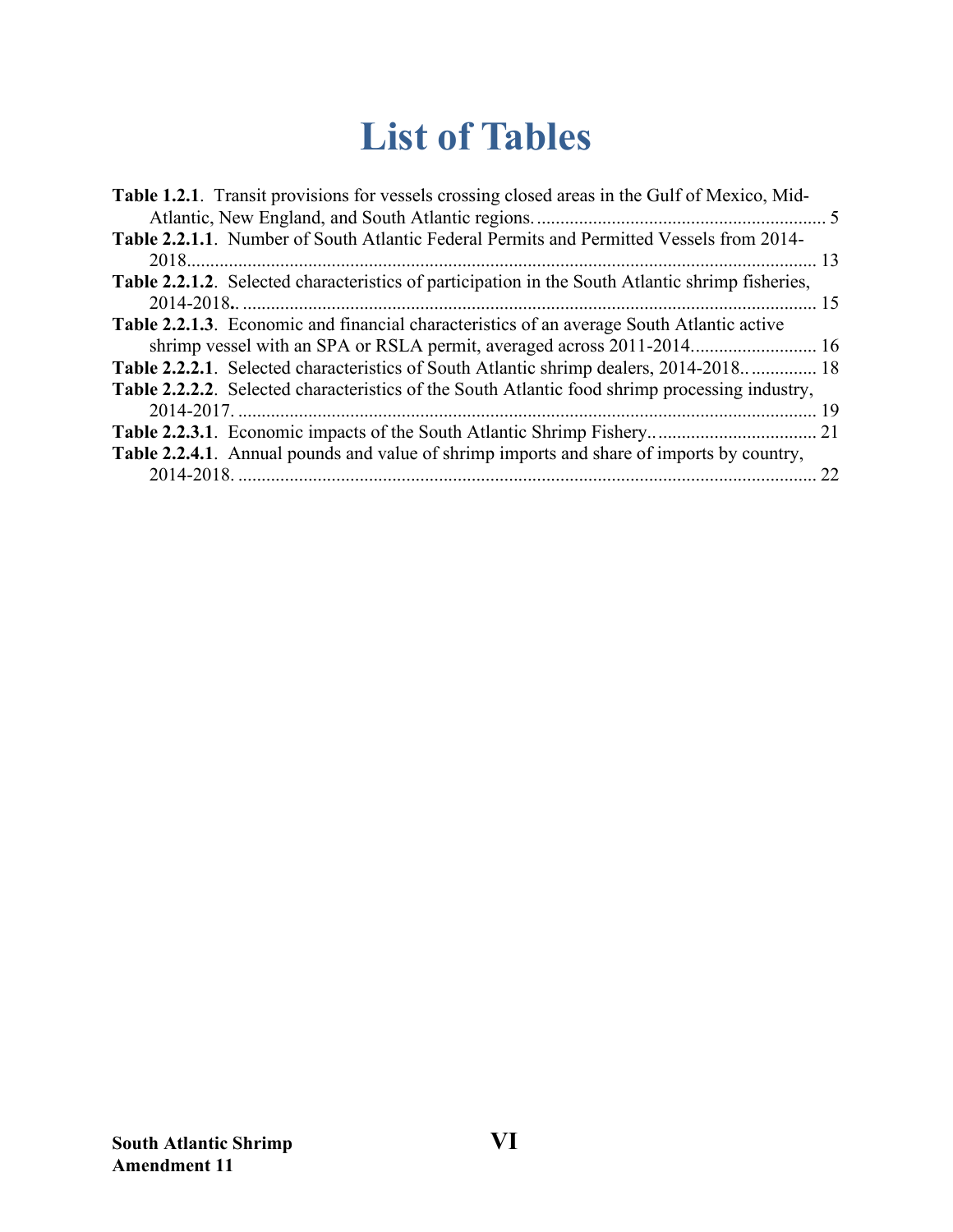# <span id="page-7-0"></span>**Chapter 1. Introduction**

## <span id="page-7-1"></span>**1.1 What Action is Being Proposed?**

The South Atlantic Fishery Management Council (Council) is proposing, through Amendment 11 to the Fishery Management Plan (FMP) for the Shrimp Fishery of the South Atlantic Region (Shrimp FMP), to modify provisions for shrimp vessels transiting through cold weather closed areas in federal waters. Currently, vessels transiting cold weather closed areas in federal waters of the South Atlantic with brown (*Farfantepenaeus aztecus*), pink (*Fanfantepenaeus duorarum*), or white shrimp (*Litopenaeus setiferus*) on board are required to stow a trawl net with a mesh size of less than 4 inches below deck. The proposed action in this amendment would modify the transit and gear stowage measures for the cold weather closed areas and eliminate the requirement to stow gear below deck.

## <span id="page-7-2"></span>**1.1.1 Options**

**Status Quo**.Brown shrimp, pink shrimp, or white shrimp may be possessed on board a fishing vessel in a closed area, provided the vessel is in transit and all trawl nets with a mesh size less than 4 inches (10.2 cm), as measured between the centers of opposite knots when pulled taut, are stowed below deck while transiting the closed area. A vessel is in transit when it is on a direct and continuous course through a closed area.

**Option 1**. A vessel may transit South Atlantic cold weather closed areas while possessing brown shrimp, pink shrimp, or white shrimp provided the vessel is in transit and fishing gear is appropriately stowed. Transit means non-stop progression through the area with fishing gear appropriately stowed. Gear appropriately stowed means trawl doors and nets out of the water and bag straps removed from the net.

**Preferred Option 2.** A vessel may transit South Atlantic cold weather closed areas while possessing brown shrimp, pink shrimp, or white shrimp provided the vessel is in transit and fishing gear is appropriately stowed. Transit means non-stop progression through the area with fishing gear appropriately stowed. Gear appropriately stowed means trawl doors in the rack (cradle), nets in the rigging and tied down, and try net on the deck.

**Option 1** mirrors the regulations for shrimp vessels transiting areas closed to harvesting shrimp in the Gulf of Mexico exclusive economic zone (EEZ). **Preferred Option 2** was developed and recommended during the January 17, 2020, joint meeting of the Council's Law Enforcement, Shrimp, and Deep-water Shrimp Advisory Panels (AP). Both options would require non-stop progression through the closed area but have differing definitions of "appropriately stowed." Doors and nets out the water (**Option 1**) would enable law enforcement to see if fishermen are complying with the transit provisions, and requiring the bag straps be removed would add another safeguard to prevent quick deployment of fishing gear in closed areas when law enforcement is not present (**Figure 1.1.1.1**).

**South Atlantic Shrimp 1 Chapter 1. Introduction**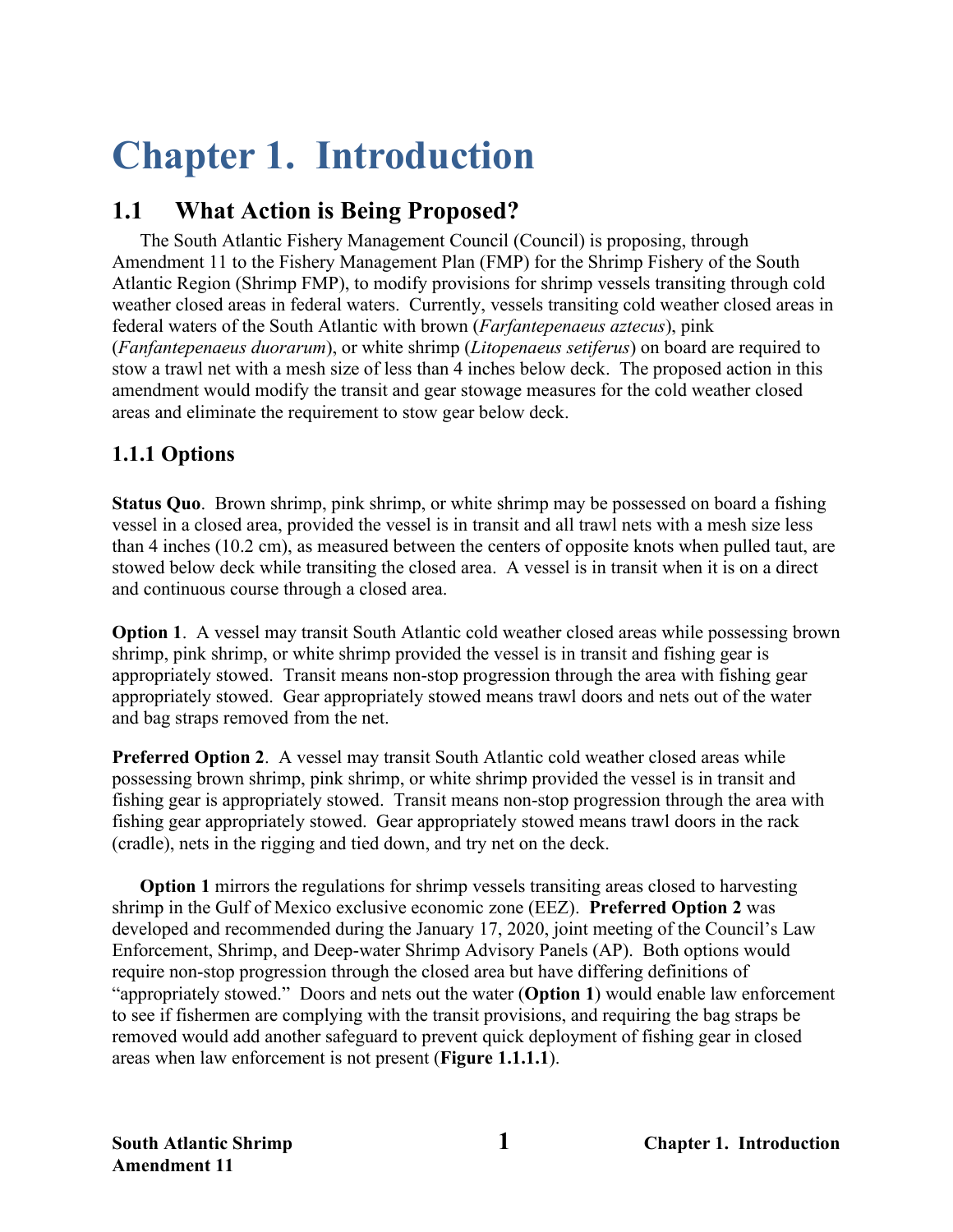

**Figure 1.1.1.1**. Picture of shrimp vessel with nets and doors out of the water. Represents the stowage requirement for proposed **Option 1**. Credit: National Public Radio.

<span id="page-8-0"></span>Doors in the rack (cradle), nets in the rigging and tied down, and try net on the deck (**Preferred Option 2**) would also enable law enforcement to see if fishermen are complying with the transit provisions but would take fishermen more time than **Option 1** to stow and deploy fishing gear. Doors in the rack means the trawl doors are stowed in their storage racks. Nets out of the water and in the rigging means the trawl nets are tied to the trawl rigging (**Figure 1.1.1.2**).



<span id="page-8-1"></span>**Figure 1.1.1.2**. Picture of shrimp vessel with trawl doors in the rack (cradle) and nets tied up and hung in the rigging. Try net not pictured here. Represents the stowage requirement for proposed **Preferred Option 2**. Credit: South Atlantic Fishery Management Council.

**Option 1** and **Preferred Option 2** would reduce the time needed to stow gear because fishermen would no longer need to disassemble the trawl gear (remove nets from the rigging and the doors) prior to stowing nets with mesh sizes less than 4 inches below deck. The proposed action is expected to reduce adverse socio-economic and safety at sea impacts that may be associated with the current transit provisions. **Option 1** and **Preferred Option 2** could reduce travel time for fishermen who cannot stow their nets below deck and who must travel around the closed areas. The proposed action is also expected to improve safety at sea because fishermen would spend less time on the water (especially during rough conditions) and less time handling fishing gear. Finally, the proposed action is expected to improve trust in management by making

**Amendment 11**

**South Atlantic Shrimp 2 Chapter 1. Introduction**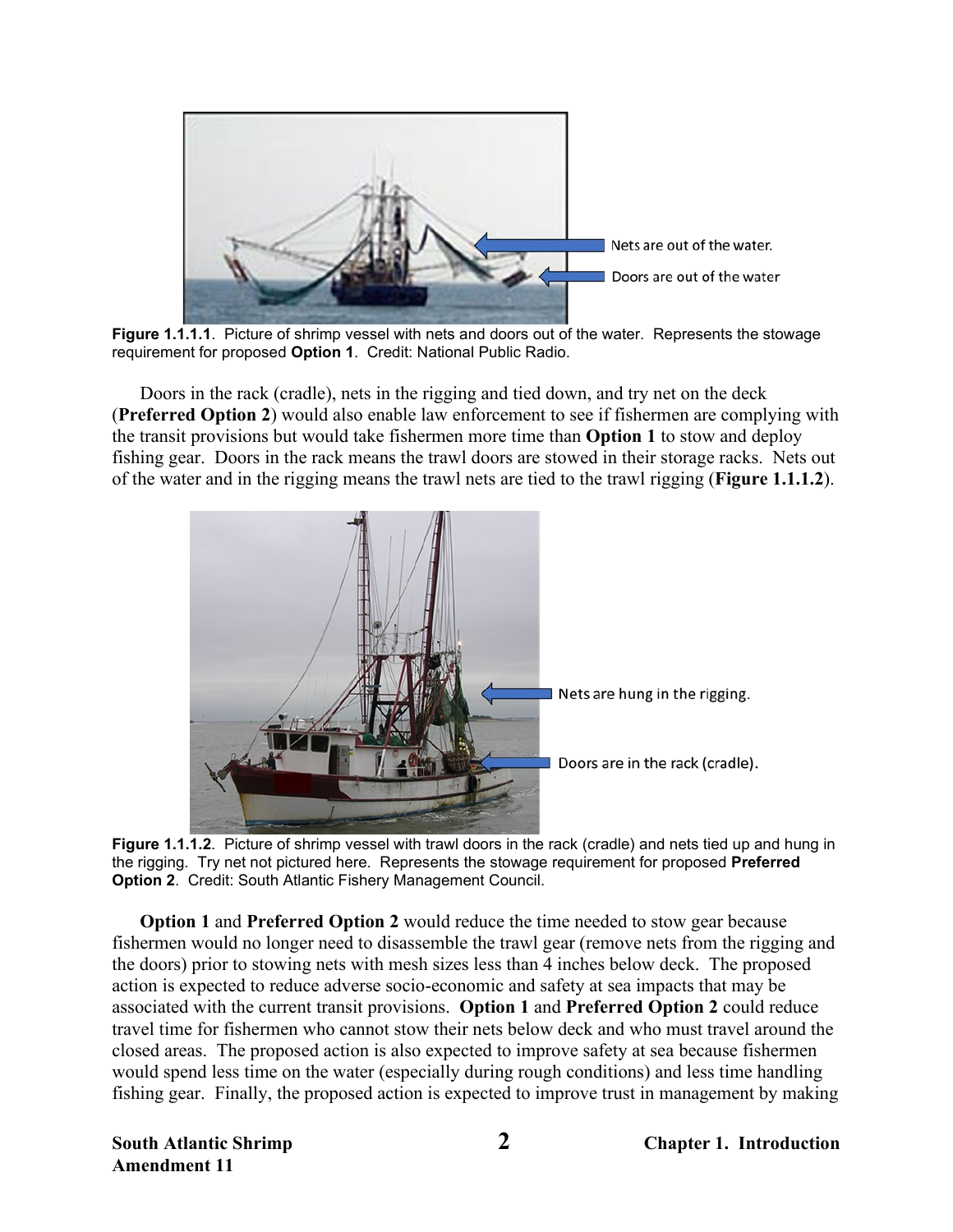the transit provisions more workable for fishermen. Both options would likely increase compliance with transit provisions as the changes would make it easier for fishermen to stow gear. In addition, **Option 1** and **Preferred Option 2** would continue to allow law enforcement officers to adequately enforce the transit provisions and protect over-wintering white shrimp.

## <span id="page-9-0"></span>**1.2 Why is the Council Considering Action?**

The purpose of the proposed action is to modify cold weather closed area transit provisions to match current fishing vessel designs, reduce the socio-economic impact for fishermen avoiding the closed areas if they cannot comply with the transit regulations, and improve safety at sea while maintaining protection for over-wintering white shrimp in the closed area and regulation enforceability. During the development of the Shrimp FMP, the Council created closed areas to protect spawning stock white shrimp after significant mortality events associated with cold temperatures. The closure process enabled South Atlantic states (Florida through North Carolina) to request a concurrent closed area to vessels trawling with nets less than 4 inch stretched mesh out to 25 nautical miles in the EEZ and to prohibit possession of brown, pink, or white shrimp adjacent to closed state waters (SAFMC 1993). These temporary closed areas are called cold weather closed areas (**Figure 1.2.1**). Closures occurred off Georgia and South Carolina in 2001 and 2018 and occurred only off South Carolina in 2014.



<span id="page-9-1"></span>**Figure 1.2.1**. Map of the EEZ off Florida, Georgia, South Carolina, and North Carolina with the hatched line indicating the approximate area of closed trawling area with nets less than 4 inch stretched mesh and EEZ indicating closed trawling area for brown, pink, or white shrimp. **[1](#page-9-2)** Georgia and South Carolina are highlighted since these are the only two states that have requested closures.

<span id="page-9-2"></span><sup>&</sup>lt;sup>1</sup> The map is for reference only and should not be used to determine legal boundaries.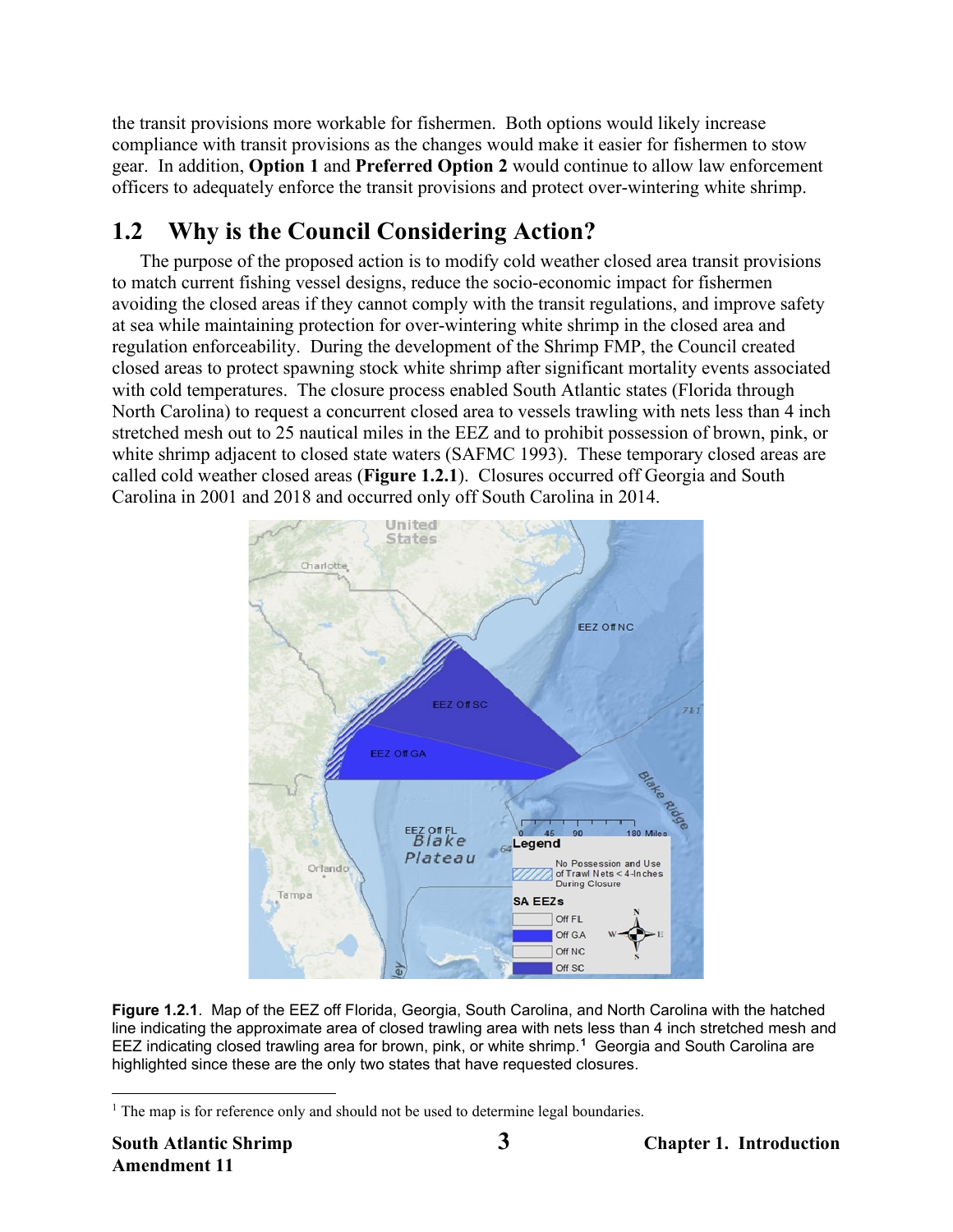Prior to the requirements and process for cold weather closures changing in 2013 in Amendment 9 to the Shrimp FMP, an area could be closed if white shrimp abundance decreased by 80% or more based on trawl studies conducted by state or federal agencies (SAFMC 1993). Also, all other specific state requirements must have been met and the state must have requested a concurrent closure of the adjacent EEZ through the Council, including the requirement to convene the Council's Shrimp Review Panel to review the state's EEZ closure request. Amendment 9 modified the requirements for a concurrent EEZ closure and the

#### *Management Agencies*

- *South Atlantic Fishery Management Council (Council)* – Engages in a process to determine a range of actions and alternatives and recommends action to NMFS.
- *National Marine Fisheries Service (NMFS)*  and *Council staffs* – Develops alternatives based on guidance from the Council and analyzes the environmental impacts of those alternatives. If approved by the Secretary of Commerce, NMFS implements the action through rulemaking.

procedure for states to request a closure (SAFMC 2012). Currently, states can request a closure of the EEZ if white shrimp abundance decreased by 80% or more or if water temperatures were below 48℉ (9℃) for at least one week. Temperature was added as a criterion to request a closure because white shrimp mortality was documented to increase at or below 48℉ (SAFMC 2012). Amendment 9 streamlined the process by providing that the state's request go directly to the National Marine Fisheries Service, provided the request include all required documentation.

When portions of the EEZ are closed due to a cold weather event and fishermen are transiting the closed area with brown, pink, or white shrimp on board, they are required to stow any nets with a mesh size of less than 4 inches below deck and vessels must maintain a direct and continuous course. Fishermen indicated they can no longer stow their nets with a mesh size of less than 4 inches below deck due to the increased bulk from leatherback sea turtle excluder devices, which have become a requirement since the cold weather closed area transit provisions were enacted, and which increased the size of a net folded in preparation for below deck stowage. Also, some fishing vessel design changes have limited access to below deck storage. Fishermen stated it can be dangerous to lower trawl doors to the deck of a shrimp vessel in order to disconnect the nets from doors to stow the nets below deck when seas are rough.

<span id="page-10-0"></span>Transit provisions were developed for other trawl fisheries in federal waters of the Gulf of Mexico, Mid-Atlantic, New England, and South Atlantic regions (**Table 1.2.1**). Gear stowage requirements when transiting closed federal waters generally include two or three components: stowage requirement for the doors or the trawl, disconnection of the trawl from the doors, or removal of a trawl part (e.g., remove bag straps). The options for the South Atlantic cold weather closed area transit provisions were developed to address fishermen's safety concerns, reduce the negative socio-economics impacts from having to avoid closed areas, protect overwintering white shrimp, improve compliance, and address enforceability based on regulations in other areas and stakeholder input.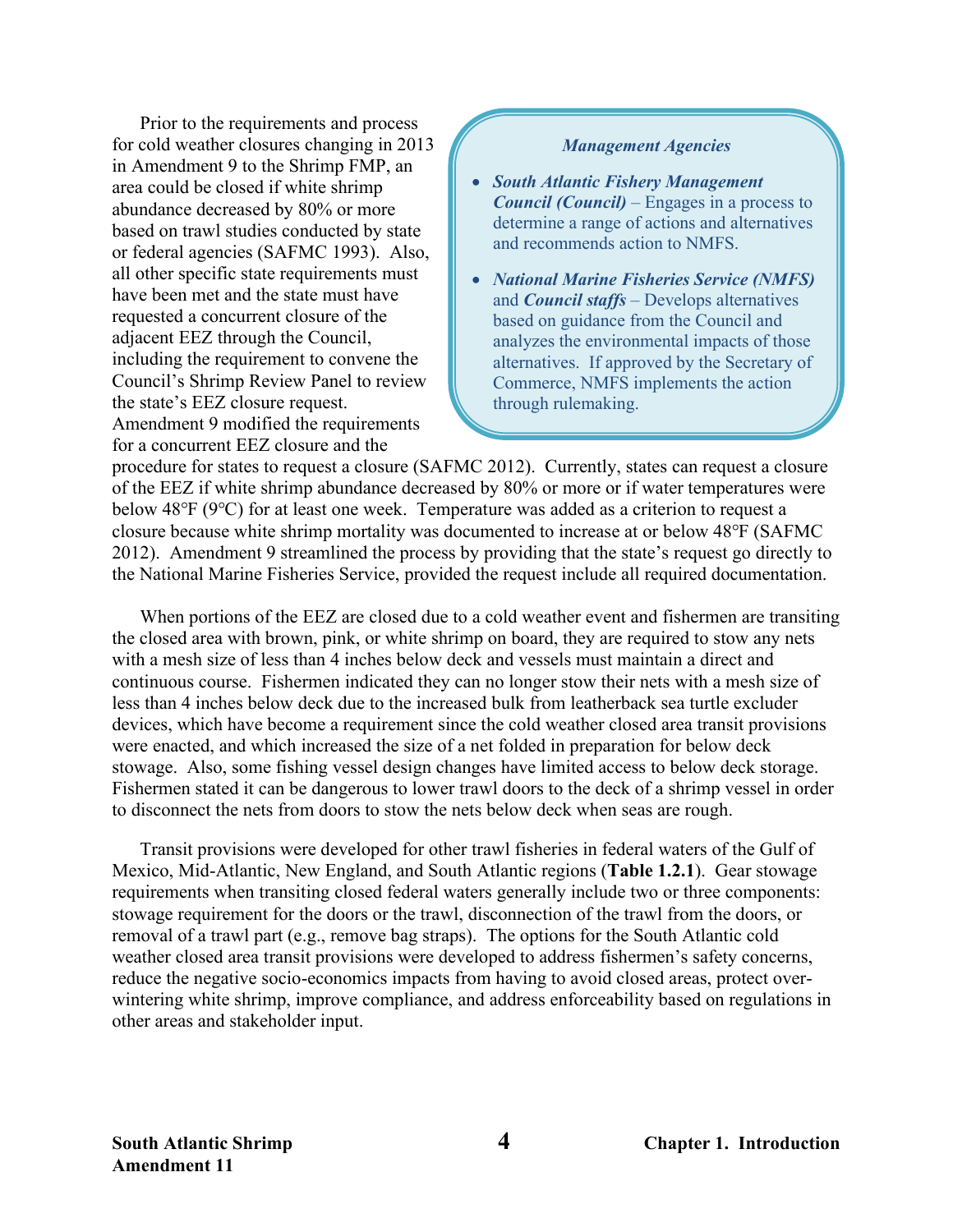#### *Purpose and Need of Shrimp Amendment 11*

The *purpose* is to modify cold weather closed area transit provisions to match current vessel design, reduce the socio-economic impact for fishermen avoiding the cold weather closed areas if they cannot comply with regulations, and improve safety at sea while maintaining protection for overwintering white shrimp and regulation enforceability.

The *need* is to adjust current regulations because gear cannot be stowed below deck on many vessels.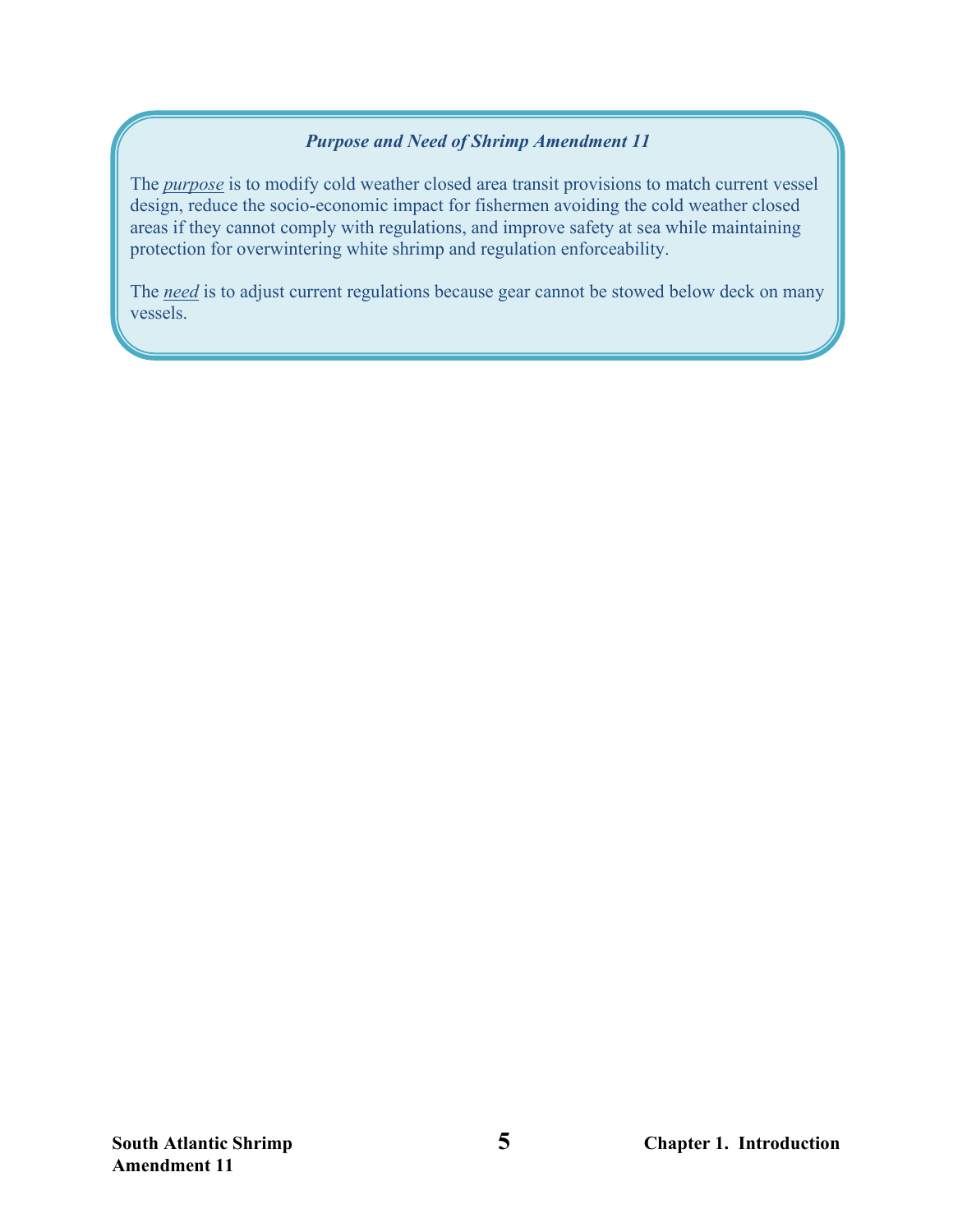**Table 1.2.1**. Transit provisions for vessels crossing managed areas in the Gulf of Mexico, Mid-Atlantic, New England, and South Atlantic regions.

| <b>Managed Area</b>                                    | <b>Transit Provisions</b>                                                                                                                                                                                                                                                                                                                                                                                                                                                                                                                                                                                     |
|--------------------------------------------------------|---------------------------------------------------------------------------------------------------------------------------------------------------------------------------------------------------------------------------------------------------------------------------------------------------------------------------------------------------------------------------------------------------------------------------------------------------------------------------------------------------------------------------------------------------------------------------------------------------------------|
| South Atlantic Cold<br><b>Weather Closed Areas</b>     | Brown shrimp, pink shrimp, or white shrimp may be possessed on board a fishing<br>vessel in a closed area, provided the vessel is in transit and all trawl nets with a mesh<br>size less than 4 inches (10.2 cm), as measured between the centers of opposite knots<br>when pulled taut, are stowed below deck while transiting the closed area. For the<br>purpose of this paragraph, a vessel is in transit when it is on a direct and continuous<br>course through a closed area.                                                                                                                          |
| South Atlantic Marine<br>Protected Areas               | Transit means direct, non-stop progression through the area. Fishing gear<br>appropriately stowed means a trawl or try net may remain on deck, but trawl doors<br>must be disconnected from such net and must be secured.                                                                                                                                                                                                                                                                                                                                                                                     |
| South Atlantic Spawning<br>Special Management<br>Zones | Transit means direct, non-stop progression through the area. Fishing gear<br>appropriately stowed means trawl doors and nets must be out of the water, but the<br>doors are not required to be on deck or secured on or below deck.                                                                                                                                                                                                                                                                                                                                                                           |
| Oculina Bank HAPC                                      | Fishing for or possession of rock shrimp in or from the area is prohibited, except for a<br>shrimp vessel with a valid commercial vessel permit for rock shrimp that possesses<br>rock shrimp may transit through the area if fishing gear is appropriately stowed. For<br>the purpose of this paragraph, transit means a direct and non-stop continuous course<br>through the area, maintaining a minimum speed of five knots as determined by an<br>operating VMS and a VMS minimum ping rate of 1 ping per 5 minutes; fishing gear<br>appropriately stowed means that doors and nets are out of the water. |
| Gulf of Mexico Marine<br>Protected Areas               | A vessel may transit the area with non-stop progression through the area and fishing<br>gear appropriately stowed. A trawl net may remain on deck, but trawl doors must be<br>disconnected from the trawl gear and must be secured.                                                                                                                                                                                                                                                                                                                                                                           |
| Gulf of Mexico Closed<br>Shrimping Areas               | A vessel may transit with non-stop progression through the Gulf of Mexico EEZ with<br>fishing gear appropriately stowed with trawl doors and nets out of the water and the<br>bag straps must be removed from the net.                                                                                                                                                                                                                                                                                                                                                                                        |
| Northeast Coral Zones                                  | Vessels may transit the area provided bottom-tending trawl nets are out of the water<br>and stowed on the reel and any other fishing gear that is prohibited in these areas is<br>on board, out of the water, and not deployed. Fishing gear is not required to meet the<br>definition of "not available for immediate use," <sup>2</sup> when a vessel transits the area.                                                                                                                                                                                                                                    |
| Northeast Protected<br>Areas                           | A vessel may transit the area, unless otherwise restricted, provided that its gear is<br>stowed and not available for immediate use. <sup>2</sup> A vessel may transit the area, provided<br>there is a compelling safety reason to enter the area and all gear is stowed and "not<br>available for immediate use". <sup>2</sup>                                                                                                                                                                                                                                                                              |

<span id="page-12-1"></span><span id="page-12-0"></span><sup>2</sup> *Not available for immediate use* means that the gear is not being used for fishing and is stowed in conformance with one of the following methods:

<sup>(1)</sup> *Nets*—(i) *Below-deck stowage.* (A) The net is stored below the main working deck from which it is deployed and retrieved; (B) The net is fan-folded (flaked) and bound around its circumference.

<sup>(</sup>ii) *On-deck stowage.* (A) The net is fan-folded (flaked) and bound around its circumference;

<sup>(</sup>B) The net is securely fastened to the deck or rail of the vessel; and

<sup>(</sup>C) The towing wires, including the leg wires, are detached from the net.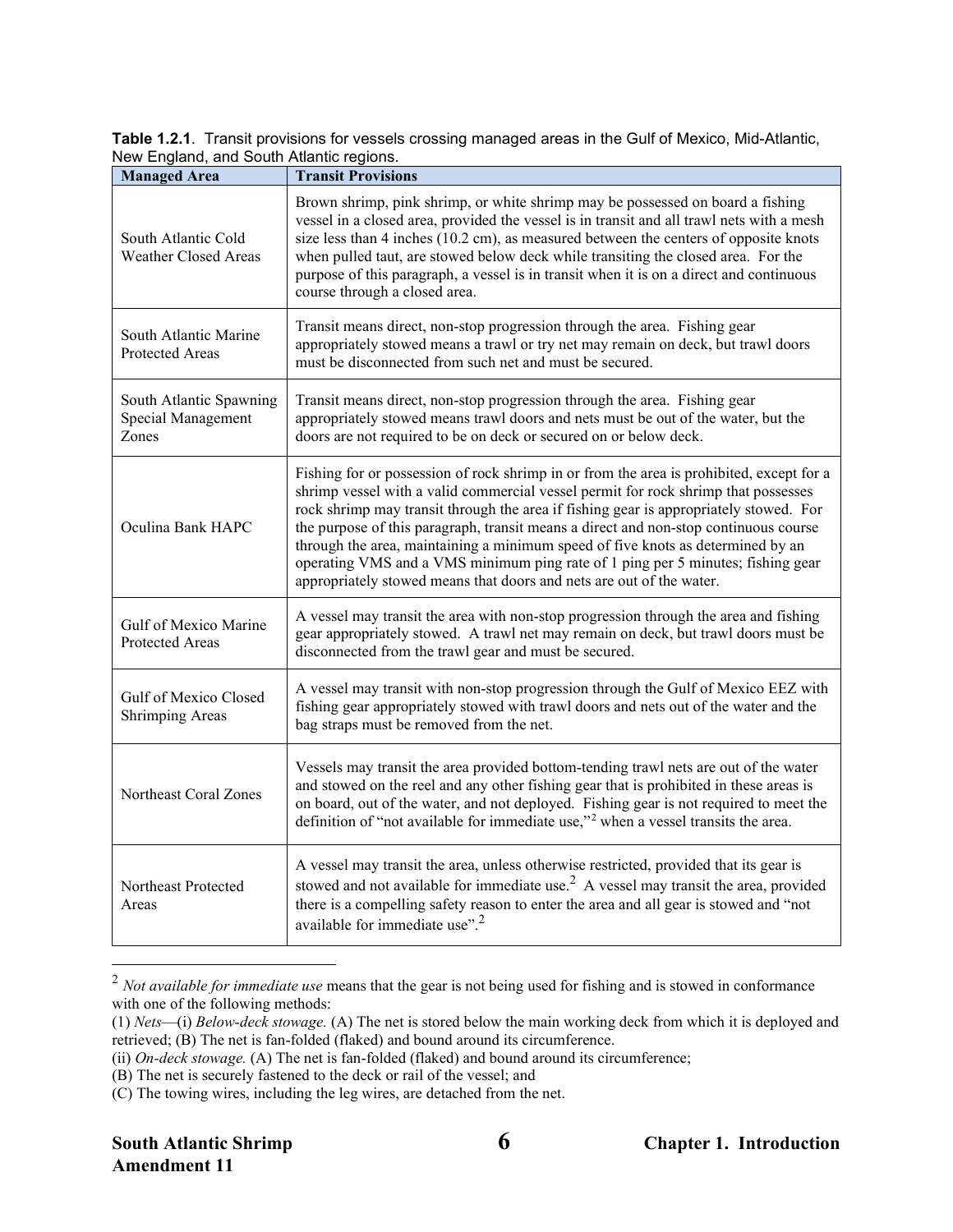## <span id="page-13-0"></span>**1.3 What are the Biological Effects of the Action?**

The proposed action is anticipated to have no effect on shrimp populations and indirect positive effects on the biological environment in that both options would allow for shorter transit from fishing grounds to port. All the proposed options would protect over-wintering white shrimp, but **Option 1** would have a greater potential for illegal fishing because it would take the least amount of time to deploy fishing gear. However, any negative impact to white shrimp is likely to be minimal because the areas would be closed due to a significant reduction in white shrimp abundance (>80%). Therefore, fishing in the area would not be profitable and fishermen would trawl in areas with higher white shrimp abundance.

Positive effects to the biological environment from both **Option 1** and **Preferred Option 2** would result from fewer emissions of greenhouse gases and reduced noise pollution from vessels in transit due to reducing travelling time and distance.

## <span id="page-13-1"></span>**1.4 What are the Economic Effects of the Action?**

Economic effects are described in **Chapter 2.3**.

## <span id="page-13-2"></span>**1.5 What are the Social Effects of the Action?**

The South Atlantic communities most likely to experience the effects of the proposed action are described here. The description of communities includes information about the top communities based on a "regional quotient" (RQ) of commercial landings and value for shrimp. The RQ is the proportion of landings and value out of the total landings and value of that species for that region and is a relative measure. If a community is identified as a shrimp community based on the RQ, this does not necessarily mean that the community would experience significant impacts due to changes in the fishery if a different species or number of species was also important to the local community and economy.

The majority of the top brown shrimp communities are located in North Carolina, with a few of the top communities located in Florida (**Figure 1.5.1**). About 16% of brown shrimp is landed in the top community of Engelhard, North Carolina, representing about 15% of the South Atlantic-wide ex-vessel value. About 14% of brown shrimp is landed in the second ranked community of Beaufort, North Carolina, representing about 14% of the ex-vessel value.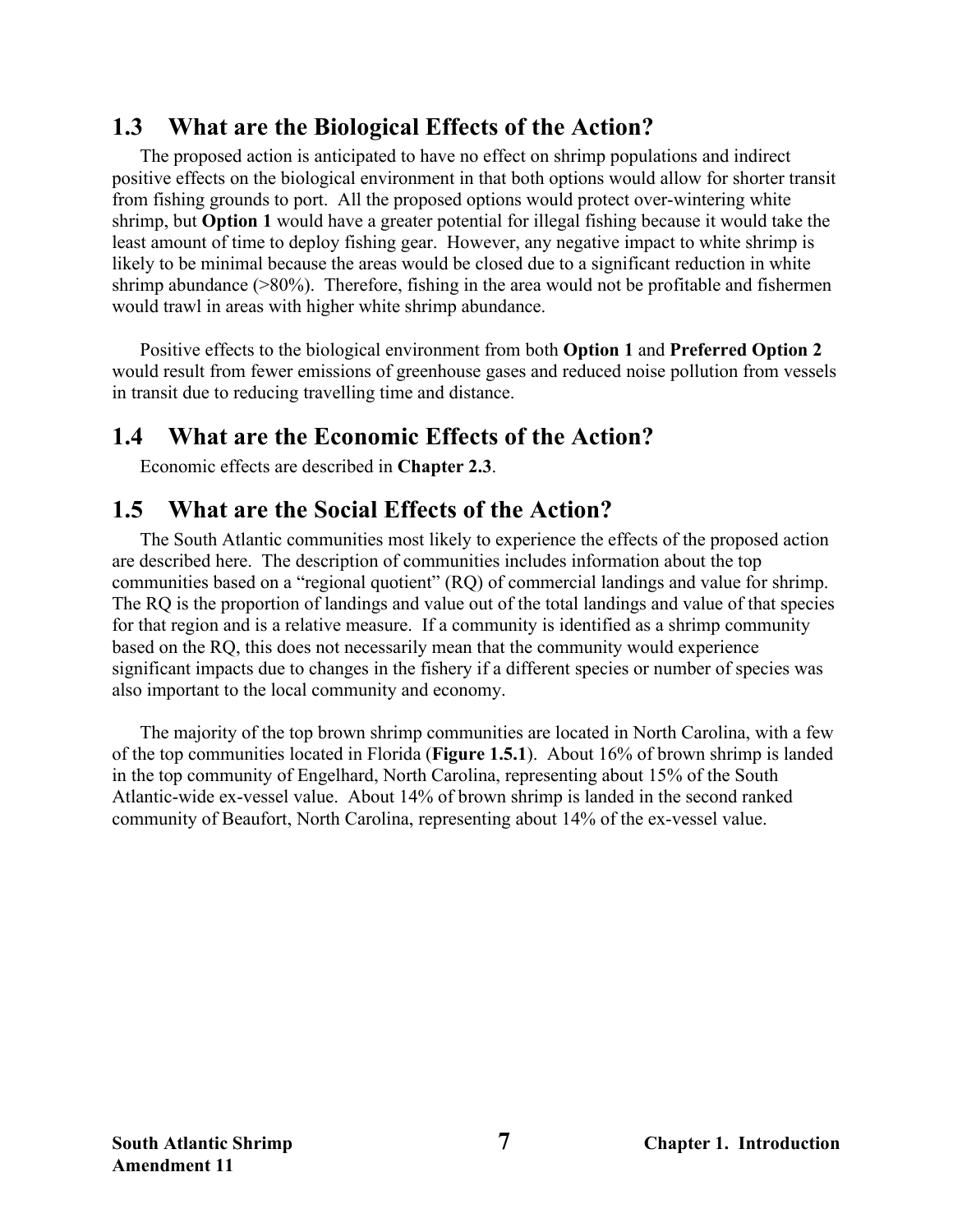

<span id="page-14-0"></span>**Figure 1.5.1**. Top South Atlantic communities ranked by pounds and value RQ of brown shrimp. The actual RQ values (y-axis) are omitted from the figure to maintain confidentiality. Source: SERO, Community ALS 2017.

The top pink shrimp communities are located in Florida, North Carolina, and Georgia (**Figure 1.5.2**). About 54% of pink shrimp is landed in the top community of Key West, Florida, representing about 63% of the South Atlantic-wide ex-vessel value. Collectively, about 18% of pink shrimp is landed in the second and third ranked communities of North Miami and Miami, Florida, representing about 9% of the ex-vessel value.



<span id="page-14-1"></span>**Figure 1.5.2**. Top South Atlantic communities ranked by pounds and value RQ of pink shrimp. The actual RQ values (y-axis) are omitted from the figure to maintain confidentiality. Source: SERO, Community ALS 2017.

**Amendment 11**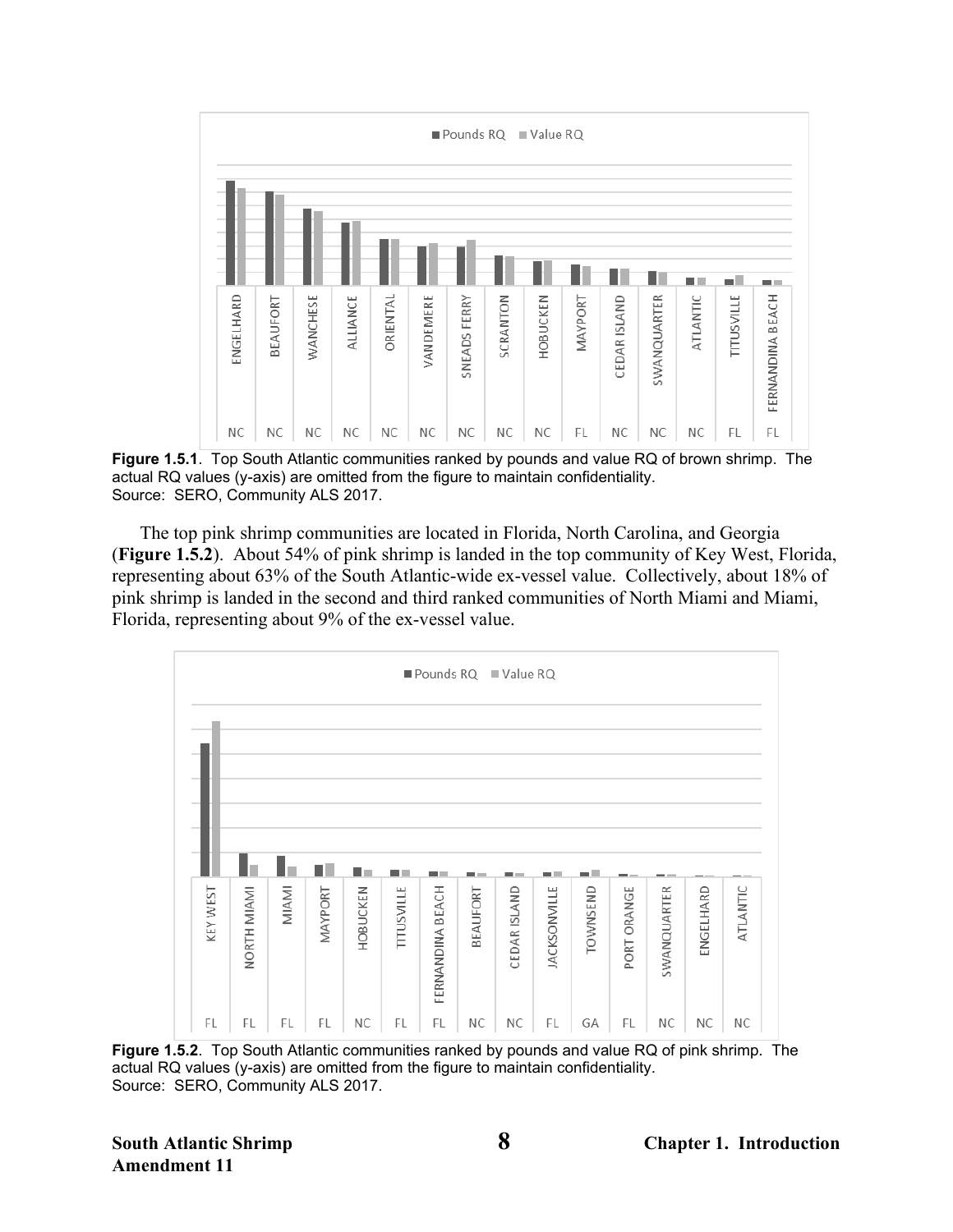Top white shrimp communities are located in all four states (**Figure 1.5.3**). Collectively, about 22% of white shrimp is landed in the top two communities of Mayport, Florida, and Engelhard, North Carolina, representing about 21% of the South Atlantic-wide ex-vessel value. About 10% of white shrimp is landed in the third ranked community of Beaufort, North Carolina, representing about 8% of the ex-vessel value.



<span id="page-15-0"></span>**Figure 1.5.3**. Top South Atlantic communities ranked by pounds and value RQ of white shrimp. The actual RQ values (y-axis) are omitted from the figure to maintain confidentiality. Source: SERO, Community ALS 2017.

This proposed action is anticipated to have positive social effects to fishing communities in the form of increased compliance and improvements to safety at sea. Shrimp fishermen have indicated that current transit provisions that require nets with mesh less than 4 inches be stowed below deck are no longer feasible due to changes in vessel design. Lowering trawl doors to the deck of a shrimp vessel and disconnecting nets from trawl doors creates dangerous conditions for fishermen. Modifying transit provisions to require that trawl doors and nets be out of the water with bag straps removed from the net (**Option 1**) or trawl doors in the rack (cradle), nets in the rigging and tied down, and try net on the deck (**Preferred Option 2**), would have positive direct social effects by improving safety at sea while maintaining the necessary enforceability of the transit provisions. Although fishermen must handle the trawl doors to set them in the rack (**Preferred Option 2**), doors in the rack is the normal placement of the doors when fishermen are transiting long distances and this is the recommended storage location for trawl doors according to the Atlantic Coast Fishing Vessel Safety Manual (Castro and DeAlteris 1991). Since all of the proposed options have some portion of the provisions visible from a distance by law enforcement (nets not visible since stowed below deck (**Status Quo**), fishing gear out of the water (**Option 1**), and doors in the rack, nets in the rigging, and try net on the deck (**Preferred Option 2**)), all transit provisions enable at-sea enforcement. Additionally, if **Option 1** and **Preferred Option 2** result in fishermen choosing to offload their catch in South Carolina or

**South Atlantic Shrimp 9 Chapter 1. Introduction**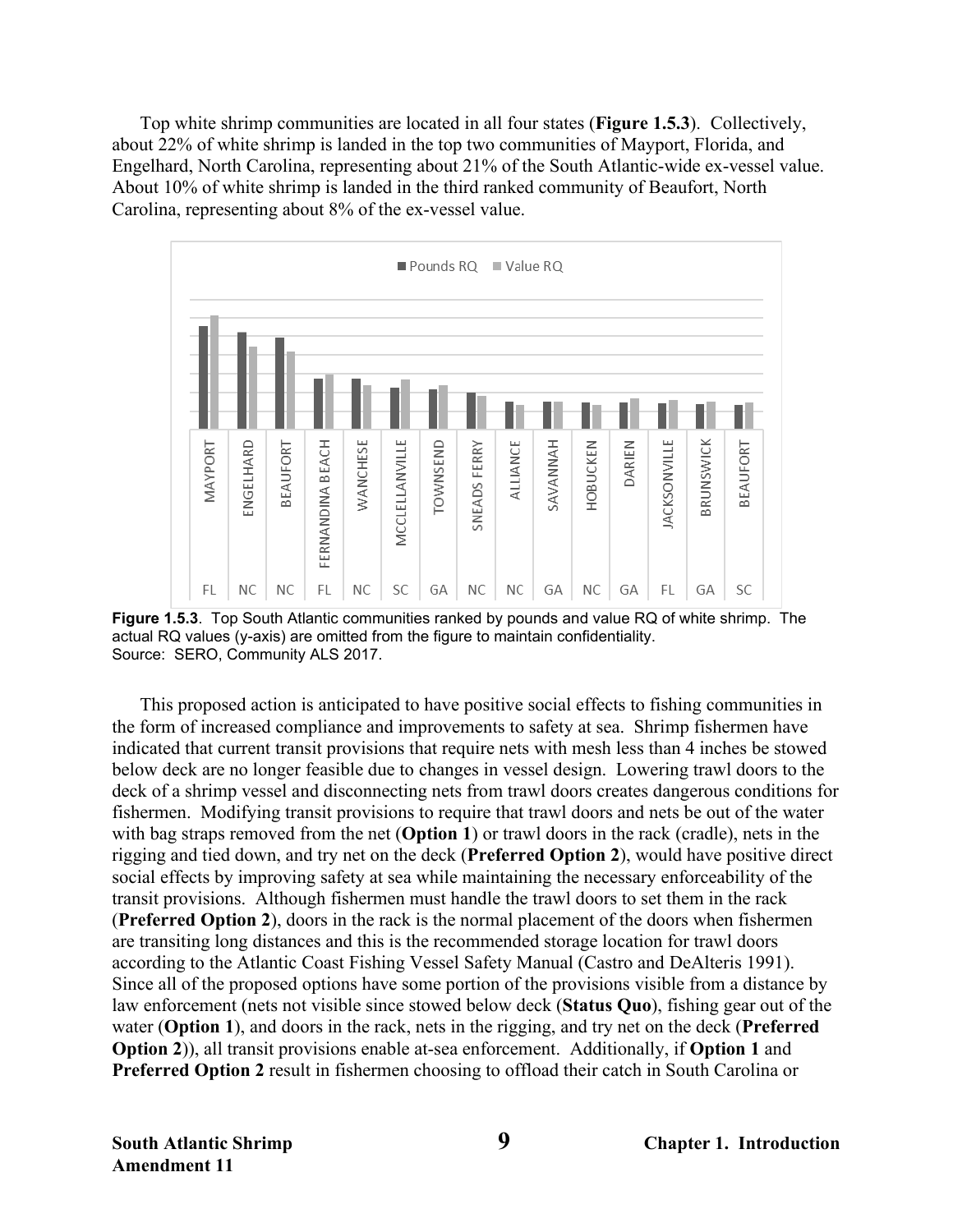Georgia during cold weather closures, fish houses and dealers in those areas would experience indirect social benefits in the form of more consistent access to product.

**Option 1** would expressly align current transit provisions in the South Atlantic with transit provisions for shrimp closed areas in the Gulf of Mexico. Creating consistency in regulations throughout federal waters would be expected to reduce confusion among shrimp fishermen who fish in both areas and aid in compliance and enforcement efforts resulting in indirect positive social effects. Alternatively, **Preferred Option 2** was developed and recommended by the Council's Law Enforcement, Shrimp, and Deep-water Shrimp APs during a joint meeting on January 17, 2020, and matches how many fishermen stow their gear during long transits. Addressing stakeholder concerns and recommendations by striving for consistency between what fishermen and law enforcement experience on the water and management measures can result in increased trust in the science and management process and long-term positive indirect social effects.

## <span id="page-16-0"></span>**1.6 Council Conclusions**

### **1.6.1 Law Enforcement and Shrimp/Deep-water Shrimp APs Comments and Recommendations**

The Law Enforcement, Deep-water Shrimp, and Shrimp APs met jointly via webinar on January 17, 2020, to the discuss transit provisions for the cold weather closed areas. The Law Enforcement AP members wanted to consider a vessel monitoring system for the fishery so that vessels could be better tracked. The Deep-water Shrimp and Shrimp APs suggested having doors and nets out of the water with the bag straps removed (**Option 1**) because these transit provisions would require the least amount of time for compliance, would be enforceable at sea, and would match the Gulf of Mexico transit provision. The APs developed a joint recommendation in order to reach a compromise (**Preferred Option 2**). The APs felt this was an appropriate recommendation because it would take more time to set out the gear in the water compared to **Option 1**, it is currently how gear is stowed for long transits, and it would be enforceable at sea. Law enforcement officers were concerned with illegal fishing that could occur under **Option 1 s**ince **Option 1** would require the least amount of time to deploy gear. Law enforcement officers felt there was a chance of illegal fishing occurring when they were not present.

### **1.6.2 Public Comments and Recommendations**

There was only one public comment on the proposed action at the public hearings held February 5 and 6, 2020, and no public comments were received through the public comment forum as of February 7, 2020 [\(https://safmc.wufoo.com/reports/shrimp-amendment-11/\)](https://safmc.wufoo.com/reports/shrimp-amendment-11/). The one public comment favored **Option 1**.

### **1.6.3 Council's Choice for the Action**

The Council began developing Amendment 11 in response to fishermen's calls to the South Carolina Department of Natural Resources during the 2018 cold weather closure. Fishermen identified several issues with the current cold weather transit provisions that no longer work for the fleet. Nets are larger due to the requirements for the larger leatherback sea turtle excluder

**Amendment 11**

**South Atlantic Shrimp 10 Chapter 1. Introduction**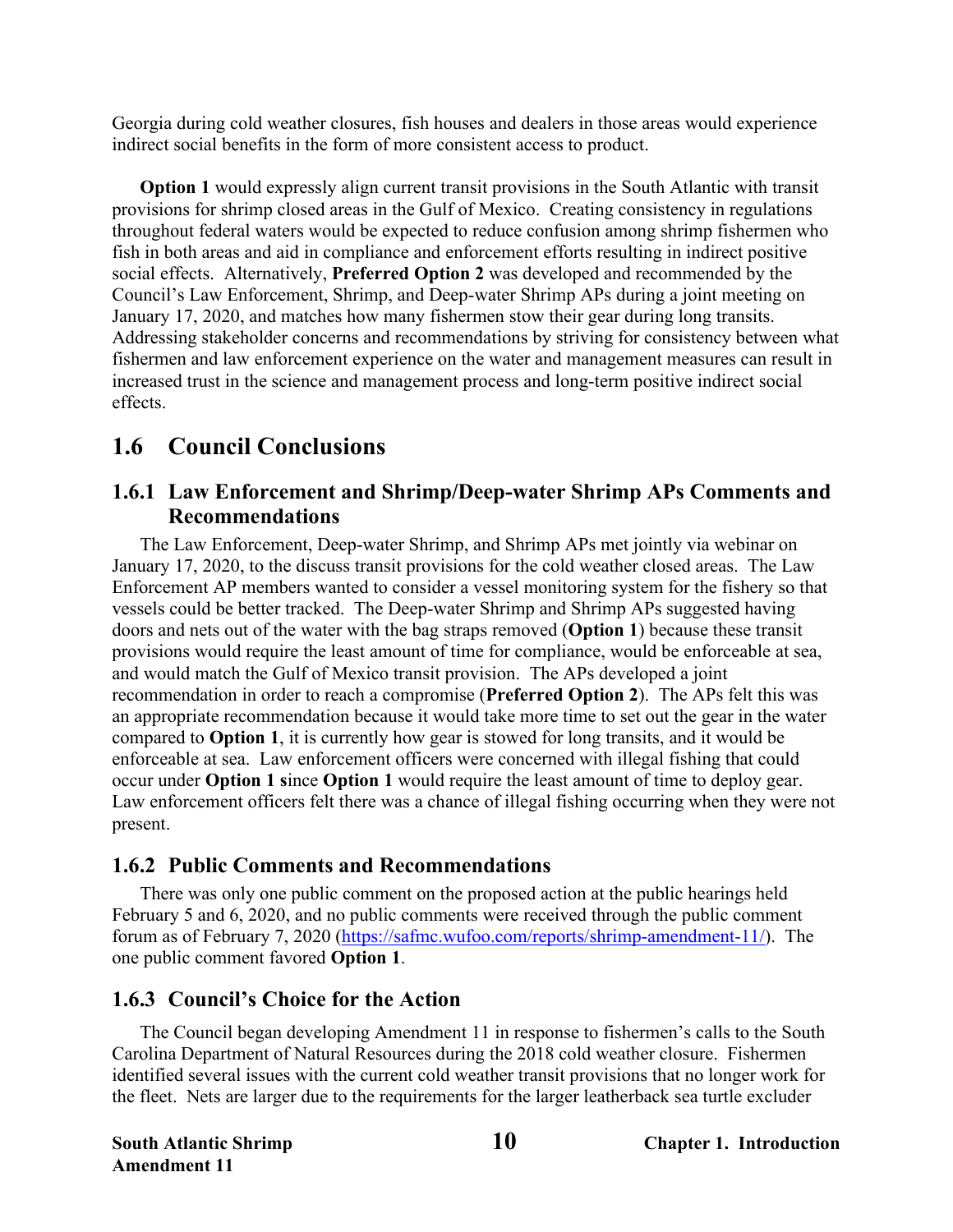devices (required on all traditional shrimp boats in 2002) than when the transit provisions were developed years earlier. The fishermen now typically stow their spare nets on the wheelhouse roof, indicating there is minimal room below deck to stow gear. Additionally, closures now occur more quickly than when the transit provisions were initially created, thus making the closure much more effective in protecting shrimp and potentially catching shrimp captains unaware if they are shrimping out-of-state in Florida. Shoals extending into the EEZ in Georgia and South Carolina make transiting through state waters dangerous if not impossible, thereby making it risky to transit in state waters near the coast if the fishermen cannot abide by the stowage requirements for the federal transit provisions.

The transit provisions in **Preferred Option 2** should improve safety at sea, improve socioeconomics in the fishery, continue to protect over-wintering white shrimp, and continue to be enforceable. **Preferred Option 2** would no longer require gear to be disassembled to stow below deck which improves safety at sea. Socio-economic effects would improve since fishermen can save a considerable amount of fuel and time when transiting in a straight line rather than trying to avoid cold weather closed areas if the fishermen cannot meet the federal transit provisions. **Preferred Option 2** also represents a compromise between Law Enforcement, Shrimp, and Deep-water Shrimp AP members to ensure the transit provisions are workable for the fishery and enforceable, which can improve trust in management.

**Preferred Option 2** gear stowage requirements are more restrictive than currently required in state waters and differ from Gulf of Mexico closed shrimp areas. Shrimpers in the Gulf of Mexico are allowed to have trawl doors hung from the end of their outriggers when they are in closed federal waters. During the open season, shrimpers desire to come into calm inshore waters (harbors, sounds, etc.) to safely load the doors onto the deck before raising the outriggers. Loading doors while at sea can be extremely hazardous. **Preferred Option 2** provides for better protection for over-wintering white shrimp because it improves law enforceability since it takes more time to set out gear in the unlikely event of fishing in the closed area. If the gear is simply allowed to be out of the water and suspended at the end of the outriggers, then the gear can be deployed quickly. If the gear is in the deck storage racks (cradle), it takes 30 to 40 minutes to deploy the gear.

Given these reasons, the Council determined that **Preferred Option 2** would best meet the purpose and need of the amendment to update the regulations to better match the current fishery, reduce the socio-economic impact for fishermen avoiding the cold weather closed areas if they cannot comply with regulations, and improve safety at sea while maintaining protection for overwintering white shrimp and regulation enforceability.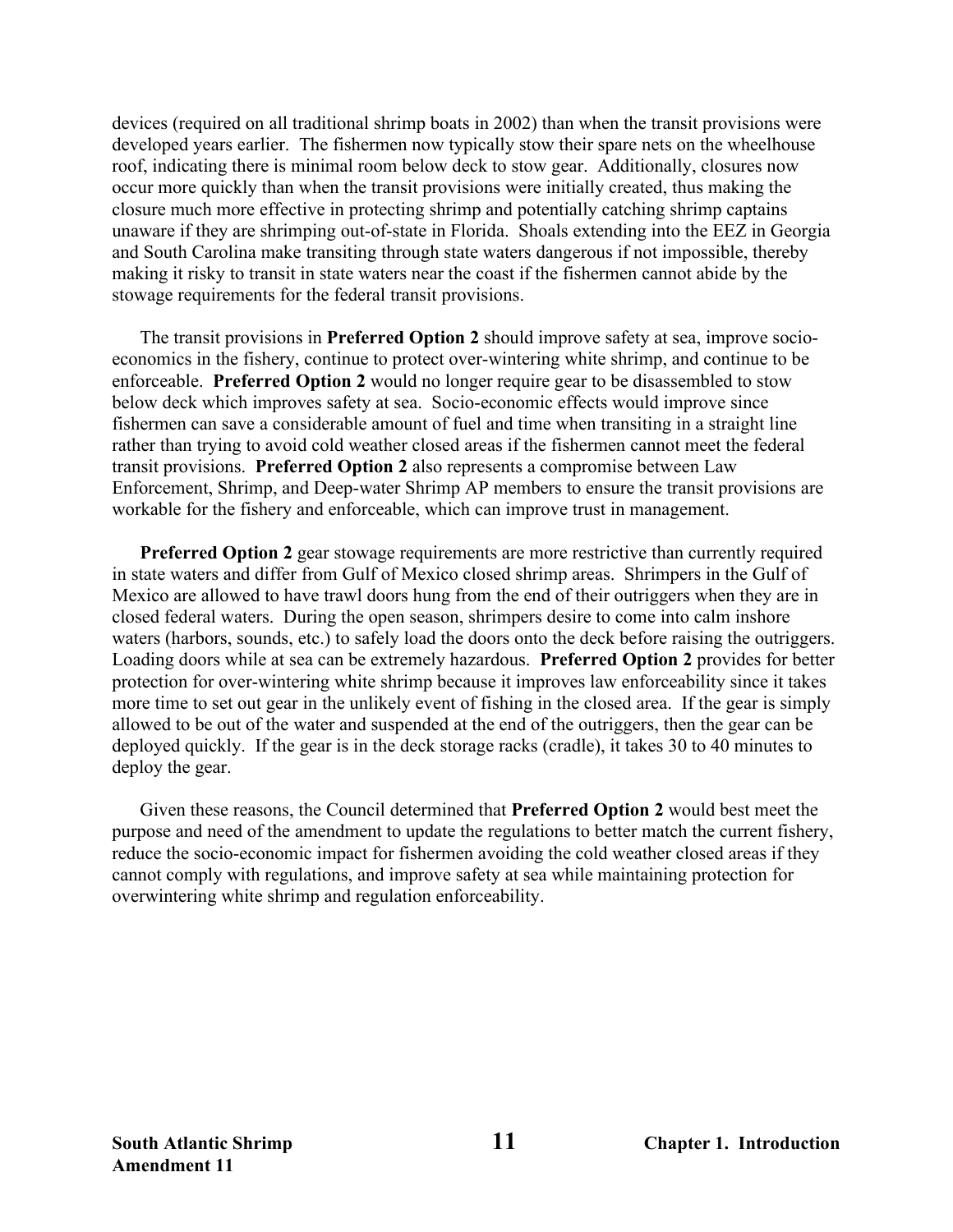## <span id="page-18-0"></span>**Chapter 2. Regulatory Impact Review**

The National Marine Fisheries Service (NMFS) requires a Regulatory Impact Review (RIR) for all regulatory actions that are of public interest to satisfy our obligations under Executive Order (E.O.) 12866, as amended. In conjunction with the analysis of direct and indirect effects in the Biological, Economic, and Social Effects sections of this amendment, the RIR: 1) provides a comprehensive review of the level and incidence of impacts associated with a proposed regulatory action; 2) provides a review of the problems and policy objectives prompting the regulatory proposals and an evaluation of the major alternatives which could be used to solve the problem; and 3) ensures that the regulatory agency systematically and comprehensively considers all available alternatives so that the public welfare can be enhanced in the most efficient and cost effective way. The RIR also serves as the basis for determining whether any proposed regulations are a "significant regulatory action" under certain criteria provided in E.O. 12866. In addition, the RIR provides some information that may be used in conducting an analysis of the effects on small entities pursuant to the Regulatory Flexibility Act (RFA). This RIR analyzes the effects that this proposed regulatory action would be expected to have on the commercial sector of the South Atlantic shrimp fishery.

### **2.1 Problems and Objectives**

The problems and objectives for the proposed action are presented in **Section 1.2** of this amendment and are incorporated herein by reference.

### **2.2 Economic Description of the Fisheries**

The Fishery Management Plan (FMP) for the Shrimp Fishery of the South Atlantic Region (Shrimp FMP) has not been amended since 2012, and in fact has only been amended twice in the last decade. Nonetheless, some information regarding the fishery's operations and economic characteristics can be found in Amendment 7 (SAFMC 2008) and Amendment 9 (SAFMC 2012) to the Shrimp FMP, and that information is incorporated herein by reference. The South Atlantic shrimp fishery consists of three major sectors: the harvesting sector, the dealer/wholesaler sector, and the processing sector. The following discussion provides summary statistics and selected characteristics for these sectors. Imports and the economic impacts of the fishery are also presented.

#### **2.2.1 Harvesting Sector**

The harvesting sector is generally composed of two fleets: 1) a small vessel fleet that is predominantly active in inshore and state offshore waters and very diverse with respect to gear and other operating characteristics; and 2) a fleet mostly composed of larger vessels that are predominantly active in offshore waters, particularly the exclusive economic zone (EEZ), and almost always using otter trawl gear. Most vessels in the former are not federally permitted while most vessels in the latter are federally permitted, and in fact must be federally permitted in order to harvest federally managed shrimp species in the South Atlantic EEZ. There are three types of federal shrimp permits in the South Atlantic: 1) penaeid shrimp permit (SPA), 2) the rock shrimp Carolinas Zone permit (RSCZ), and 3) the rock shrimp limited access permit (RSLA). The first two permits are open access permits. The SPA permit is required to harvest

**Regulatory Amendment 11**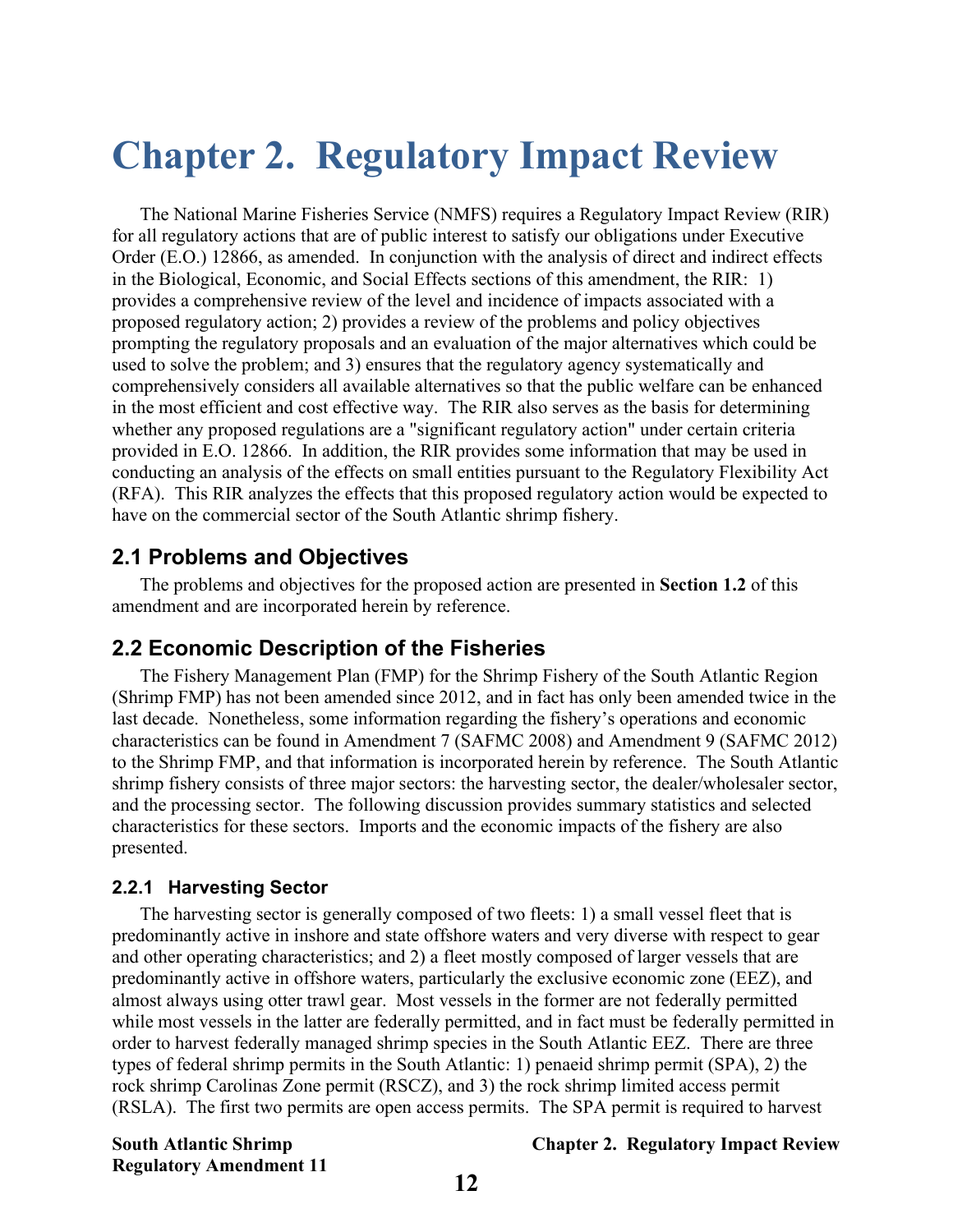penaeid shrimp (brown, pink, and white shrimp) in the EEZ. The RSCZ permit is required to harvest rock shrimp off of South Carolina and North Carolina. Rock shrimp are an incidentally harvested species off the Carolinas. The RSLA permit is limited access and required to harvest rock shrimp from the EEZ off the east coast of Florida and Georgia, where a directed fishery for rock shrimp is prosecuted.

From 2014 through 2018, most federally permitted shrimp vessels possessed an SPA permit, while many fewer possessed either of the rock shrimp permits (**Table 2.2.1.1**). The number of vessels with an RSLA permit has been stable during this time, with the number of vessels possessing an RSCZ permit increasing slightly, while the number of vessels with an SPA permit has been declining (almost 4%). The latter has led to a decrease in the total number of permitted vessels, which has declined by more than 3% during this time. Based on information in Amendment 9, these short-term trends are part of a declining trend in the long-term, with the number of vessels possessing an SPA permit and the total number of permitted vessels declining by about 20% since 2009.

|      |            |             |             | Permitted      |
|------|------------|-------------|-------------|----------------|
| Year | <b>SPA</b> | <b>RSLA</b> | <b>RSCZ</b> | <b>Vessels</b> |
| 2014 | 579        | 105         | 128         | 605            |
| 2015 | 582        | 103         | 126         | 604            |
| 2016 | 558        | 103         | 131         | 587            |
| 2017 | 561        | 103         | 142         | 591            |
| 2018 | 558        | 103         | 39          | 585            |

<span id="page-19-0"></span>**Table 2.2.1.1**. Number of South Atlantic federal shrimp permits and permitted shrimp vessels from 2014- 2018.

Most vessels participate in the South Atlantic shrimp fishery by targeting shrimp, particularly brown, pink, white, and rock shrimp, which are also the four species managed under the Shrimp FMP. For the purposes of the information in **Table 2.2.1.2**, a "shrimp trip" is a trip where at least 1 pound (lb) of shrimp is harvested. These shrimp are generally harvested for food or consumption purposes, though some shrimp are harvested for bait purposes. **Table 2.2.1.2** also illustrates that these vessels are highly dependent on revenue from fisheries other than shrimp, i.e., non-shrimp trips. Revenue from non-shrimp trips has typically accounted for around 60% of these vessels' revenues in the aggregate during the 2014-2018 time period, though dependence on revenues from other fisheries varies considerably across vessels.

The South Atlantic shrimp fishery is composed of vessels with federal permits and those without federal permits. Participation in the South Atlantic shrimp fisheries was somewhat variable from 2014 through 2018, ranging from a high of 938 vessels in 2015 to a low of 778 vessels in 2018 (**Table 2.2.1.2**). The decline in 2018 is most likely attributable to the cold weather event and associated closures that were implemented off South Carolina and Georgia during most of the first six months of the year.

In general, relatively larger vessels tend to have federal permits, particularly those that target rock shrimp. From 2014-2018, most vessels participating in the shrimp fishery did not possess federal South Atlantic shrimp permits (approximately 70%). Even though federally permitted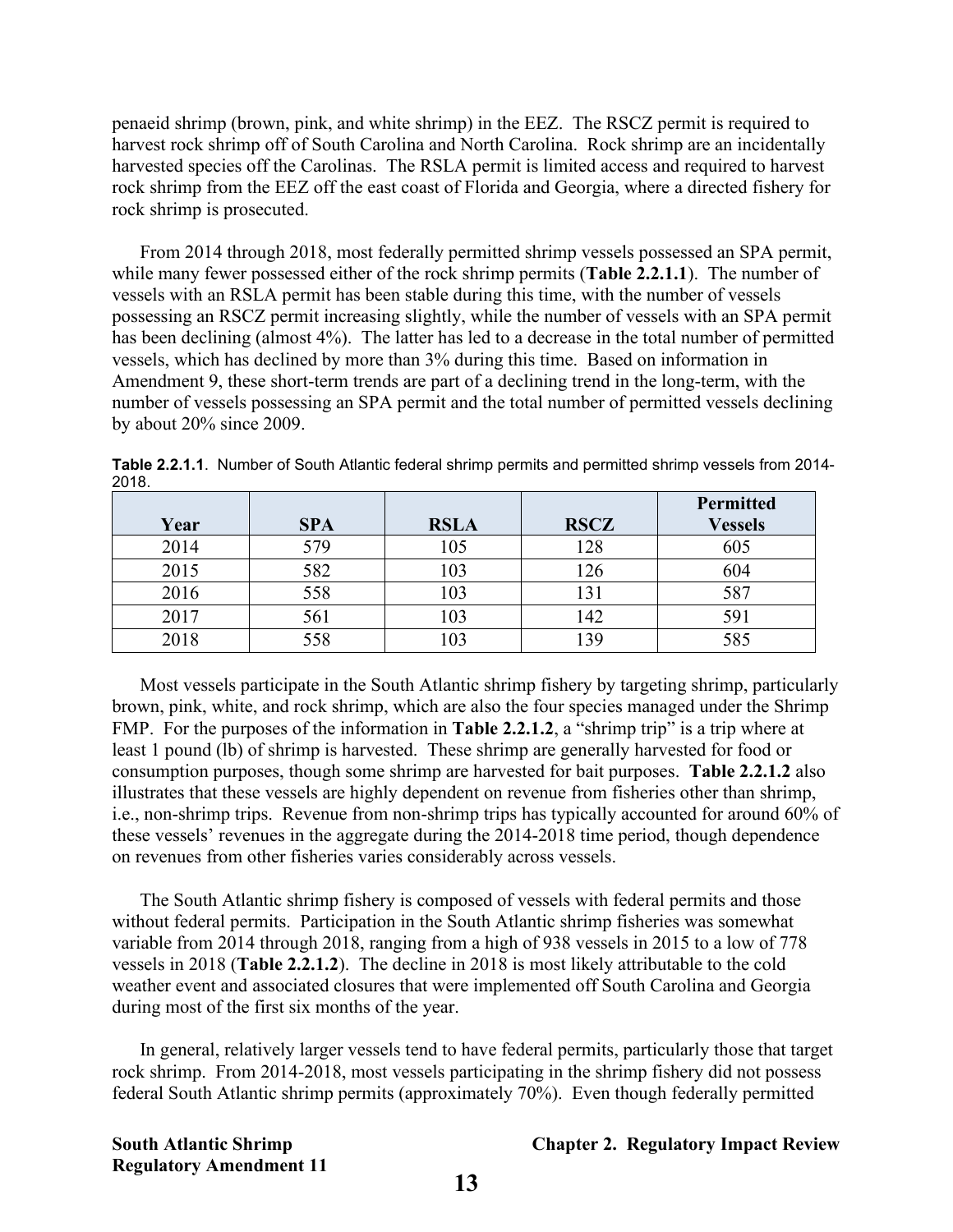vessels are less numerous, they are relatively more productive with respect to shrimp landings and revenue compared to non-federally permitted vessels, as they accounted for about 78% of the landings and more than 81% of the revenue.

Also, of the vessels that did possess federal permits, on average, only around 44% were active in the South Atlantic shrimp fishery during this time. The percent of active federally permitted vessels decreased slightly in 2018 compared to the previous 4 years, again most likely due to the cold weather event and associated closures off South Carolina and Georgia.

South Atlantic shrimp landings and revenue were highly variable from 2014 through 2018. Landings range from a low of about 14.5 million lbs in 2014 to a high of about 27.9 million lbs in 2017. Further, there was a clear upward trend in landings from 2014-2017, which appears to have been interrupted by cold weather event and associated closures in 2018. The cause(s) of the increased landings is unknown at this time but does not appear to be driven by increases in participation.

Somewhat similarly, revenue from shrimp landings also saw an upward trend from 2014- 2017, but then decreased significantly in 2018. However, the upward trend in revenue was not nearly as significant as the increase in landings as there was also a significant decrease in the average ex-vessel price of shrimp from 2014 to 2015. Though the average price has remained generally stable since 2015, it remains about a \$1 per pound lower than it was in 2014. Thus, although landings in 2018 were more than 4 million lbs higher than in 2014, revenue was more than \$5 million less in 2018 compared to 2014. In addition, although the decline in shrimp revenue is reflected in the decline in the active shrimp vessels' total gross revenue, it only accounts for about 40% of the latter decline. As **Table 2.2.1.2** illustrates, these vessels experienced an even larger decline in their revenue from other fisheries in 2018. The reason(s) for this decline are unknown at present. Regardless of the reasons, as a result, their total gross revenue decreased by approximately 33% from 2017 to 2018.

Economic surveys of non-federally permitted vessels in the South Atlantic shrimp fishery have not been conducted. Economic surveys that may have covered such vessels are many years old, specific to a particular state, and thus are not considered useful for describing recent participation in the fishery or economic performance. However, an annual economic survey of federally-permitted shrimp vessels has been conducted each year since 2009. The most recent annual assessment of these vessels' economic performance was for 2014 (Liese 2017). Response rates to the economic survey in the South Atlantic decreased noticeably between 2012 and 2014. Further, economic performance in the shrimp fishery is usually highly variable from year to year. Thus, a single year will likely not be indicative of typical or average economic performance in the fishery over time. **Table 2.2.1.3** presents information on the average performance of federally permitted vessels from 2011 through 2014.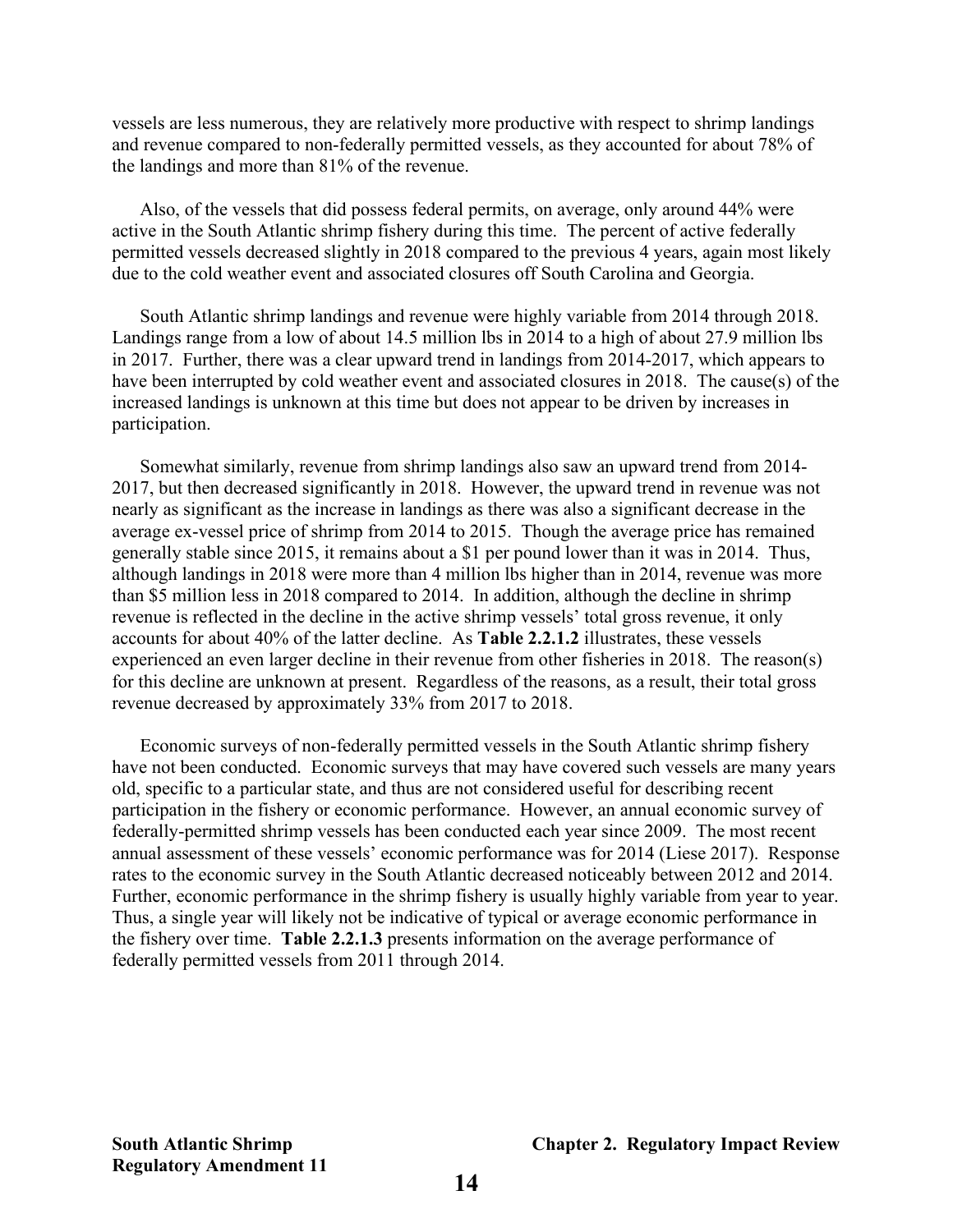| $\overline{\mathcal{L}}$ . The set of $\overline{\mathcal{L}}$ is the $\overline{\mathcal{L}}$ of $\overline{\mathcal{L}}$ of $\overline{\mathcal{L}}$ | 2014     | 2015     | 2016     | 2017     | 2018     |
|--------------------------------------------------------------------------------------------------------------------------------------------------------|----------|----------|----------|----------|----------|
| Number of active vessels                                                                                                                               | 853      | 938      | 883      | 885      | 778      |
| Percent of active vessels with a federal                                                                                                               |          |          |          |          |          |
| permit                                                                                                                                                 | 31.1     | 28.6     | 30.2     | 30.8     | 30.5     |
| Number of active vessels with a federal                                                                                                                |          |          |          |          |          |
| permit                                                                                                                                                 | 265      | 268      | 267      | 273      | 237      |
| Percent of active vessels without a federal                                                                                                            |          |          |          |          |          |
| permit                                                                                                                                                 | 68.9     | 71.4     | 69.8     | 69.2     | 69.5     |
| Number of active vessels without a federal                                                                                                             |          |          |          |          |          |
| permit                                                                                                                                                 | 588      | 670      | 616      | 612      | 541      |
| Number of federally permitted vessels                                                                                                                  | 605      | 604      | 587      | 591      | 585      |
| Percent active                                                                                                                                         | 43.8     | 44.4     | 45.5     | 46.2     | 40.5     |
| Percent inactive                                                                                                                                       | 56.2     | 55.6     | 54.5     | 53.8     | 59.5     |
| Shrimp Landings (million lbs, heads-on)                                                                                                                | 14.51    | 22.75    | 24.57    | 27.88    | 18.74    |
| Shrimp Gross revenue (million)                                                                                                                         | \$49.58  | \$52.12  | \$60.12  | \$66.88  | \$44.20  |
| Non-Shrimp Gross Revenue on Shrimp                                                                                                                     |          |          |          |          |          |
| trips (million)                                                                                                                                        | \$.46    | \$.43    | \$.64    | \$.67    | \$.46    |
| Non-Shrimp Gross Revenue on Non-                                                                                                                       |          |          |          |          |          |
| Shrimp Trips (million)                                                                                                                                 | \$83.58  | \$80.58  | \$83.24  | \$95.45  | \$64.62  |
| <b>Total Gross Revenue (million)</b>                                                                                                                   | \$133.62 | \$133.12 | \$144.00 | \$163.01 | \$109.28 |
| Shrimp landings by federally permitted                                                                                                                 |          |          |          |          |          |
| vessels (million)                                                                                                                                      | 11.02    | 17.88    | 18.92    | 21.67    | 14.94    |
| Shrimp gross revenue by federally                                                                                                                      |          |          |          |          |          |
| permitted vessels (million)                                                                                                                            | \$40.07  | \$42.67  | \$48.44  | \$53.86  | \$36.67  |
| Total Gross Revenue by federally                                                                                                                       |          |          |          |          |          |
| permitted vessels (million)                                                                                                                            | \$103.95 | \$103.06 | \$113.04 | \$124.20 | \$86.05  |
| Percent of shrimp landings by federally                                                                                                                |          |          |          |          |          |
| permitted vessels                                                                                                                                      | 75.9     | 78.6     | 77.0     | 77.7     | 79.7     |
| Percent of shrimp gross revenues by                                                                                                                    |          |          |          |          |          |
| federally permitted vessels                                                                                                                            | 80.8     | 81.9     | 80.6     | 80.5     | 83.0     |

<span id="page-21-0"></span>**Table 2.2.1.2**. Selected characteristics of participation in the South Atlantic shrimp fishery, 2014-2018. Revenue is in 2018 dollars.

**\***Active in the context of this table means a vessel landed at least 1 lb of shrimp from South Atlantic waters in a given year. All estimates are subject to minor errors as about 0.4% of the gross shrimp revenue could not be assigned to a specific vessel. Source: ACCSP, personal communication, Jan. 15, 2020.

Vessels that target rock shrimp (RSLA) and vessels that are primarily engaged in other fisheries but also harvest South Atlantic penaeid shrimp (SPA secondary) have significantly higher annual gross revenues from fishing relative to vessels that primarily harvest penaeid shrimp (SPA primary; **Table 2.2.1.3**). In fact, the RSLA and SPA secondary vessels' gross revenues are significantly higher than the average federally-permitted Gulf of Mexico shrimp vessel (Liese 2018). In general, although vessels with higher gross revenues also have higher operating expenses, they also generated greater net cash flow, net revenue from operations, and economic returns. Some vessels' economic characteristics most closely resemble the revenue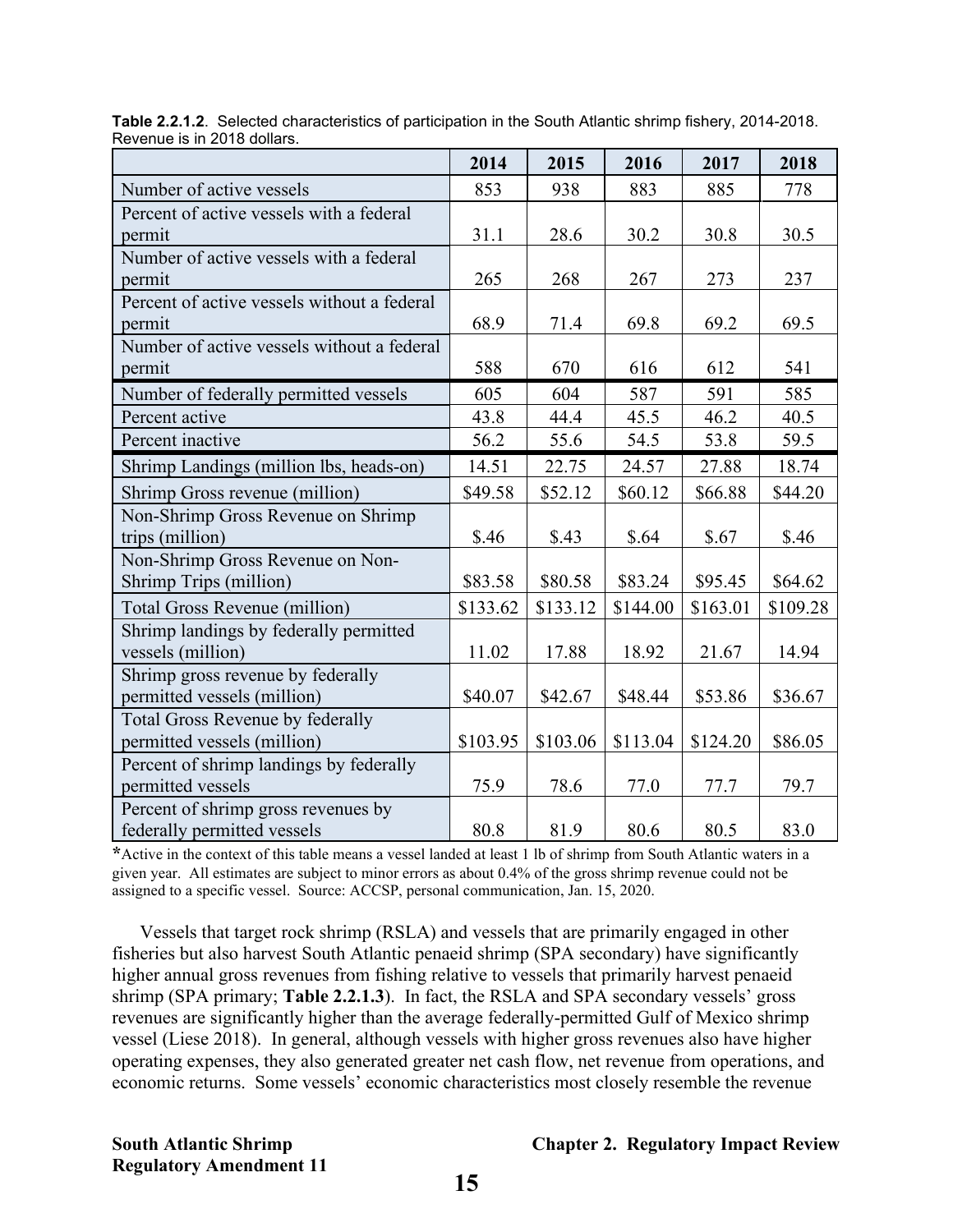and economic profiles of one of the three groups of vessels, while others are hybrids and most closely resemble the "average" vessel in the federally-permitted fleet  $(ALL)$ .<sup>[3](#page-22-1)</sup>

|                                |            |             | <b>SPA</b>     | <b>SPA</b>       |
|--------------------------------|------------|-------------|----------------|------------------|
|                                | <b>ALL</b> | <b>RSLA</b> | <b>PRIMARY</b> | <b>SECONDARY</b> |
| Number of observations         | 225        | 29          | 160            | 36               |
| <b>Balance Sheet</b>           |            |             |                |                  |
| Assets                         | \$178,555  | \$590,424   | \$126,850      | \$361,072        |
| Liabilities                    | \$17,844   | \$78,856    | \$12,226       | \$25,938         |
| Equity                         | \$160,711  | \$511,568   | \$114,625      | \$335,134        |
| <b>Cash Flow</b>               |            |             |                |                  |
| Inflow                         | \$287,632  | \$728,169   | \$189,806      | \$622,485        |
| Atlantic penaeid shrimp        | 56%        | 58%         | 85%            | 21%              |
| Atlantic rock shrimp           | 3%         | 11%         | 4%             | $0\%$            |
| Gulf shrimp (any)              | 14%        | 24%         | 2%             | 25%              |
| Non-shrimp seafood             | 24%        | $1\%$       | $5\%$          | 53%              |
| Non-fishing revenue            | 3%         | $5\%$       | 4%             | $1\%$            |
| Outflow                        | \$243,752  | \$597,958   | \$161,985      | \$523,631        |
| Net cash flow                  | \$43,880   | \$130,211   | \$27,821       | \$98,854         |
| <b>Income Statement</b>        |            |             |                |                  |
| Revenue (commercial fishing    |            |             |                |                  |
| operations)                    | \$279,630  | \$693,041   | \$181,896      | \$617,999        |
| Expenses                       | \$254,737  | \$603,719   | \$174,055      | \$532,564        |
| Variable costs - Non-labor     | 42.8%      | 44.1%       | 44.0%          | 41.3%            |
| Variable costs - Labor         | 34.6%      | 31.6%       | 34.1%          | 36.4%            |
| Fixed costs                    | 22.6%      | 24.3%       | 21.9%          | 22.3%            |
| Net revenue from operations    | \$24,893   | \$89,324    | \$7,841        | \$85,435         |
| Net receipts from non-         |            |             |                |                  |
| operating activities           | \$6,946    | \$30,603    | \$7,436        | \$2,438          |
| Net revenue before tax (profit |            |             |                |                  |
| or loss)                       | \$31,839   | \$119,926   | \$15,277       | \$87,873         |
| Returns                        |            |             |                |                  |
| Economic Return                | 14.3%      | 14.3%       | 7.5%           | 22.9%            |
| Return on Equity               | 20.2%      | 24.7%       | 14.9%          | 25.9%            |

<span id="page-22-0"></span>**Table 2.2.1.3**. Economic and financial characteristics of an average South Atlantic active shrimp vessel with an SPA or RSLA permit, averaged across 2011-2014. All dollar values are in 2018 dollars.

Source: Liese 2013, Liese and Stemle 2017a, Liese and Stemle 2017b, and Liese 2017.

<span id="page-22-1"></span><sup>3</sup> Information specific to vessels that only possess an RSCZ permit is not provided as the sample sizes in each year are very small and rock shrimp harvested under that permit is the result of incidental harvest rather than targeting.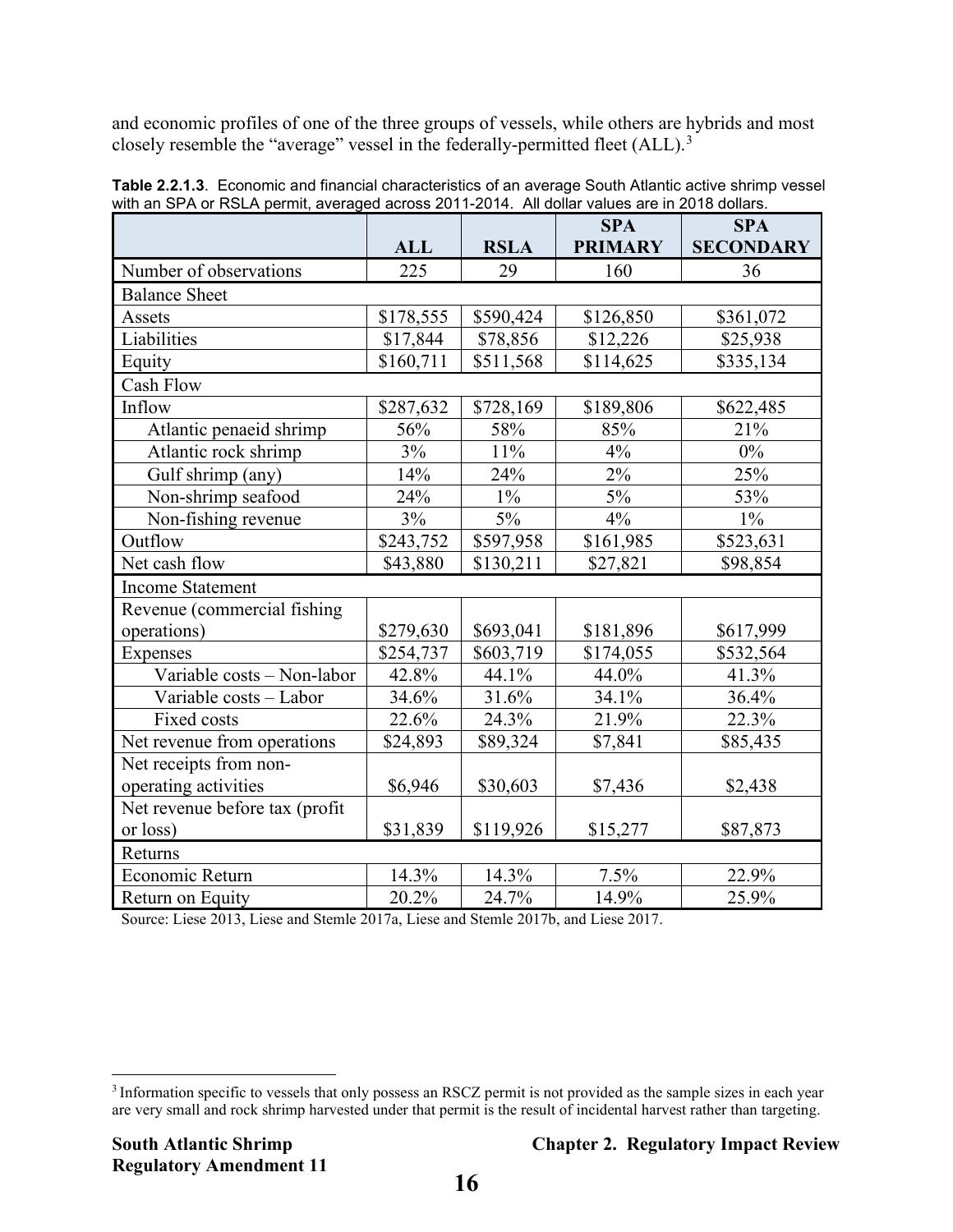#### **2.2.2 Dealers and Processors**

From 2014 through 2018, the number of South Atlantic food shrimp dealers each year ranged from 311 in 2014 to 369 in 2015. **Table 2.2.2.1** provides selected characteristics for South Atlantic food shrimp dealers. The information regarding purchases of shrimp landings and the value of those purchases is the same information provided in **Table 2.2.1.2** for the harvesting sector and therefore reflects the same trends for the same reasons (e.g., upward trend from 2014- 2017 with a decline in 2018). Also similarly, the decline in total revenue in 2018 was due to a decline in purchases of other landings as well as shrimp, and in fact the decline was relatively greater for purchases of other landings than shrimp.

More specifically, between 2014 and 2018, the annual ex-vessel landings and value of shrimp purchases by South Atlantic dealers averaged about 21.69 million lbs and \$54.58 million per year (in 2018 dollars). The decline in the average ex-vessel price per lb from 2014 to 2015 is also reflected in **Table 2.2.2.1**. Purchases of other landings averaged around \$135 mil per year, while total seafood purchases by these dealers averaged almost \$190 million per year from 2014 through 2018. Thus, similar to vessels in the harvesting sector, shrimp dealers are very dependent on purchases of landings other than shrimp, with shrimp representing about 29% of their total purchases and other landings accounting for about 71%.

Although not directly illustrated by the estimates in **Table 2.2.2.1**, the distribution of purchases and the value of those purchases is highly skewed across dealers, suggesting that the population of shrimp dealers is very heterogeneous in economic terms. Specifically, there are a small number of relatively large shrimp dealers that purchase relatively large amounts of shrimp and other seafood landings, but there are also a relatively large number of small dealers that purchase relatively small amounts of shrimp and other landings. Dealers in the former group tend to be processors as well as dealers, while the latter group is composed mostly of shrimp fishermen who also act as their own dealer, generally to avoid the additional costs associated with selling their product to a "traditional" dealer with a dock and offloading facilities. When data distributions are highly skewed, it is generally more appropriate to use the median to represent the "typical" rather than the mean.

For instance, the typical, i.e., median, shrimp dealer only purchases about \$8,500 of shrimp landings per year from 2014 through 2018 (while the equivalent arithmetic mean is well over \$100,000). Purchases of other landings were somewhat higher at almost \$26,000 per year. Total seafood purchases per year on average were about \$[4](#page-23-0)0,000 per year.<sup>4</sup> Thus, the typical shrimp dealer is a very small business compared to a shrimp processor and even many shrimp vessels. Further, as illustrated by the percentage of their total seafood purchases that are purchases of shrimp, most shrimp dealers in the South Atlantic are not very specialized and instead are highly dependent on purchases of other landings. Specifically, from 2014 through 2018, shrimp purchases only account for around 3[5](#page-23-1)% of their total annual seafood purchases.<sup>5</sup> Thus, although changes in the economics of the shrimp fishery's harvesting sector will affect shrimp dealers, those effects will be muted by their relatively greater dependence on purchases of other landings.

<span id="page-23-0"></span><sup>4</sup> Unlike means, median values are not additive and thus the median value of shrimp and other purchases does not equal the median value of their total purchases.

<span id="page-23-1"></span> $<sup>5</sup>$  Unlike most of the data distributions regarding shrimp dealers, the percentage of their total purchases coming from</sup> shrimp is not highly skewed, and thus mean values are reported in that case.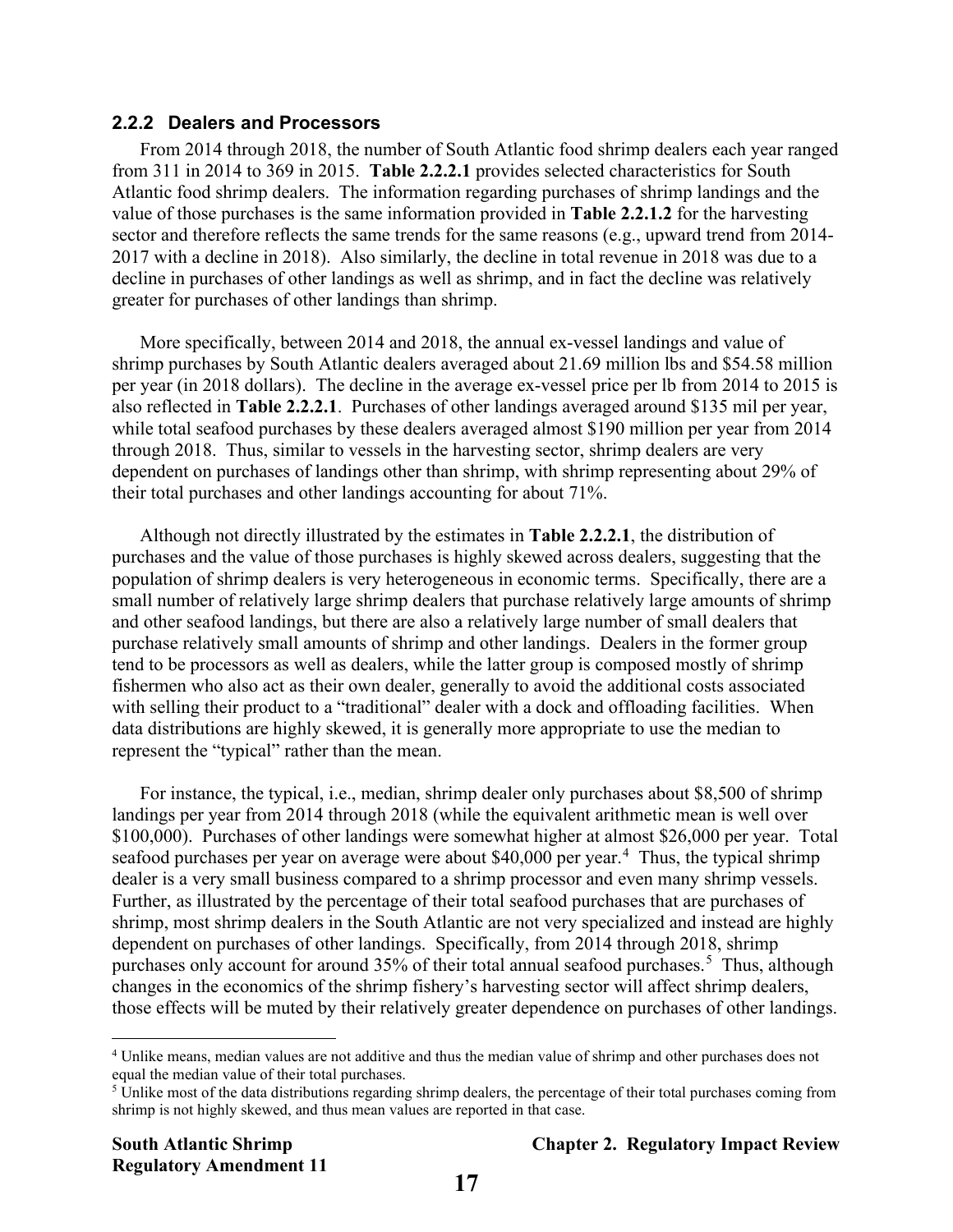|                                         | 2014     | 2015     | 2016     | 2017     | 2018     |
|-----------------------------------------|----------|----------|----------|----------|----------|
| Number of dealers                       | 311      | 369      | 346      | 361      | 341      |
| Pounds of shrimp purchased (mill)       | 14.51    | 22.75    | 24.57    | 27.88    | 18.74    |
| Value of purchased shrimp (mill)        | \$49.58  | \$52.12  | \$60.12  | \$66.88  | \$44.20  |
| Average price per pound (mean)          | \$3.41   | \$2.29   | \$2.45   | \$2.39   | \$2.36   |
| Total value of other landings purchased |          |          |          |          |          |
| by shrimp dealers (mill)                | \$136.49 | \$136.22 | \$139.40 | \$148.72 | \$114.20 |
| Total value of all purchases by shrimp  |          |          |          |          |          |
| dealers (mill)                          | \$186.07 | \$188.34 | \$199.51 | \$215.61 | \$158.41 |
| Average pounds of shrimp purchased per  |          |          |          |          |          |
| dealer (median)                         | 3,127    | 4,087    | 4,875    | 3,885    | 2,445    |
| Average value of shrimp purchased per   |          |          |          |          |          |
| dealer (median)                         | \$8,179  | \$8,055  | \$11,817 | \$8,446  | \$5,898  |
| Average value of other landings         |          |          |          |          |          |
| purchased per dealer (median)           | \$31,339 | \$26,813 | \$25,685 | \$25,731 | \$18,447 |
| Average total value of all purchases by |          |          |          |          |          |
| shrimp dealers, per dealer (median)     | \$48,843 | \$44,150 | \$40,010 | \$41,489 | \$27,229 |
| Average percent of purchases is shrimp, |          |          |          |          |          |
| per dealer (mean)                       | 32.0     | 34.0     | 36.5     | 35.9     | 36.7     |

<span id="page-24-0"></span>**Table 2.2.2.1**. Selected characteristics of South Atlantic shrimp dealers, 2014-2018.\*Pounds are whole weight (heads-on) and dollar values are in 2018 dollars.

\*A South Atlantic shrimp dealer is a dealer that purchased shrimp harvested from South Atlantic waters. Dealer estimates are subject to very minor errors as about .14% of shrimp revenue could not be assigned to a specific dealer. Source: ACCSP, personal communication, Jan. 15, 2020.

Information regarding South Atlantic shrimp processors from 2014-2017 is provided in **Table 2.2.2.2**. There are relatively few shrimp processors in the South Atlantic and they tend to be smaller in size with respect to their operations relative to their Gulf of Mexico counterparts. Economic activity by South Atlantic processors seems to vary more directly with changes in shrimp imports (see **Table 2.2.4.1**) than with domestic landings from the South Atlantic (see **Table 2.2.2.1**), though domestic production is still likely a significant component of their processed volume and value. It is not possible, using available data, to determine whether or to what extent the share of domestic versus imported shrimp has changed. This is to be expected given that processing operations are driven by volume and production from the South Atlantic shrimp fisheries is noticeably smaller with respect to volume compared to the Gulf of Mexico and significantly smaller compared to the volume of imports. Nonetheless, the information in **Table 2.2.3.1** suggests that these processors are highly specialized in and therefore dependent on the processing of shrimp rather than other seafood products, regardless of the source.

Processed volume and value of shrimp was stable from 2014-2016, but value decreased somewhat in 2017 due to a decrease in the average price per pound of processed shrimp. The distribution of processed shrimp in terms of volume and value became less skewed toward the largest processors during this time as well, as reflected by a steady increase in the median volume and value of processed shrimp per processor. The most noticeable change in their operations has been a 30% reduction in the number of employees. Although this reduction is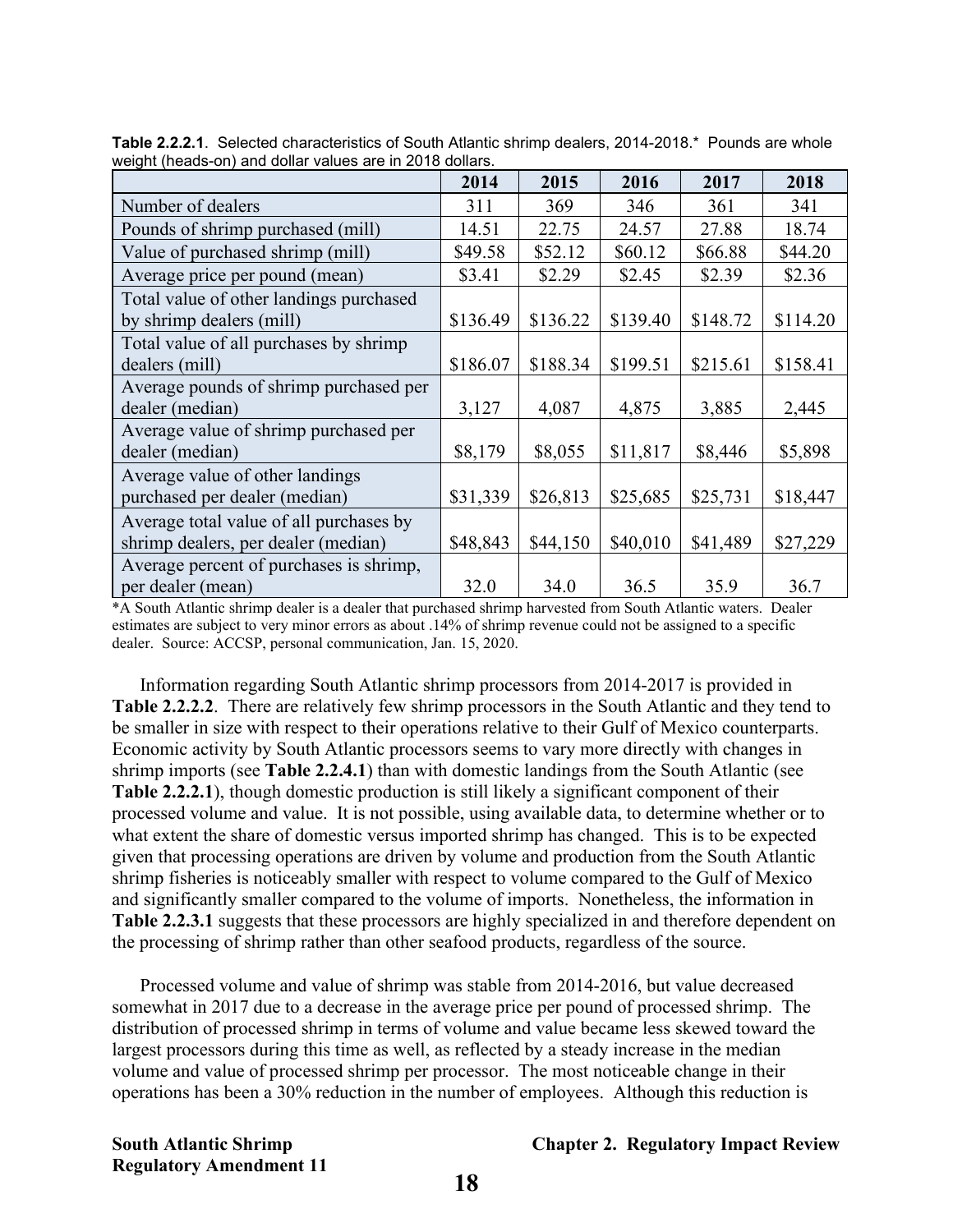likely due in part to the decrease in processed price and value in 2017, a significant reduction in employment occurred in 2016 even though volume, price, and value were stable compared to previous years. Thus, employment reductions must be related to a desire or need to reduce operating costs to maintain or increase profitability.

|                                                     | 2014    | 2015    | 2016    | 2017    |
|-----------------------------------------------------|---------|---------|---------|---------|
| Number of processors                                | 8       | 9       | 8       | 8       |
| Million pounds of shrimp processed*                 | 43.3    | 43.6    | 44.3    | 46.6    |
| Average processed price per pound (mean)            | \$3.40  | \$3.37  | \$3.37  | \$2.88  |
| Value of processed shrimp (millions)                | \$147.1 | \$146.8 | \$149.1 | \$134.4 |
| Total value of all products processed by South      |         |         |         |         |
| Atlantic shrimp processors (millions)               | \$155.9 | \$156.5 | \$154.0 | \$138.6 |
| Average pounds of shrimp processed per processor    |         |         |         |         |
| (median)                                            | 562,707 | 536,794 | 743,065 | 979,920 |
| Average value of processed shrimp per processor     |         |         |         |         |
| (median, millions)                                  | \$2.42  | \$2.31  | \$2.77  | \$2.58  |
| Average total value of all products processed by    |         |         |         |         |
| shrimp processors, per processor (median, millions) | \$4.16  | \$4.45  | \$3.91  | \$3.77  |
| Average percent of total processed value is food    |         |         |         |         |
| shrimp, per processor (median)                      | 94.1    | 79.8    | 92.7    | 95.5    |
| Total number of employees                           | 542     | 535     | 450     | 380     |

<span id="page-25-0"></span>**Table 2.2.2.2**. Selected characteristics of the South Atlantic food shrimp processing industry, 2014-2017. Pounds are whole weight, dollar values are in 2018 dollars.

\* Includes all shrimp regardless of where harvested/produced, but only includes shrimp processed for human consumption (i.e., shrimp processed for bait or shrimp meal are excluded). Most averages are reported in terms of medians rather than means because the data distributions are highly skewed. Source: Office of Science and Technology, personal communication, Oct. 21, 2019.

### **2.2.3 Economic Impacts of the South Atlantic Shrimp Fishery**

The commercial harvest and subsequent sales and consumption of shrimp generates business activity as fishermen expend funds to harvest shrimp and consumers spend money on goods and services, such as shrimp purchased at a local seafood market and served during restaurant visits. These expenditures spur additional business activity in the region(s) where the harvest and purchases are made, such as jobs in local seafood markets, grocers, restaurants, and fishing supply establishments. In the absence of the availability of a given species for purchase, consumers would likely spend their money on substitute goods and services. As a result, the analysis presented below represents a distributional analysis only; that is, it only shows how economic impacts may be distributed through regional markets.

Economic impact models are used to determine the current economic impacts of an industry or sector, as reflected by these measures, as well as changes expected to occur if expenditures or gross revenues change in a particular industry or sector. Economic impacts are generally characterized in terms of jobs (full- and part-time), income impacts (wages, salaries, and selfemployed income), output impacts (gross business sales), and value-added impacts, which represent the contribution made to the U.S. Gross Domestic Product (GDP), that accrue to the local, state, regional and the national economy as a result of expenditures or gross revenues.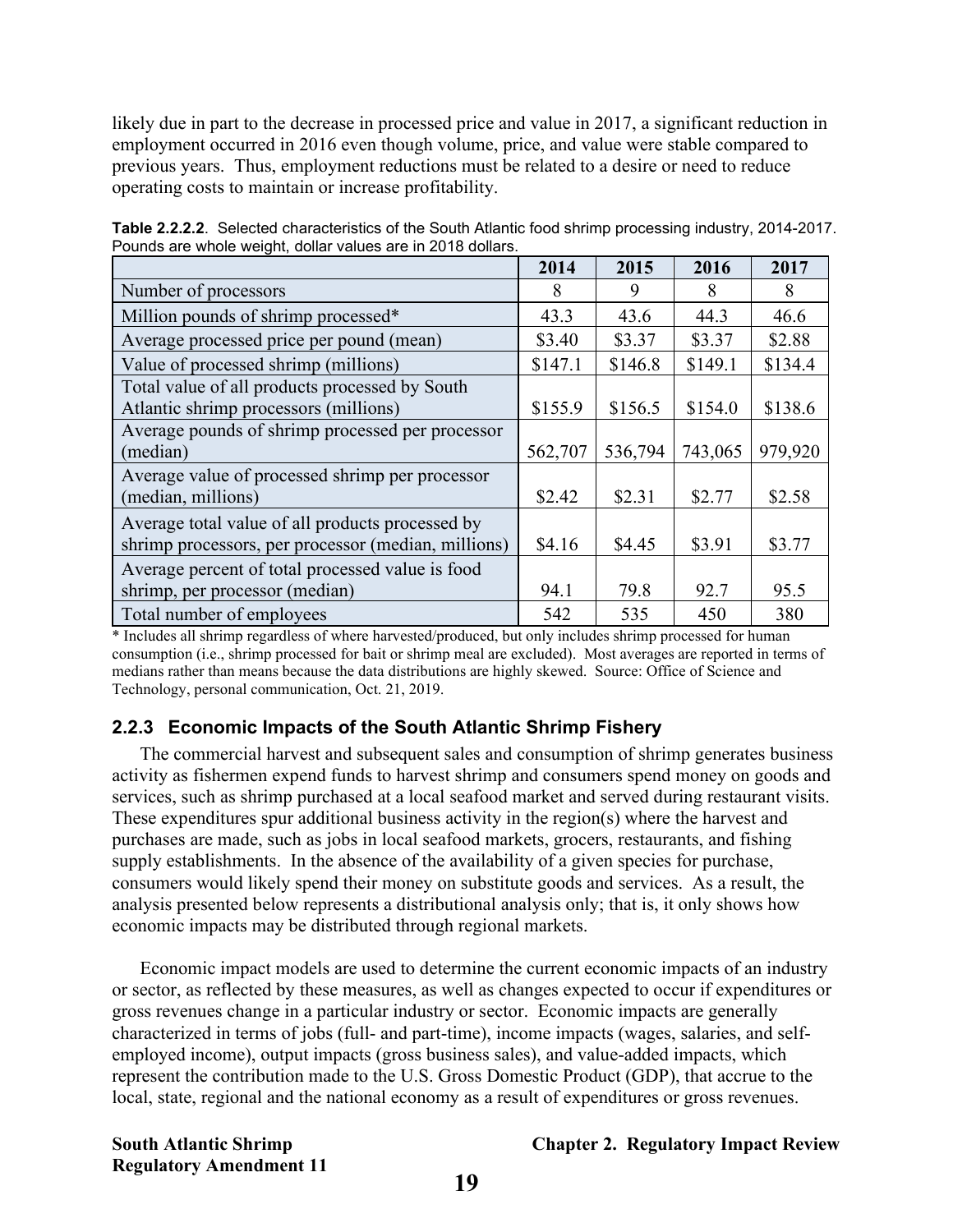These impacts should not be added together because this would result in double counting. These results are based on average relationships developed through the analysis of many fishing operations that harvest many different species. Separate models to address individual species are not available. Estimates were derived using the model developed for and applied in Fisheries Economics of the United States (NMFS 2018). [6](#page-26-0)

Average gross revenue from shrimp harvested in South Atlantic waters averaged about \$54.581 million between 2014 and 2018 in 2018 dollars.<sup>[7](#page-26-1)</sup> Estimates of the economic impacts generated as a result of this revenue are provided in **Table 2.2.3.1**. According to this information, the South Atlantic shrimp fishery generated employment, income, value added, and output (sales) impacts of 6,683 jobs, \$186.23 million, \$266.77 million, and \$528.61 million, respectively.

<span id="page-26-0"></span> $6$  A detailed description of the input/output model is provided in NMFS (2018).

<span id="page-26-1"></span><sup>7</sup> Although a small percentage of revenue on South Atlantic shrimp trips comes from species other than shrimp, economic multipliers are species or fishery specific and thus economic impacts from non-shrimp species on shrimp trips are not included.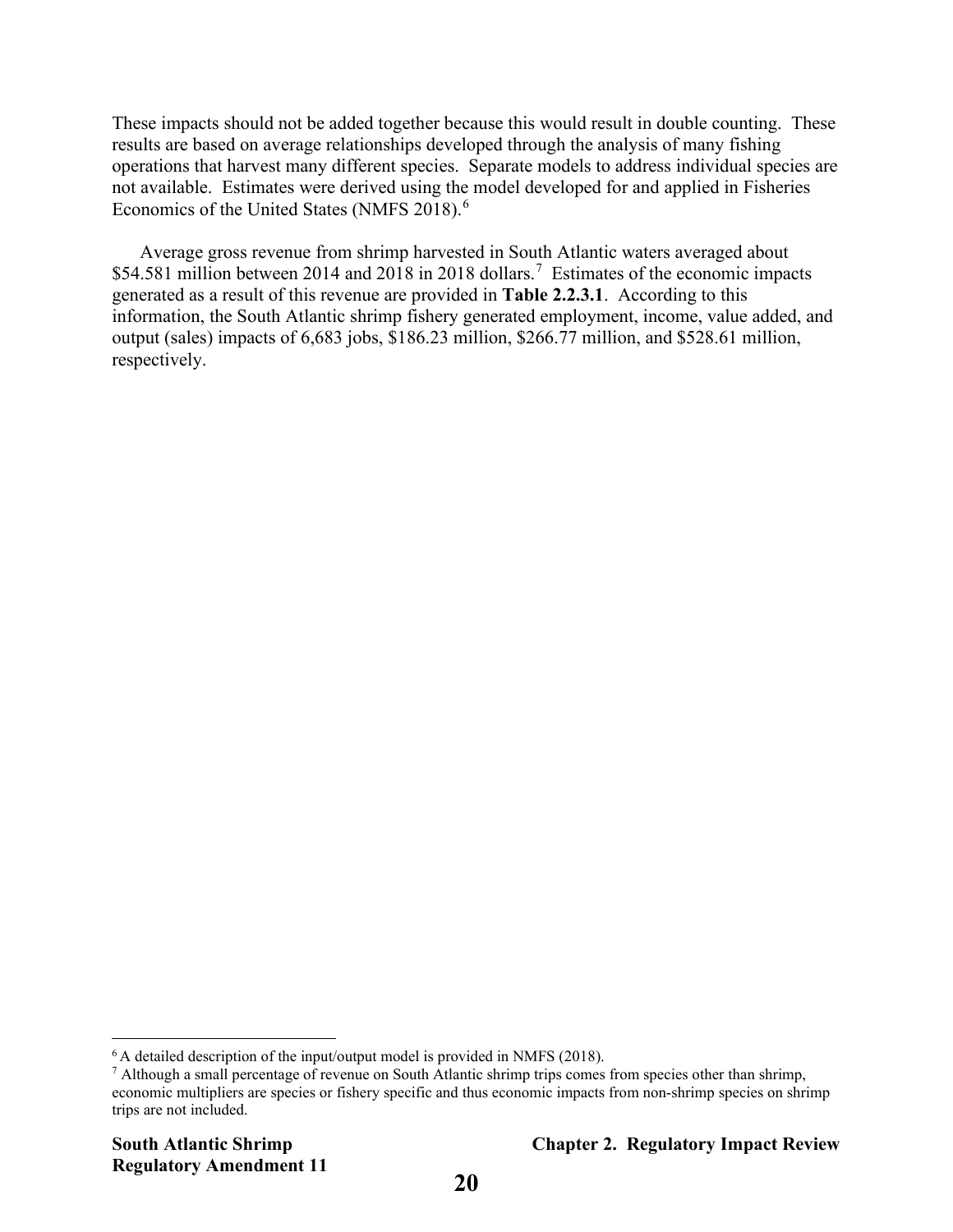| aloaddinas or Zo to abilato and omployment is measured in full antico equivalent jobs.<br><b>INDUSTRY SECTOR</b> | <b>DIRECT</b> | <b>INDIRECT</b>                    | <b>INDUCED</b> | <b>TOTAL</b> |  |  |
|------------------------------------------------------------------------------------------------------------------|---------------|------------------------------------|----------------|--------------|--|--|
| Harvesters                                                                                                       |               |                                    |                |              |  |  |
| <b>Employment</b> impacts                                                                                        | 939           | 183                                | 212            | 1,333        |  |  |
| Income impacts                                                                                                   | 22,699        | 6,412                              | 11,173         | 40,284       |  |  |
| Total value-added impacts                                                                                        | 24,196        | 22,976                             | 19,295         | 66,468       |  |  |
| Output impacts                                                                                                   | 54,581        | 53,047                             | 37,088         | 144,715      |  |  |
|                                                                                                                  |               | Primary dealers/processors         |                |              |  |  |
| Employment impacts                                                                                               | 254           | 101                                | 176            | 531          |  |  |
| Income impacts                                                                                                   | 9,615         | 8,861                              | 8,381          | 26,857       |  |  |
| Total value-added impacts                                                                                        | 10,249        | 11,307                             | 15,779         | 37,335       |  |  |
| Output impacts                                                                                                   | 30,947        | 23,310                             | 30,844         | 85,101       |  |  |
|                                                                                                                  |               | Secondary wholesalers/distributors |                |              |  |  |
| <b>Employment</b> impacts                                                                                        | 64            | 14                                 | 62             | 140          |  |  |
| Income impacts                                                                                                   | 3,115         | 926                                | 3,276          | 7,317        |  |  |
| Total value-added impacts                                                                                        | 3,320         | 1,554                              | 5,595          | 10,469       |  |  |
| Output impacts                                                                                                   | 8,343         | 3,042                              | 10,882         | 22,266       |  |  |
|                                                                                                                  |               | Grocers                            |                |              |  |  |
| <b>Employment</b> impacts                                                                                        | 395           | 44                                 | 87             | 527          |  |  |
| Income impacts                                                                                                   | 9,223         | 3,044                              | 4,598          | 16,864       |  |  |
| Total value-added impacts                                                                                        | 9,831         | 4,905                              | 7,784          | 22,519       |  |  |
| Output impacts                                                                                                   | 15,763        | 7,966                              | 15,282         | 39,010       |  |  |
|                                                                                                                  |               | Restaurants                        |                |              |  |  |
| <b>Employment</b> impacts                                                                                        | 3,383         | 223                                | 546            | 4,152        |  |  |
| Income impacts                                                                                                   | 50,869        | 15,244                             | 28,791         | 94,903       |  |  |
| Total value-added impacts                                                                                        | 54,223        | 27,249                             | 48,509         | 129,981      |  |  |
| Output impacts                                                                                                   | 99,148        | 42,640                             | 95,723         | 237,512      |  |  |
|                                                                                                                  |               | Harvesters and seafood industry    |                |              |  |  |
| <b>Employment</b> impacts                                                                                        | 5,035         | 566                                | 1,083          | 6,683        |  |  |
| Income impacts                                                                                                   | 95,520        | 34,487                             | 56,219         | 186,226      |  |  |
| Total value-added impacts                                                                                        | 101,820       | 67,990                             | 96,963         | 266,773      |  |  |
| Output impacts                                                                                                   | 208,782       | 130,005                            | 189,818        | 528,605      |  |  |

<span id="page-27-0"></span>**Table 2.2.3.1**. Economic impacts of the South Atlantic shrimp fishery. All monetary estimates are in thousands of 2018 dollars and employment is measured in full-time equivalent jobs.

Source: Calculated by NMFS SERO using the model developed for and applied in NMFS (2018).

#### **2.2.4 Imports**

On average, between 2014 and 2018, the United States has imported almost 1.4 billion lbs (product weight) of shrimp products annually. The volume of shrimp imports steadily increased during this time, rising by almost 23%, with the largest increase occurring in 2017. The value of imported shrimp products averaged \$6.35 billion (2018 dollars) annually between 2014 and 2018. Contrary to the trend in volume, the value of shrimp imports decreased significantly, by almost 20%, from 2014 to 2015, suggesting a significant decline in the average price of shrimp imports in 2015. Although shrimp import value rebounded over the next few years, it decreased again in 2018 and has still not recovered to the level seen in 2014. **Table 2.2.4.1** provides annual pounds and value of shrimp imports and the share of imports by country of origin.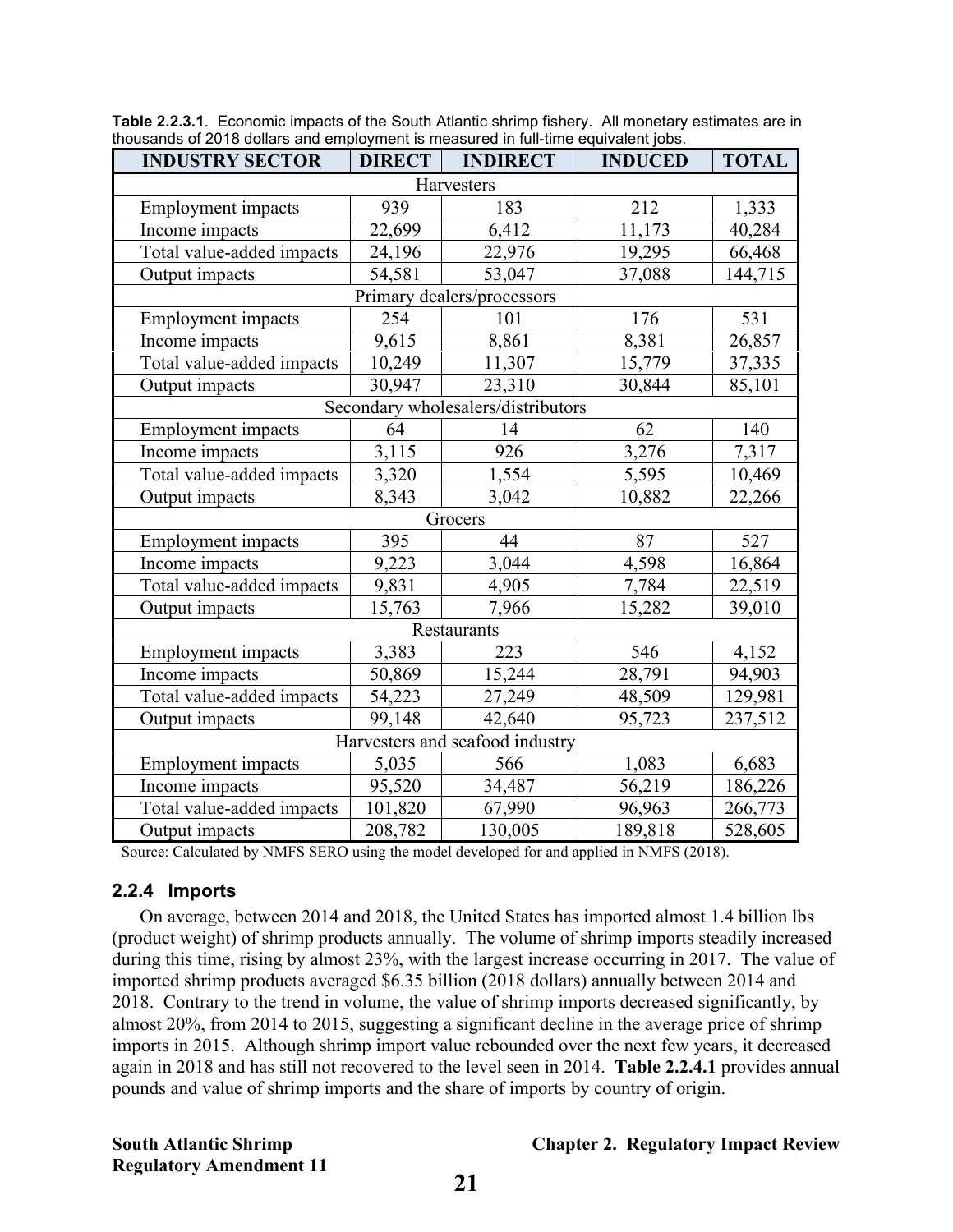The distribution of market share between countries exporting shrimp to the United States, as measured by value, has changed significantly over time. Thailand was the primary country of origin for shrimp products imported into the United States between 2007 and 2012, and in fact typically accounted for about one-third of all imports during that time. Vietnam and Indonesia were the next largest exporting countries to the United States, but still only accounted for about 20% of shrimp imports during that time. However, the market share of imports between countries changed dramatically in 2012 and 2013 as Thailand's imports decreased significantly due to a breakout of Early Mortality Syndrome in shrimp. As imports of shrimp from Thailand decreased, other countries took advantage of the situation by increasing their exports of shrimp to the United States and, as a result, have increased their market share in recent years. Most notably, although India only represented 5% of the market back in 2007, it has essentially captured the market share Thailand used to have and represented almost 36% of the import market as of 2018. Although Indonesia was able to maintain its market share at just over 19% from 2014 through 2018, the market shares for other major exporting countries (Vietnam, Ecuador, and Thailand) have declined during this time.

|                                  | 2014      | 2015      | 2016      | 2017      | 2018      |
|----------------------------------|-----------|-----------|-----------|-----------|-----------|
| Pounds of shrimp imports         |           |           |           |           |           |
| (product weight, million pounds) | 1,251,223 | 1,291,512 | 1,330,305 | 1,463,800 | 1,533,480 |
| Value of shrimp imports          |           |           |           |           |           |
| (millions \$, nominal)           | \$6,708   | \$5,435   | \$5,705   | \$6,545   | \$6,236   |
| Value of shrimp imports          |           |           |           |           |           |
| $(millions §, 2018§)$            | \$7,142   | \$5,725   | \$5,945   | \$6,693   | \$6,236   |
| Share of Imports by Country      |           |           |           |           |           |
| India                            | 20.6      | 23.4      | 26.2      | 33.2      | 35.5      |
| Indonesia                        | 19.7      | 20.2      | 19.4      | 18.1      | 19.5      |
| Vietnam                          | 15.0      | 12.1      | 12.0      | 9.7       | 9.9       |
| Ecuador                          | 13.4      | 11.7      | 10.3      | 8.8       | 8.4       |
| Thailand                         | 12.2      | 13.8      | 14.5      | 12.4      | 8.9       |
| Mexico                           | 4.5       | 5.9       | 5.2       | 5.2       | 5.4       |
| China*                           | 4.0       | 3.5       | 4.1       | 5.1       | 4.5       |
| All others                       | 10.6      | 9.4       | 8.3       | 7.5       | 7.9       |

<span id="page-28-0"></span>**Table 2.2.4.1**. Annual pounds and value of shrimp imports and share of imports by country, 2014-2018.

Source: Pounds of Shrimp Imports (Gulf of Mexico Data Management, pers. comm., April 1, 2019). Values and market share by country (Office of Science and Technology, pers. comm., Jan. 14, 2020). \*Does not include imports from Hong Kong, Taipei, or Macao.

### **2.3 Effects of Management Measures**

Cold weather closures for shrimp in the South Atlantic EEZ are relatively infrequent. Thus, there would be no difference in the economic effects of the **Status Quo** compared to **Option 1** or **Preferred Option 2** in most years. The **Status Quo** would continue to require all vessels possessing penaeid shrimp and transiting through affected portions of the South Atlantic EEZ to stow all trawl nets with a mesh size less than 4 inches below deck in years when cold weather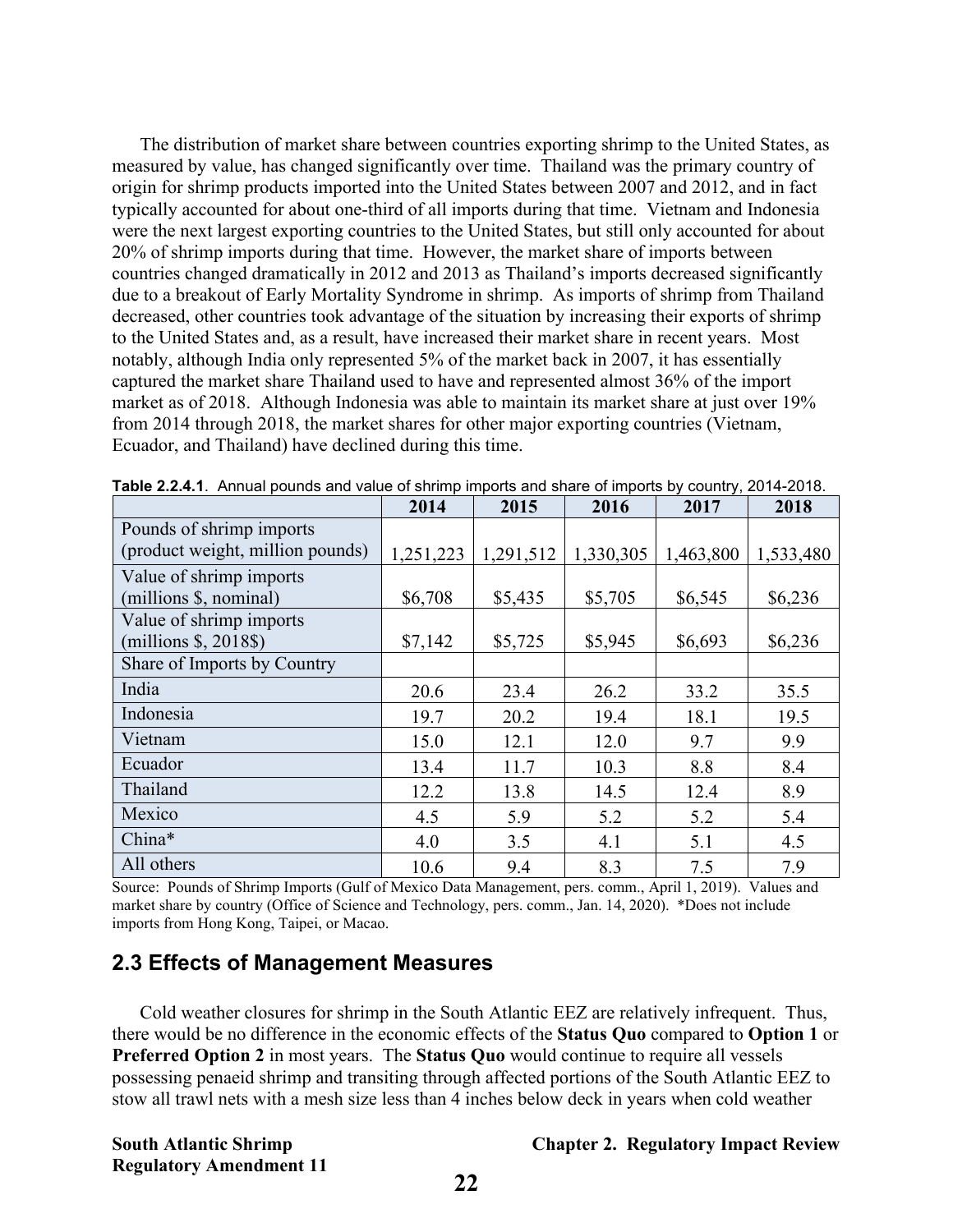closures are implemented. Based on landings data from January through June 2018, which is the most recent year that a cold weather closure took place,  $33$  vessels<sup>[8](#page-29-0)</sup> with homeports in states north of Florida offloaded shrimp in Florida. This serves as an estimate of the likely number of vessels that may be affected by cold weather closure transit provisions. Some vessel operators have indicated that they cannot readily stow their trawl nets below deck due to vessel design changes and are unable to comply with current gear stowage requirements. As such, the **Status Quo** may result in negative economic effects because shrimp vessels that are unable or unwilling to store fishing gear according to the **Status Quo** may need to offload shrimp at an alternate port instead of their preferred landing location. This potentially affects revenue for some vessels, since these vessels may not be able to offload at their preferred location and these vessels may also face increased costs. Some vessels may need to take a more indirect route to their preferred landing location through state waters instead of federal waters to avoid the federal transit provisions and thus would experience increased fuel usage and other trip-related costs. Additionally, vessels choosing to land shrimp in Florida but sell to dealers in states north of Florida may partially or wholly absorb offloading costs and land-based transit costs. The magnitude of the potential negative economic effects from the **Status Quo** would be represented by lower net revenue and thus lower net economic benefits for the affected vessels.

The **Status Quo** also affects some shrimp dealers in years when cold weather closures occur. If fishing vessels are not able to bring shrimp with them when returning to their preferred landing location, dealers in that area may be negatively affected through foregone sales of shrimp. Additionally, based on public comment, some shrimp dealers need to transport shrimp by landbased methods to their location from a vessel's offloading site when cold weather closures are in place. In such cases, these affected dealers face increased shipping costs and may bear a portion of offloading costs, which may decrease net revenue and thus decrease net economic benefits for these dealers.

**Option 1** would allow vessels possessing brown shrimp, pink shrimp, or white shrimp to transit through cold weather closed areas in affected portions of the South Atlantic EEZ provided that the vessel remains in transit and gear is stowed with trawl doors and nets out of the water, with bag straps removed from the nets. Relative to the **Status Quo**, **Option 1** would be easier to comply with and expected to result in direct economic benefits in years when federal cold weather closures are in place. Shrimp vessels that previously were unable to store fishing gear according to the **Status Quo** could more easily comply with gear stowage requirements and would be able to more easily return to their preferred landing location with shrimp on board. This would potentially increase the affected vessels' net revenue by reducing potential costs such as offloading and land-based transit costs as well as lowering trip costs if a more direct route back to the vessels' preferred landing location through federal waters is more feasible. The magnitude of the positive economic effects that may result from **Option 1** would be represented by higher net revenue and thus increased net economic benefits for the affected vessels.

**Option 1** would also benefit some shrimp dealers in years when cold weather closures occur. If vessels are able to possess shrimp when returning to their preferred landing location, dealers in the area may be positively affected through increased sales of shrimp, thus representing a likely increase in economic benefits. Additionally, some shrimp dealers would not need to ship shrimp

<span id="page-29-0"></span><sup>8</sup> Source: ACCSP, personal communication, Jan. 15, 2020.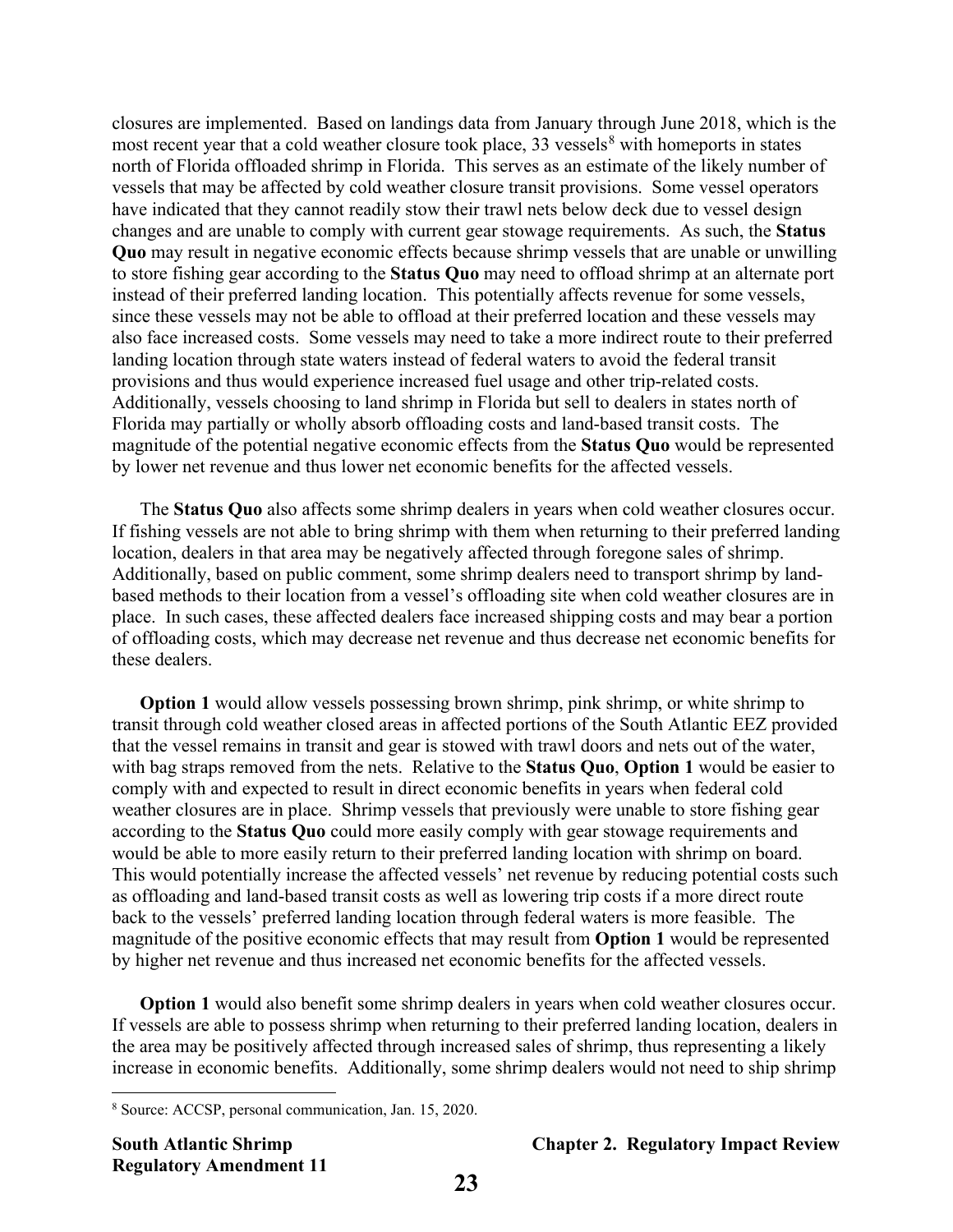from a vessel's offloading site to the dealer location. In such cases, these affected dealers would no longer face increased shipping costs and may no longer bear a portion of the offloading costs, which likely would result in increased net revenue and thus increased net economic benefits for these dealers.

**Preferred Option 2** would allow vessels possessing brown shrimp, pink shrimp, or white shrimp to transit through cold weather closed areas in affected portions of the South Atlantic EEZ provided that the vessel remains in transit and gear is stowed with trawl doors in the rack and nets in the rigging are tied down with the try net on the deck. The economic effects of **Preferred Option 2** would be similar to those described for **Option 1**, but **Preferred Option 2** would be more burdensome and likely more time consuming for fishermen to comply with at sea (**Chapter 1.6.3**). However, enforcement of **Preferred Option 2** is expected to be improved relative to the **Status Quo** as the proposed change was recommended by the Council's Law Enforcement Advisory Panel. This may result in higher opportunity costs for **Preferred Option 2** compared to **Option 1**. Overall, **Option 1** is expected to potentially increase net economic benefits for shrimp vessels and dealers the most out of the options considered, followed by **Preferred Option 2** and the **Status Quo**. Quantitative estimates of the described economic effects are not available with current data.

The gross revenue for dealers that is generated for shrimp landings may be similar across the options considered, however there may be some distributive economic effects among dealers by state. The **Status Quo** may be beneficial to dealers in Florida, since the current regulations encourage shrimp to be landed in Florida rather than in states farther north when cold weather closures are in place. If transit provisions are relaxed under **Option 1** and **Preferred Option 2**, dealers in states north of Florida may receive greater landings of shrimp that would have otherwise been sold by dealers in Florida. Thus **Option 1** and **Preferred Option 2** may increase economic benefits for dealers in states north of Florida, which in turn would reduce economic benefits for dealers in Florida.

## **2.4 Public Costs of Regulations**

The preparation, implementation, enforcement, and monitoring of this or any federal action involves the expenditure of public and private resources, which can be expressed as costs associated with the regulations. Costs to the private sector are discussed in the effects of management measures. Estimated public costs associated with this action include:

| South Atlantic Council costs of document preparation, meetings, public hearings, and |          |
|--------------------------------------------------------------------------------------|----------|
| information dissemination                                                            | \$11,533 |
|                                                                                      |          |
| NMFS administrative costs of document preparation, meetings, and review              | \$5,640  |
|                                                                                      |          |
| TOTAL <sup>9</sup>                                                                   | \$17,173 |

<span id="page-30-0"></span><sup>9</sup> Calculations are inclusive of the estimated cost of total staff time dedicated to amendment development and applicable meeting costs (Scoping, Public Hearings, South Atlantic Fishery Management Council, Scientific and Statistical Committee, and Advisory Panel meetings).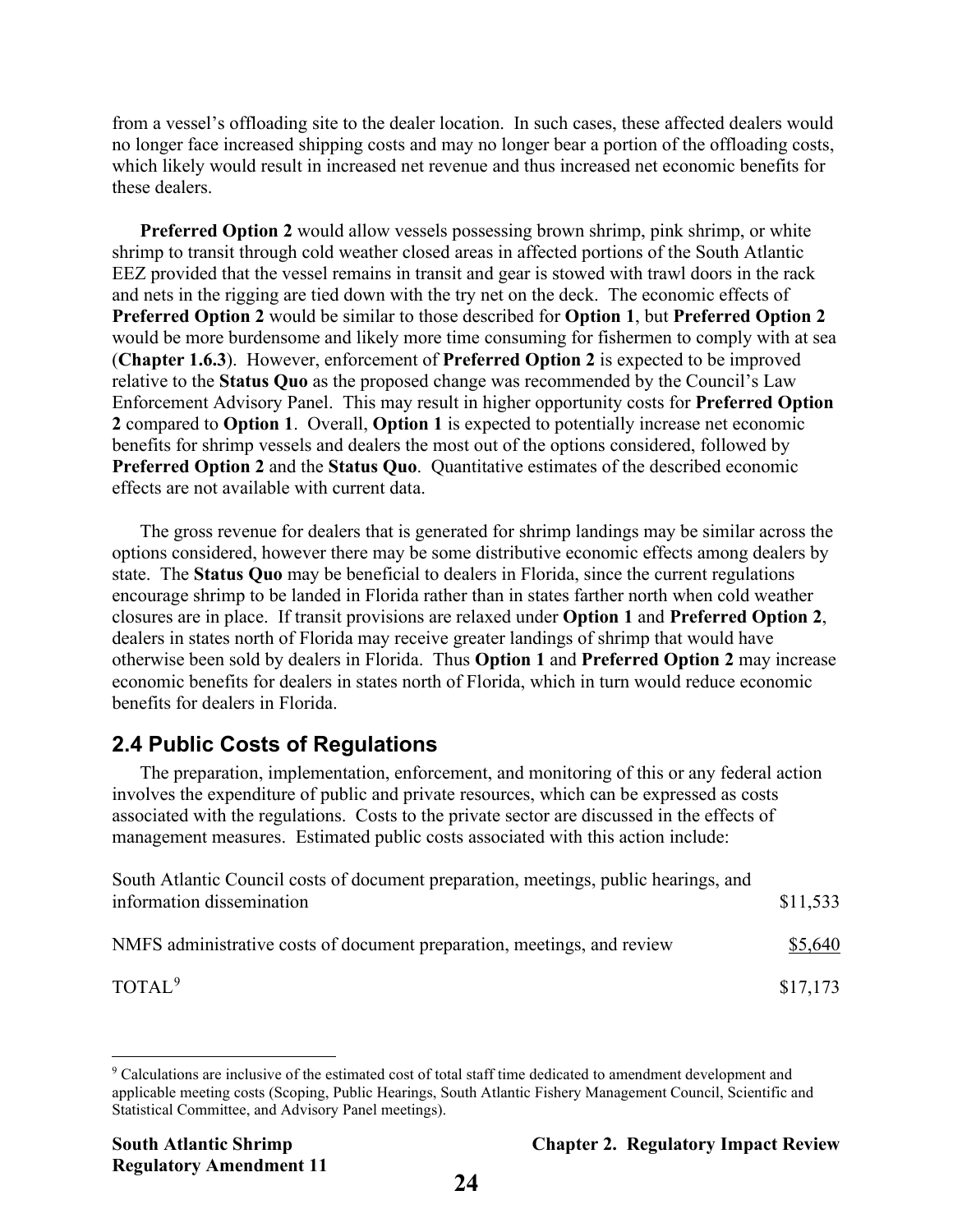The estimate provided above does not include any law enforcement costs. Any enforcement duties associated with this action would be expected to be covered under routine enforcement costs rather than an expenditure of new funds. The Council and NMFS administrative costs directly attributable to this amendment and the rulemaking process would be incurred prior to the effective date of the final rule implementing this amendment.

## **2.5 Net Benefits of Regulatory Action**

It is important to specify the time period being considered when evaluating benefits and costs. According to the Office of Management and Budget's FAQs regarding Circular A-4, <sup>10</sup> "When choosing the appropriate time horizon for estimating costs and benefits, agencies should consider how long the regulation being analyzed is likely to have resulting effects. The time horizon begins when the regulatory action is implemented and ends when those effects are expected to cease. Ideally, analysis should include all future costs and benefits. Here as elsewhere, however, a "rule of reason" is appropriate, and the agency should consider for how long it can reasonably predict the future and limit its analysis to this time period. Thus, if a regulation has no predetermined sunset provision, the agency will need to choose the endpoint of its analysis on the basis of a judgment about the foreseeable future."

For current purposes, the reasonably "foreseeable future" is considered to be the next five years. There are two primary reasons for considering the next five years the appropriate time period for evaluating the benefits and costs of this regulatory action rather than a longer (or shorter) time period. First, this regulatory action does not include a predetermined sunset provision. Second, based on the history of management of fisheries in the South Atlantic Region, regulations such as those considered in this amendment are often revisited within five years or so.

The estimated non-discounted public costs resulting from the regulation are \$17,173 (2018 dollars). The costs resulting from the amendment and the associated rulemaking process should not be discounted as they will be incurred prior to the effective date of the final rule. There are no quantified net changes in economic benefits for this action. However, a qualitative analysis of the economic effects of this amendment, as discussed in **Chapter 2.3**, indicates notable potential positive economic effects that may outweigh the quantified public cost. Based on the analyses of economic effects as well as the deregulatory nature of this amendment, this regulatory action is expected to increase net benefits to the Nation.

## **2.6 Determination of Significant Regulatory Action**

Pursuant to E.O. 12866, a regulation is considered a "significant regulatory action" if it is likely to result in: 1) an annual effect of \$100 million or more or adversely affect in a material way the economy, a sector of the economy, productivity, competition, jobs, the environment, public health or safety, or state, local, or tribal governments or communities; 2) create a serious inconsistency or otherwise interfere with an action taken or planned by another agency; 3) materially alter the budgetary impact of entitlements, grants, user fees, or loan programs or the rights or obligations of recipients thereof; or 4) raise novel legal or policy issues arising out of legal mandates, the President's priorities, or the principles set forth in this executive order.

<span id="page-31-0"></span><sup>&</sup>lt;sup>10</sup> See p. 4 at [https://obamawhitehouse.archives.gov/sites/default/files/omb/assets/OMB/circulars/a004/a-4\\_FAQ.pdf](https://obamawhitehouse.archives.gov/sites/default/files/omb/assets/OMB/circulars/a004/a-4_FAQ.pdf)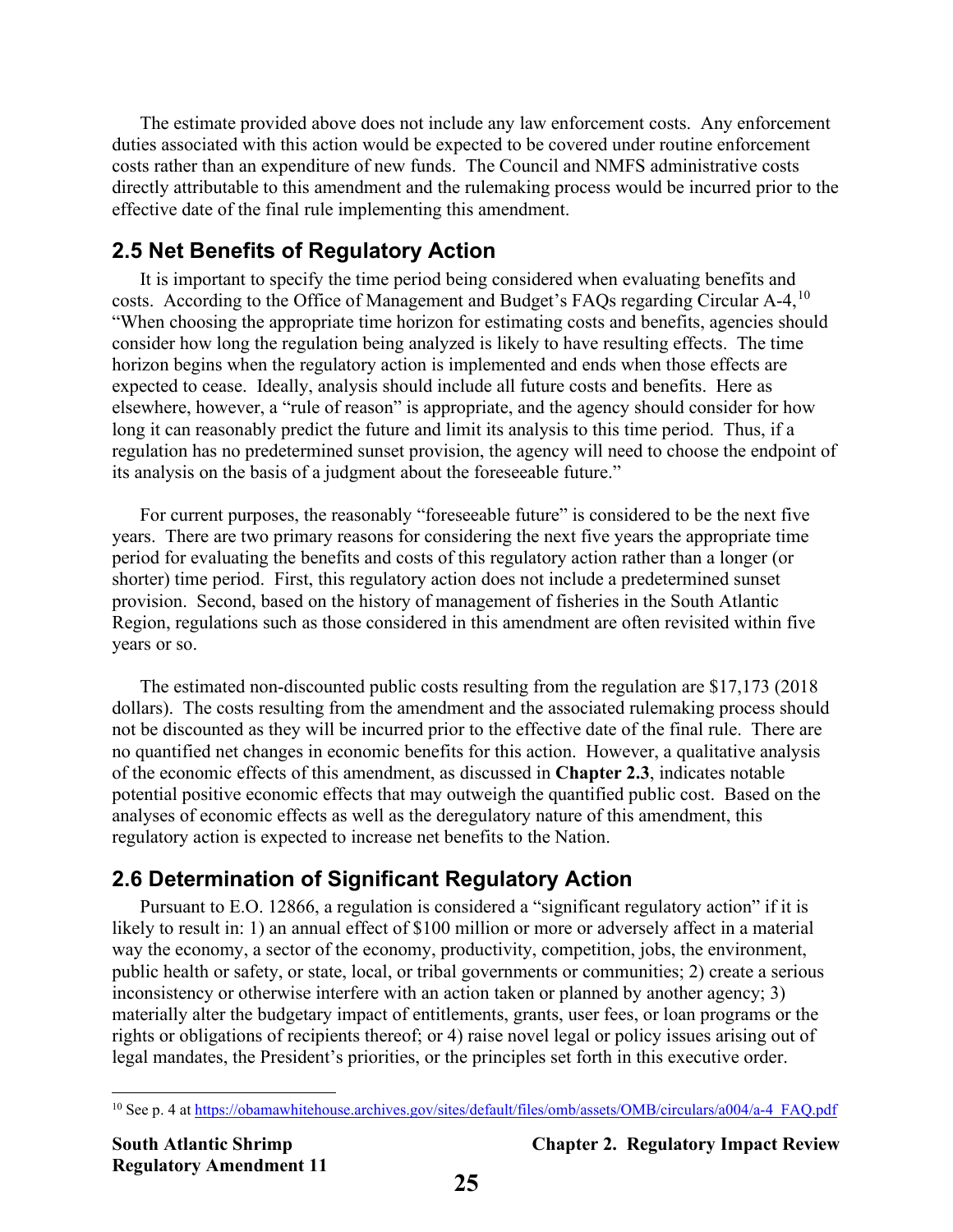Based on the information provided above, these actions have been determined to not be economically significant for the purposes of E.O. 12866.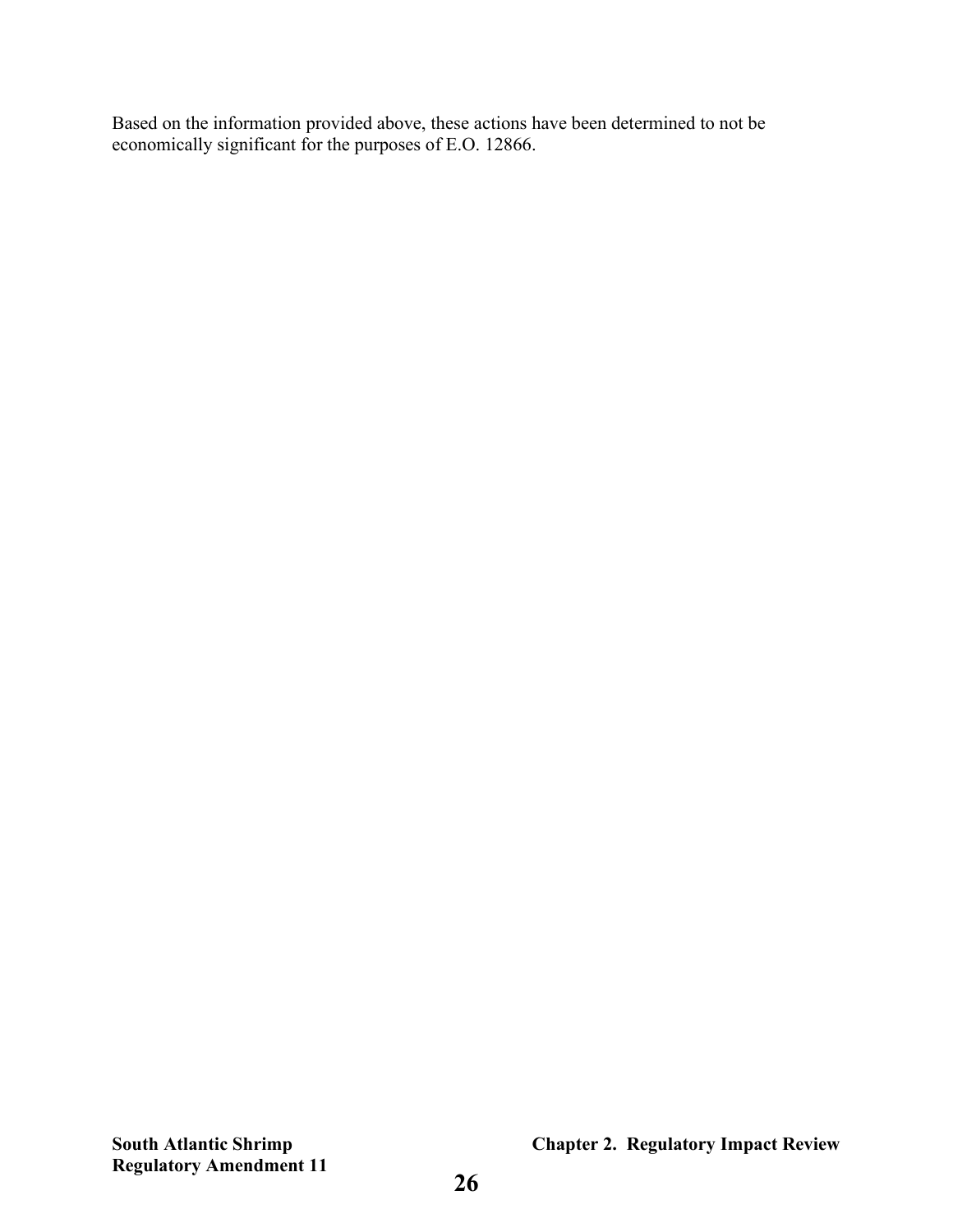## <span id="page-33-0"></span>**Chapter 3. Regulatory Flexibility Act Analysis**

## **3.1 Introduction**

The purpose of the Regulatory Flexibility Act (RFA) is to establish a principle of regulatory issuance that agencies shall endeavor, consistent with the objectives of the rule and of applicable statutes to fit regulatory and informational requirements to the scale of businesses, organizations, and governmental jurisdictions subject to regulation. To achieve this principle, agencies are required to solicit and consider flexible regulatory proposals and to explain the rationale for their actions to assure such proposals are given serious consideration. The RFA does not contain any decision criteria; instead the purpose of the RFA is to inform the agency, as well as the public, of the expected economic effects of various alternatives contained in the regulatory action and to ensure the agency considers alternatives that minimize the expected economic effects on small entities while meeting the goals and objectives of the applicable statutes (e.g., the Magnuson-Stevens Fishery Conservation and Management Act (Magnuson-Stevens Act)).

With certain exceptions, the RFA requires agencies to conduct an initial regulatory flexibility analysis (IRFA) for each proposed rule. The IRFA is designed to assess the effects various regulatory alternatives would have on small entities, including small businesses, and to determine ways to minimize those effects. An IRFA is primarily conducted to determine whether the proposed regulatory action would have a significant economic effect on a substantial number of small entities. In addition to analyses conducted for the Regulatory Impact Review (RIR), the IRFA provides: 1) a description of the reasons why action by the agency is being considered; 2) a succinct statement of the objectives of, and legal basis for, the proposed regulatory action; 3) a description and, where feasible, an estimate of the number of small entities to which the proposed regulatory action will apply; 4) a description of the projected reporting, record-keeping, and other compliance requirements of the proposed regulatory action, including an estimate of the classes of small entities which will be subject to the requirements of the report or record; 5) an identification, to the extent practicable, of all relevant federal rules, which may duplicate, overlap, or conflict with the proposed rule; and 6) a description of any significant alternatives to the proposed regulatory action which accomplish the stated objectives of applicable statutes and would minimize any significant economic effects of the proposed regulatory action on small entities.

In addition to the information provided in this section, additional information on the expected economic effects of the proposed action is included in the RIR.

## **3.2 Statement of the need for, objectives of, and legal basis for the rule**

A discussion of the reasons why action by the agency is being considered is provided in **Chapter 1.2**. The purpose of this proposed action is to modify the transit and gear stowage measures for the cold weather closed areas by eliminating the requirement to stow gear below deck. The objectives of this proposed action are to ensure transit provisions match current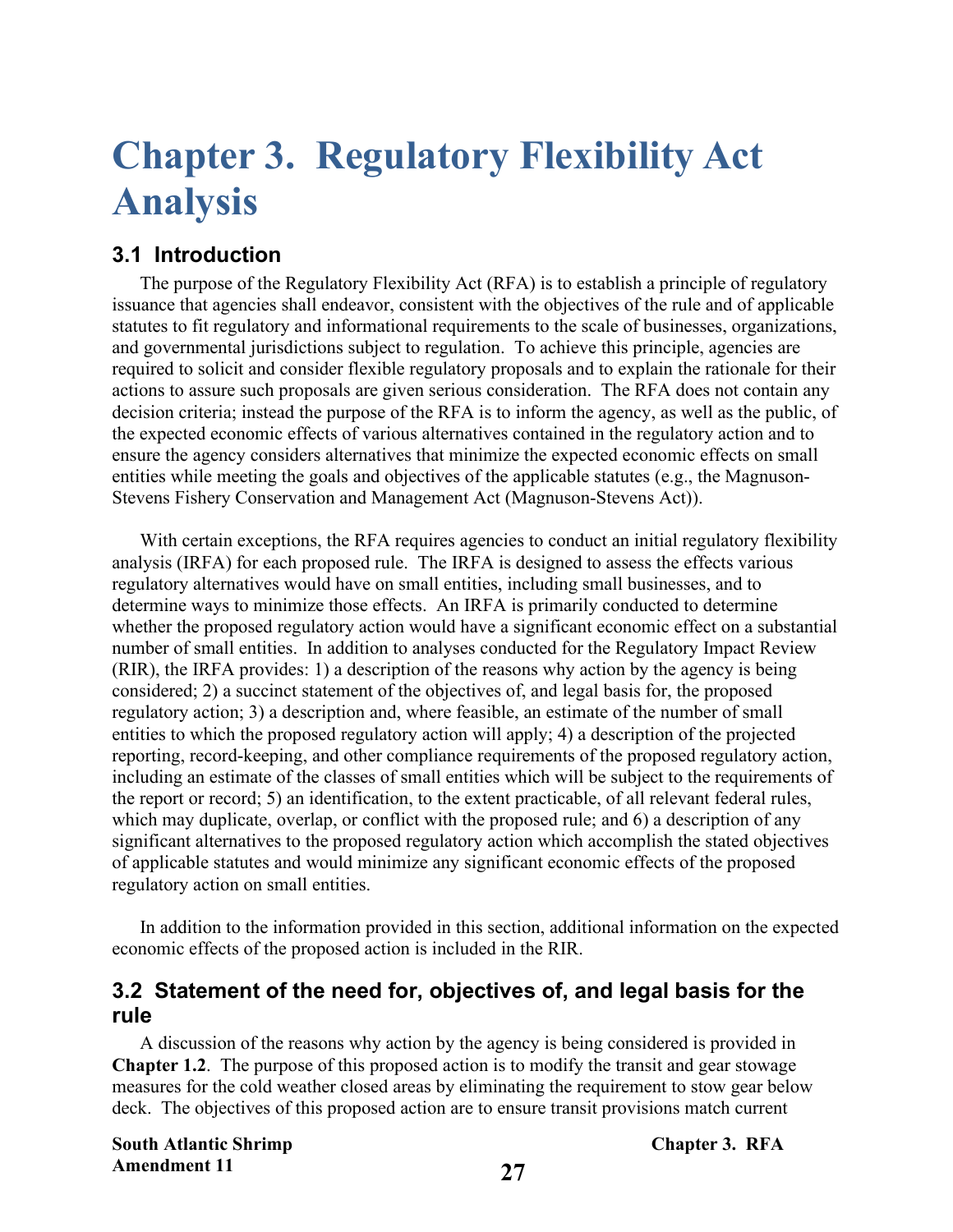fishing vessel designs, reduce the adverse social and economic effects on shrimp vessels from avoiding the closed areas due to an inability to comply with the transit regulations, improve safety at sea and regulation enforceability, and maintain protection for over-wintering white shrimp. The Magnuson-Stevens Act serves as the legal basis for the proposed regulatory action.

### **3.3 Description and estimate of the number of small entities to which the proposed action would apply**

This proposed regulatory action would allow vessels possessing brown, pink, or white shrimp (i.e., penaeid shrimp) to transit through cold weather closed areas in affected portions of the South Atlantic exclusive economic zone (EEZ) provided that the vessel remains in transit, gear is stowed with trawl doors in the rack, and nets in the rigging are tied down with the try net on the deck. Thus, this proposed regulatory action is expected to directly regulate active federally permitted vessels in the commercial South Atlantic shrimp fishing industry that harvest brown, pink, or white shrimp and transit through federal waters.

From 2014 through 2018, the average number of vessels with valid South Atlantic penaeid or rock shrimp permits was 594. As of March 16, 2020, the number of vessels with a valid South Atlantic penaeid or rock shrimp permit was 483. From 2014 through 2018, the average number of vessels with valid permits that actively fished (i.e., had landings) in the South Atlantic penaeid or rock shrimp fisheries was 262. Only active permitted vessels would be directly regulated by this proposed regulatory action. Thus, it is assumed this average number of vessels that actively fish stays the same, approximately 262 vessels are expected to be directly regulated by this proposed action.

Although the National Marine Fisheries Service (NMFS) possesses complete ownership data for businesses and vessels that participate in other industries, ownership data regarding businesses that possess South Atlantic penaeid or rock shrimp permits is incomplete. Therefore, it is not currently feasible to accurately determine affiliations between these particular businesses. Because of the incomplete ownership data, for purposes of this analysis, it is assumed each of these vessels is independently owned by a single business, which is expected to result in an overestimate of the actual number of businesses directly regulated by this proposed action. Thus, this proposed regulatory action is estimated to directly regulate 262 businesses in the commercial South Atlantic shrimp fishing industry. All monetary estimates in the following analysis are in 2018 dollars.

For vessels with South Atlantic penaeid or rock shrimp permits, annual gross revenue was about \$404,810 on average from 2014 through 2018, of which approximately \$169,240 (about 42%) came from South Atlantic shrimp landings on average. Most trips that harvest rock shrimp also harvest penaeid shrimp. Many vessels are also relatively dependent on revenue from other Atlantic fisheries (e.g., scallops and flounder) as well Gulf of Mexico shrimp landings. Based on economic return estimates from 2011 through 2014 (Liese 2013, Liese and Stemle 2017a, Liese and Stemle 2017b, and Liese 2017), which are the most recent available, from 2014 to 2018 the net cash flow for these vessels is estimated to be about \$61,770 per year on average, while net revenue from commercial fishing operations is estimated to be approximately \$35,030 per year on average. From 2014 through 2018, the greatest annual gross revenue earned by a single vessel (business) was approximately \$2.6 million.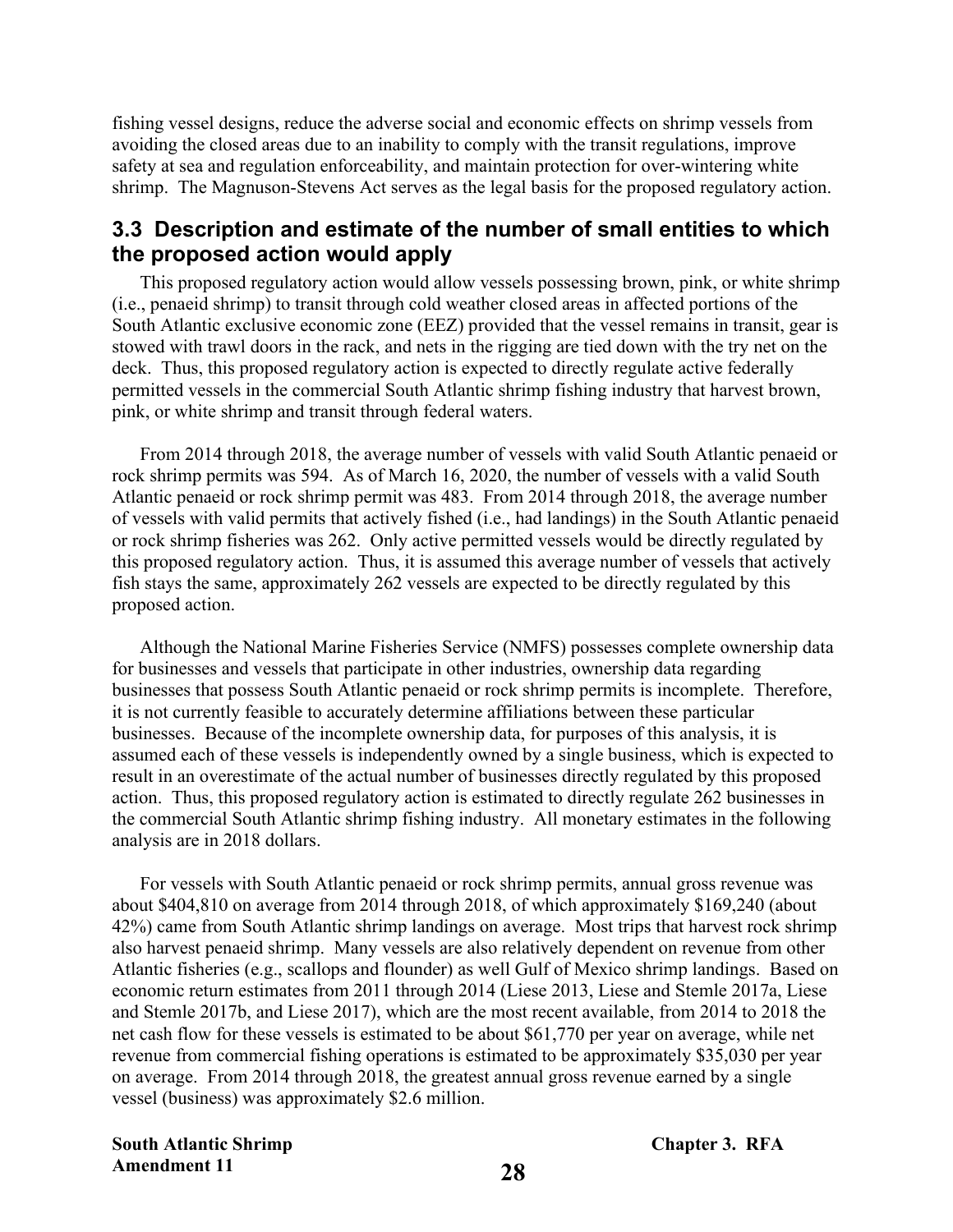On December 29, 2015, NMFS issued a final rule establishing a small business size standard of \$11 million in annual gross receipts (revenue) for all businesses primarily engaged in the commercial fishing industry (NAICS code 11411) for RFA compliance purposes only (80 FR 81194, December 29, 2015). In addition to this gross revenue standard, a business primarily involved in commercial fishing is classified as a small business if it is independently owned and operated, and is not dominant in its field of operations (including its affiliates). Based on the information above, all businesses directly regulated by this proposed action are determined to be small businesses for the purpose of this analysis.

## **3.4 Description of the projected reporting, record-keeping and other compliance requirements of the proposed rule, including an estimate of the classes of small entities which will be subject to the requirement and the type of professional skills necessary for the preparation of the report or records**

This proposed regulatory action would not establish any new reporting or record-keeping requirements.

## **3.5 Identification of all relevant federal rules, which may duplicate, overlap or conflict with the proposed rule**

No duplicative, overlapping, or conflicting federal rules have been identified.

### **3.6 Significance of economic effects on small entities**

Substantial number criterion

This proposed regulatory action, if implemented, would be expected to directly regulate 262 vessels in the commercial South Atlantic shrimp fishing industry, or about 44% of the average number of vessels that possessed South Atlantic penaeid or rock shrimp permits from 2014 through 2018. All directly regulated businesses have been determined, for the purpose of this analysis, to be small entities. Based on this information, the proposed regulatory action is expected to affect a substantial number of small businesses.

#### Significant economic effects

The outcome of "significant economic impact" can be ascertained by examining two factors: disproportionality and profitability.

*Disproportionality*: Do the regulations place a substantial number of small entities at a significant competitive disadvantage to large entities?

All entities directly regulated by this regulatory action have been determined to be small entities. Thus, the issue of disproportionality does not arise in the present case.

*Profitability:* Do the regulations significantly reduce profits for a substantial number of small entities?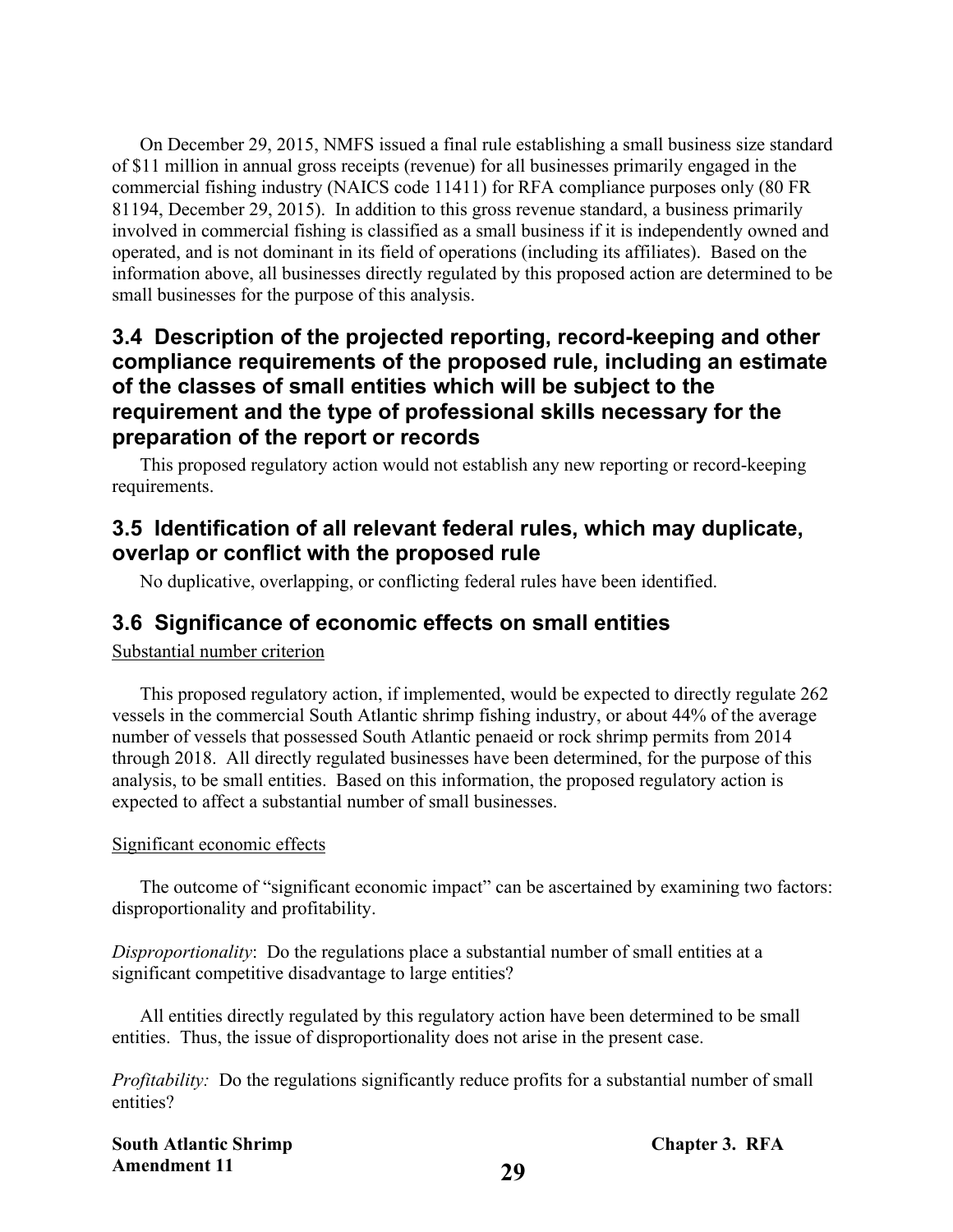Allowing vessels possessing brown, pink, or white shrimp to transit through cold weather closed areas in the South Atlantic EEZ as long as: 1) the vessel remains in transit, 2) gear is stowed with trawl doors in the rack, and 3) nets in the rigging are tied down with the try net on the deck is expected to help shrimp vessels (businesses) comply with the transit regulations and avoid unnecessary compliance costs. Because many vessels are now required to use larger turtle excluder devices, they also use larger nets than when the current transit regulations were implemented. Shrimp fishermen also typically stow their spare nets on the wheelhouse roof because there is little room below deck to stow their gear.

Additionally, cold weather closures are implemented more quickly now than when the transit regulations were initially implemented. While the reduced time to implement closures has enhanced protection of over-wintering white shrimp, shrimp vessel captains with homeports in states north of Florida can be caught unaware if they are shrimping off Florida. Shoals extending into the EEZ off Georgia and South Carolina cause transiting through state waters to be dangerous if not impossible. Thus, traveling back to a vessel's homeport or preferred landing destination can be very risky for shrimp vessels that cannot comply with the current stowage requirements.

Shrimp vessels that have been unable to store fishing gear according to the current transit regulations have been forced to land their shrimp in Florida rather than at their preferred landing destination. Based on landings data during the most recent closures (i.e., January through June of 2018), 33 vessels with homeports in states north of Florida offloaded shrimp in Florida during that time. The proposed changes would make it easier for these vessels to comply with the gear stowage requirements and, as a result, more easily return to their preferred landing destination with penaeid shrimp on board.

Although the economic effects from the proposed action on shrimp vessels cannot be quantified with existing data and models, they are expected to be positive. Specifically, if vessels are able to land shrimp at their preferred landing destination with their preferred dealer, their profits would potentially be increased by: 1) reducing or avoiding the costs associated with offloading shrimp at a different dealer, 2) avoiding the costs of shipping shrimp back to their preferred dealer, and 3) reducing fuel costs as a result of being able to take a more direct route back to their preferred landing destination.

As a result of the information above, a significant reduction in profits for a substantial number of small entities is not expected as a result of the proposed regulatory action.

## **3.7 Description of significant alternatives to the proposed action and discussion of how the alternatives attempt to minimize economic impacts on small entities**

This proposed regulatory action, if implemented, is not expected to reduce the profits of any small businesses directly regulated by this action. As a result, the issue of significant alternatives is not relevant.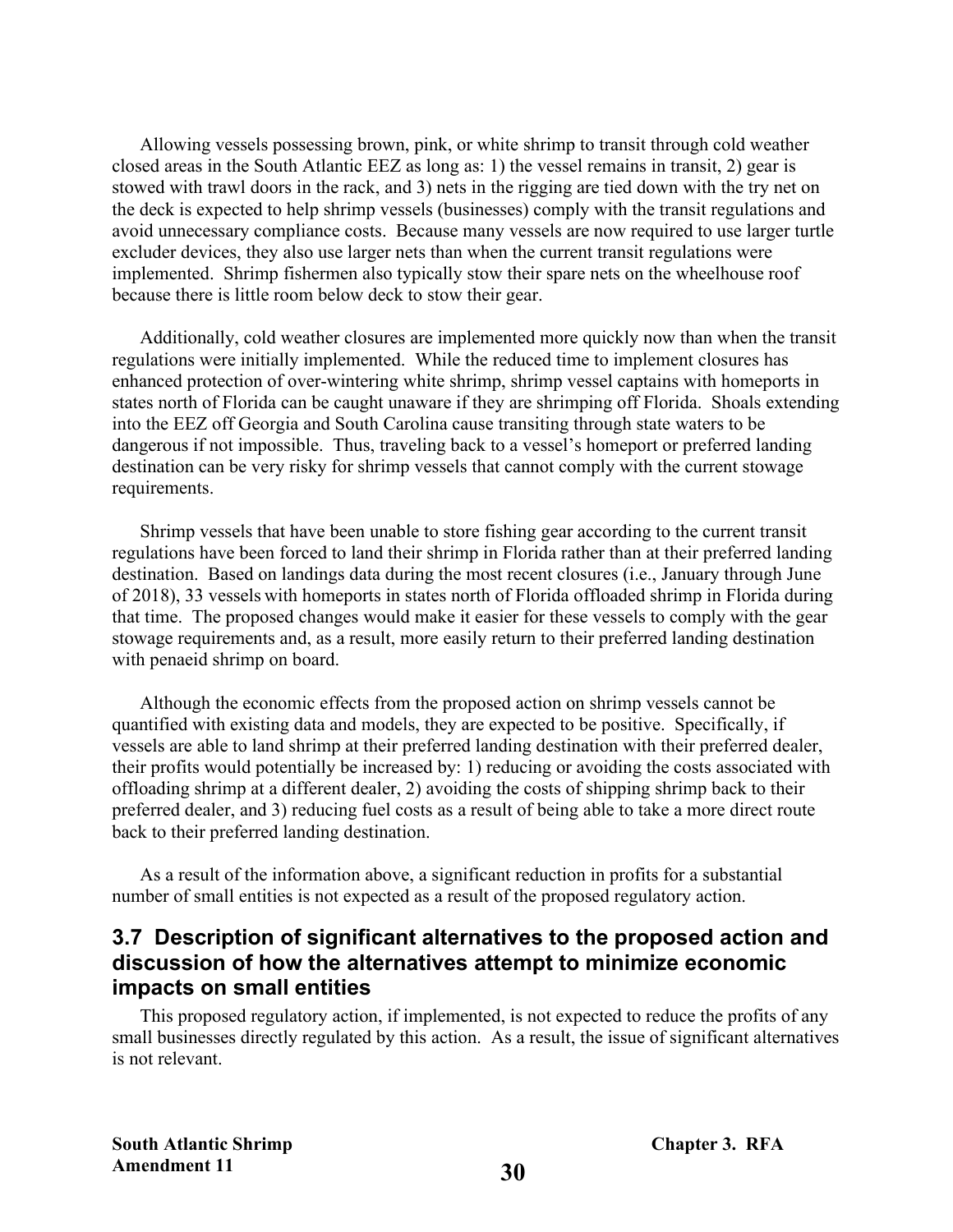## <span id="page-37-0"></span>**Chapter 4. References**

Castro, K. M., and J. DeAlteris. 1991. Atlantic Coast Fishing Vessel Safety Manual. Rhode Island Sea Grant, Narragansett, RI.

Liese. C. 2013. 2011 Economics of the Federal South Atlantic Shrimp Fisheries Annual Report, SEFSC, Miami, FL. 22 p.

Liese, C. 2017. Economics of the Federal South Atlantic Shrimp Fisheries - 2014. NOAA Technical Memorandum NMFS-SEFSC-720, 26 p.

Liese, C. 2018. Economics of the Federal Gulf Shrimp Fishery - 2013. NOAA Technical Memorandum NMFS-SEFSC-722, 26 p.

Liese, C., and A. Stemle. 2017a. Economics of the Federal South Atlantic Shrimp Fisheries - 2012. NOAA Technical Memorandum NMFS-SEFSC-710, 26 p.

Liese, C., and A. Stemle. 2017b. Economics of the Federal South Atlantic Shrimp Fisheries - 2013. NOAA Technical Memorandum NMFS-SEFSC-719, 26 p.

National Marine Fisheries Service (NMFS). 2011. A Users Guide to the National and Coastal State I/O Model. 2011. [www.st.nmfs.noaa.gov/documents/commercial\\_seafood\\_impacts\\_2007-](http://www.st.nmfs.noaa.gov/documents/commercial_seafood_impacts_2007-2009.pdf) [2009.pdf.](http://www.st.nmfs.noaa.gov/documents/commercial_seafood_impacts_2007-2009.pdf)

NMFS. 2018. Fisheries Economics of the United States, 2016. U.S. Dept. of Commerce, NOAA Tech. Memo. NMFS-F/SPO-187, 243 p.

South Atlantic Fishery Management Council (SAFMC). 1993. Fishery Management Plan for the Shrimp Fishery of the South Atlantic Region. South Atlantic Fishery Management Council, 1 Southpark Cir., Suite 306, Charleston, S.C. 29407-4699. 184 p + appendices.

SAFMC. 2008. Amendment 7 to the Fishery Management Plan for the Shrimp Fishery of the South Atlantic Region. Environmental Assessment, Initial Regulatory Flexibility Analysis, Regulatory Impact Review, and Social Impact Assessment/Fishery Impact Assessment and Biological Impact Assessment. South Atlantic Fishery Management Council, 4055 Faber Place, Ste 201, North Charleston, S.C. 29405.

SAFMC. 2012. Amendment 9 to the Fishery Management Plan for the Shrimp Fishery of the South Atlantic Region. Environmental Assessment, Regulatory Flexibility Analysis/Regulatory Impact Review, and Fishery Impact Statement. South Atlantic Fishery Management Council, 4055 Faber Place, Ste 201, North Charleston, S.C. 29405.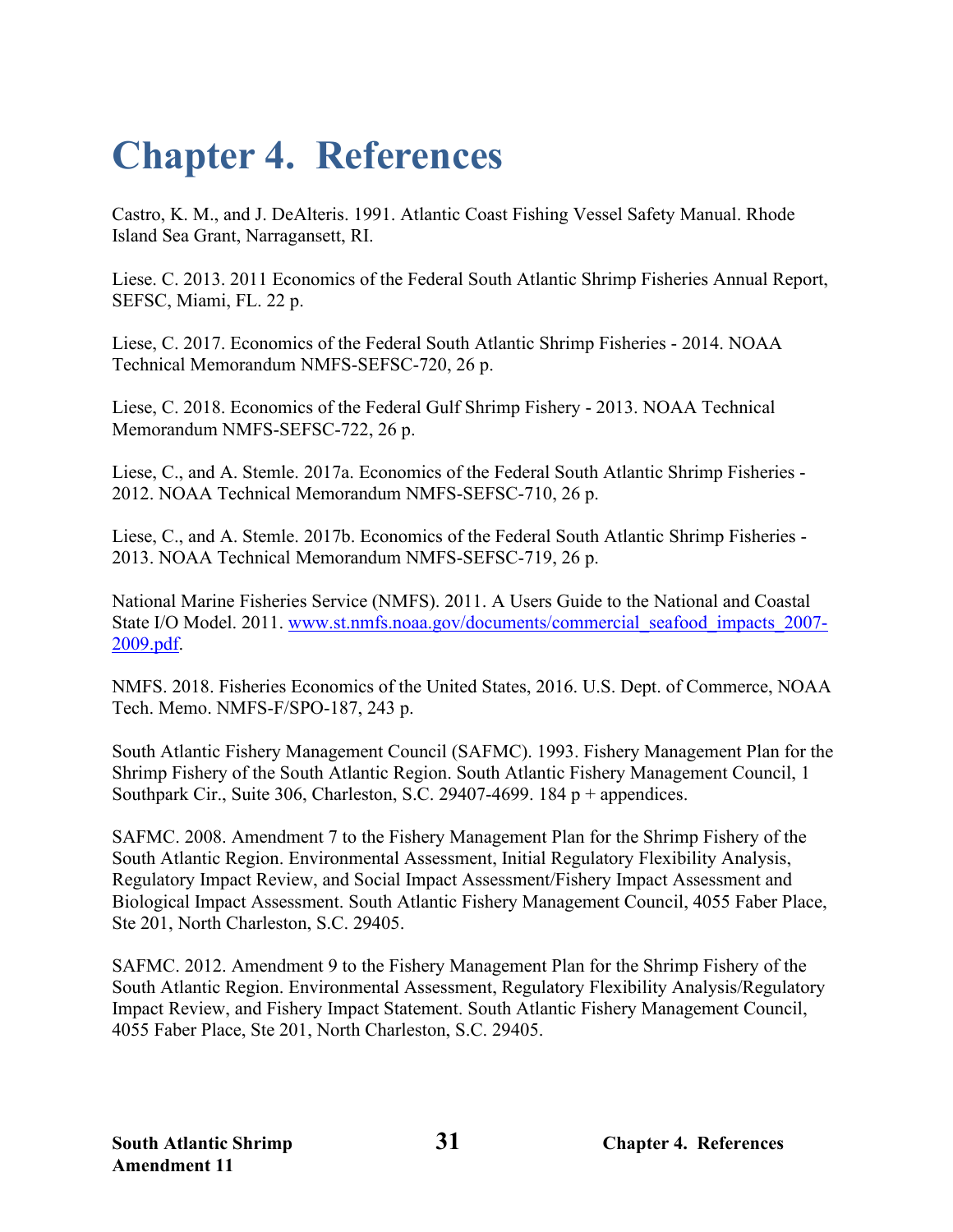# <span id="page-38-0"></span>**Appendix A. Fishery Impact Statement**

The Magnuson-Stevens Fishery Conservation and Management Act requires that a fishery impact statement (FIS) be prepared for all amendments to fishery management plans. The FIS contains: 1) an assessment of the likely biological, economic, and social effects of the conservation and management measures on fishery participants and their communities; 2) an assessment of any effects on participants in the fisheries conducted in adjacent areas under the authority of another Fishery Management Council; and 3) the safety of human life at sea. Detailed discussion of the expected effects for all proposed changes is provided in Chapters 1 and 2. The FIS provides a summary of these effects.

#### **Actions Contained in Amendment 11 to the Fishery Management Plan (FMP) for the Shrimp Fishery of the South Atlantic Region (Amendment 11)**

Amendment 11 would modify provisions for vessels transiting through cold weather closed areas in federal waters. **Preferred Option 2** would allow vessels possessing brown, pink, or white shrimp to transit through cold weather closed areas in affected portions of the South Atlantic exclusive economic zone (EEZ) provided that the vessel remains in transit and gear is stowed with trawl doors in the rack and nets in the rigging are tied down with the try net on the deck.

#### **Assessment of Biological Effects**

The proposed action is anticipated to have no effect on shrimp populations and indirect positive effects on the biological environment in that **Preferred Option 2** would allow for shorter transit from fishing grounds to port. **Preferred Option 2** would be expected to protect over-wintering white shrimp. Additional positive effects from **Preferred Option 2** would result from fewer emissions of greenhouse gases and reduced noise pollution caused by reducing travelling time from vessels in transit.

#### **Assessment of Economic Effects**

Cold weather closures for penaeid shrimp in the South Atlantic EEZ are relatively infrequent. Although the economic effects from **Preferred Option 2** on shrimp vessels cannot be quantified with existing data and models, they are expected to be positive. Specifically, if vessels are able to land shrimp at their preferred landing destination with their preferred dealer, their profits would potentially be increased by: 1) reducing or avoiding the costs associated with offloading shrimp at a different dealer, 2) avoiding the costs of shipping shrimp back to their preferred dealer, and 3) reducing fuel costs as a result of being able to take a more direct route back to their preferred landing destination.